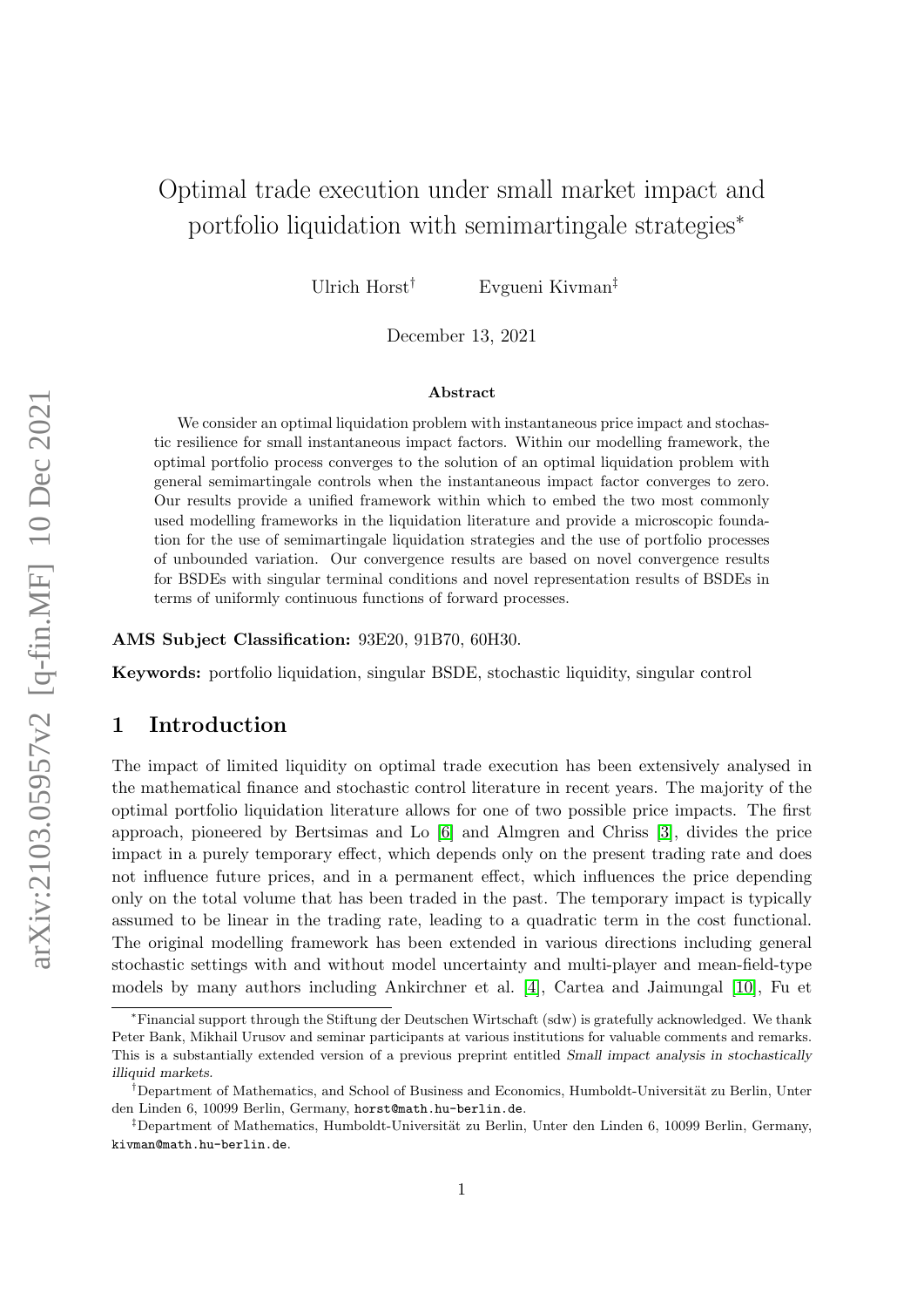al. [\[14\]](#page-41-4), Gatheral and Schied [\[16\]](#page-41-5), Graewe et al. [\[18\]](#page-42-0), Horst et al. [\[22\]](#page-42-1), Kruse and Popier [\[24\]](#page-42-2) and Neuman and Voß [\[29\]](#page-42-3).

A second approach, initiated by Obizhaeva and Wang [\[30\]](#page-42-4), assumes that price impact is not permanent, but transient with the impact of past trades on current prices decaying over time. When impact is transient, one often allows for both absolutely continuous and singular trading strategies. When singular controls are admissible, optimal liquidation strategies usually comprise large block trades at the initial and terminal time. The work of Obizhaeva and Wang has been extended by Alfonsi et al.  $[2]$ , Chen et al.  $[11]$ , Fruth et al.  $[13]$ , Gatheral  $[15]$ , Guéant [\[19\]](#page-42-5), Horst and Naujokat [\[20\]](#page-42-6), Lokka and Xu [\[27\]](#page-42-7) and Predoiu et al. [\[31\]](#page-42-8), among many others.

Single and multi-asset liquidation problems with instantaneous and transient market impact and stochastic resilience<sup>[1](#page-1-0)</sup> where trading is confined to absolutely continuous strategies have been analyzed in Graewe and Horst [\[17\]](#page-41-10) and Horst and Xia [\[21\]](#page-42-9), respectively. Although only absolutely continuous trading strategies were admissible in both papers, numerical simulations reported in [\[17\]](#page-41-10) suggest that if all model parameters are deterministic constants, as the instantaneous impact parameter converges to  $zero^2$  $zero^2$ , the optimal portfolio process converges to the optimal solution in [\[30\]](#page-42-4) with two block trades and a constant trading rate. This suggests that the model in [\[17\]](#page-41-10) interpolates between the two most commonly used liquidation models [\[3,](#page-41-1) [30\]](#page-42-4).

This paper provides a rigorous convergence analysis for small instantaneous impact within a Markovian factor model. It turns out that the stochastic setting is quite different from the deterministic one. Most importantly, we show that in the stochastic setting, the optimal portfolio processes obtained in [\[17\]](#page-41-10) converge (in the sense of graph convergence of the completed graphs in the Hausdorff distance) to a process of infinite variation with jumps as the instantaneous market impact parameter converges to zero. Subsequently, we prove that the limiting portfolio process is optimal in a liquidation model with general semimartingale execution strategies.

Within a portfolio liquidation framework, inventory processes with infinite variation were first considered by Lorenz and Schied [\[28\]](#page-42-10) to the best of our knowledge. Later, Becherer et al. [\[5\]](#page-41-11) considered a trading framework with generalized price impact and proved that the cost functional depends continuously on the trading strategy, considered in several topologies. Bouchard et al. [\[7\]](#page-41-12) considered infinite variation inventory processes in the context of hedging. More recently, Ackermann et al. [\[1\]](#page-41-13) considered a liquidation model with general RCLL semimartingale trading strategies. This paper provides a microscopic foundation for the use of semimartingale strategies.

Our work also complements empirical work of Carmona and Webster [\[8\]](#page-41-14), who provide strong evidence that inventories of large traders often do have indeed a non-trivial quadratic variation component. For instance, for the Blackberry stock, they analyze the inventories of "the three most active Blackberry traders" on a particular day, namely CIBC World Markets Inc., Royal Bank of Canada Capital Markets, and TD Securities Inc. From their data, they "suspect that RBC (resp. TD Securities) were trading to acquire a long (resp. short) position in Blackberry" and found that the corresponding inventory processes were with infinite variation. More generally, they find that systematic tests "on different days and other actively traded stocks give systematic rejections of this null hypothesis [quadratic variation of inventory being zero],

<span id="page-1-0"></span><sup>&</sup>lt;sup>1</sup>Empirical work of Large [\[25\]](#page-42-11) and Lo and Hall [\[26\]](#page-42-12) suggests that resilience of market impact does indeed vary stochastically.

<span id="page-1-1"></span><sup>2</sup>Cartea and Jaimungal [\[9\]](#page-41-15) provide empirical evidence that the instantaneous price impact is indeed (much) smaller than permanent (or transient) price impact.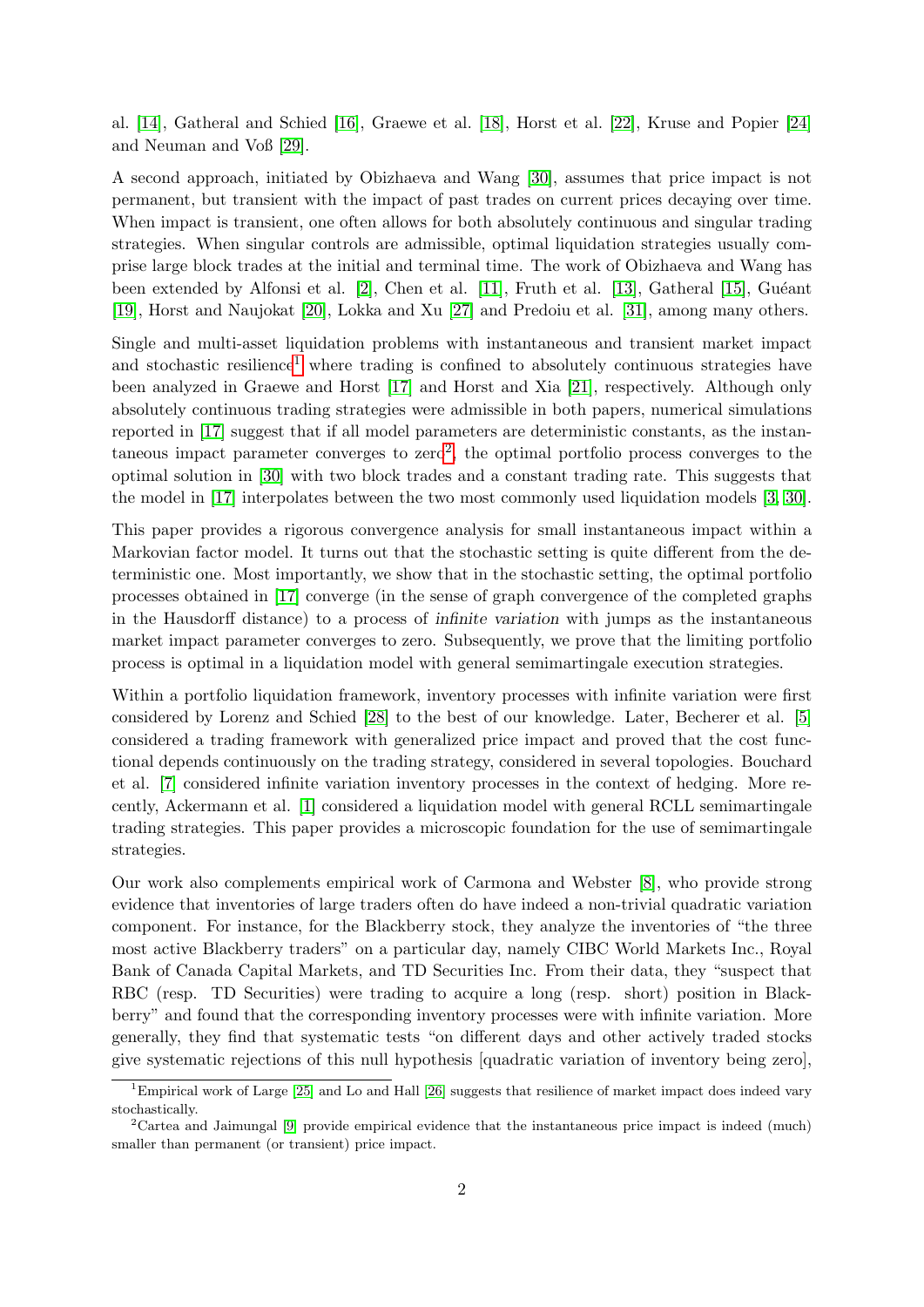with a p-value never greater than  $10^{-5}$ ." Our results suggest that inventories with non-trivial quadratic variation arise naturally when market depth is high and resilience and/or market risk fluctuates stochastically. This is very intuitive; in deep markets it is comparably cheap to frequently adjust portfolios to stochastically varying market environments.

The main technical challenge in establishing our convergence results is that the optimal solution to the limiting model cannot be obtained by taking the limit of the three-dimensional quadratic BSDE system that characterizes the optimal solution in the model with positive instantaneous impact. Instead, we prove that the limit is fully characterized by the solution to a one-dimensional quadratic BSDE. Remarkably, this BSDE is independent of the liquidation requirement. As a result, full liquidation takes place if the instantaneous impact parameter converges to zero even it is not strictly required. The reason is a loss in book value of the remaining shares that outweighs the liquidation cost for small instantaneous impact. Our convergence result is based on a novel representation result for solutions for BSDEs driven by Itô processes in terms of uniformly continuous functions of the forward process and on a series of novel convergence results for sequences of singular stochastic integral equations and random ODEs, which we choose to report in an abstract setting in Appendix [A](#page-28-0) and [B,](#page-33-0) respectively.

The limiting portfolio process is optimal in a liquidation model with general semimartingale execution strategies. Within our of modeling framework where the cost coefficients are driven by continuous factor processes block trades optimally occur only at the beginning and the end of the trading period. This is very intuitive as one would expect large block trades to require some form trigger such as an external shock leading to a discontinuous change of cost coefficients. The proof of optimality proceeds in three steps. We first prove that the process with jumps can be approximated by absolutely continuous ones. This allows us to approximate the trading costs in the semimartingale by trading costs in the pre-limit models from which we finally deduce the optimality of the limiting process in the semimartingale model by using the optimality of the approximating inventory processes in the pre-limit models.

The rest of the paper is organized as follows. In Section [2,](#page-3-0) we recall the modelling setup from [\[17,](#page-41-10) [21\]](#page-42-9) and summarize our main results. The proofs are given in Sections [3](#page-12-0) and [4.](#page-21-0) A series of abstract convergence results for various stochastic equation with singularities upon which our convergence results are based is postponed to two appendices.

**Notation.** Throughout, randomness is described by an  $\mathbb{R}^m$ -valued Brownian motion  $\{W_t\}_{t\in[0,T]}$ defined on a complete probability space  $(\Omega, \mathcal{F}, \{\mathcal{F}_t\}_{t\in[0,T]}, \mathbb{P})$  where  $\{\mathcal{F}_t\}_{t\in[0,T]}$  denotes the filtration generated by  $W$ , augmented by the  $\mathbb{P}\text{-null-sets}$ . Unless otherwise specified, all equations and inequalities hold in the P-a.s. sense. For a subset  $A \subseteq \mathbb{R}^d$ , we denote by  $\mathcal{L}^2_{\text{Prog}}(\Omega \times [0;T]; A)$ the set of all progressively measurable A-valued stochastic processes  $\{X_t\}_{t\in[0;T]}$  such that  $\mathbb{E}(\int_0^T \|X_t\|_2^2 dt) < \infty$ , while  $\mathcal{L}^{\infty}_{\text{Prog}}(\Omega \times [0;T]; A)$  denotes the subset of essentially bounded processes.  $\mathcal{L}^2_{\mathcal{P}}(\Omega \times [0;T]; A)$  and  $\tilde{\mathcal{L}}^{\infty}_{\mathcal{P}}(\Omega \times [0;T]; A)$  denote the respective subsets of predictable processes. Whenever T− appears, we mean that there exists an  $\varepsilon > 0$  such that a statement holds for all  $T' \in (T - \varepsilon; T)$ .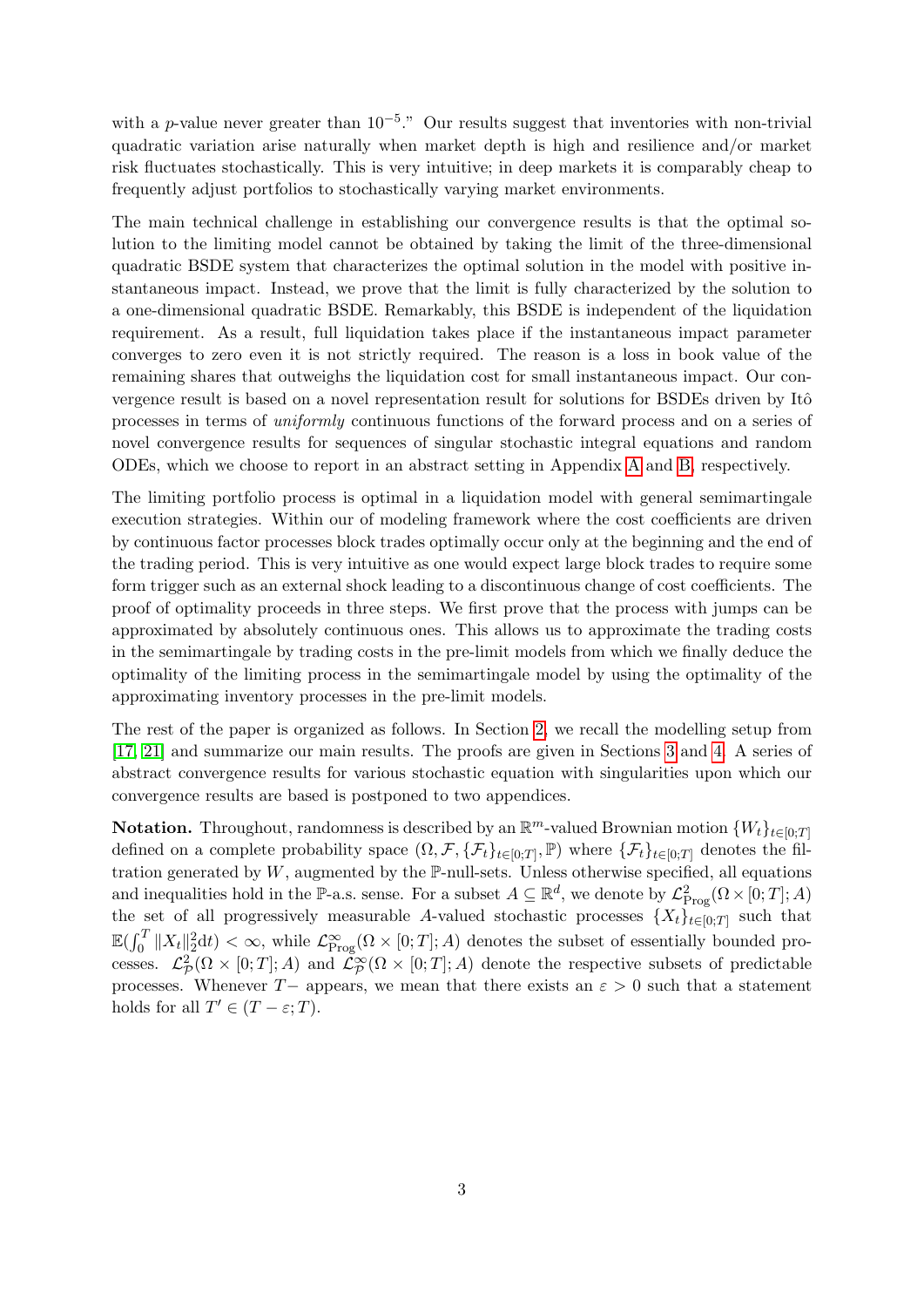## <span id="page-3-0"></span>2 Problem formulation and main results

In this section, we introduce two portfolio liquidation models with stochastic market impact. In the first model, analyzed in Section [2.1,](#page-3-1) the investor is confined to absolutely continuous trading strategies. For small instantaneous market impact, we prove that the optimal liquidation strategy converges to a semimartingale with jumps. In Section [2.2,](#page-9-0) we therefore analyze a liquidation model with semimartingale trading strategies. We prove that the limiting process obtained in Section [2.1](#page-3-1) is optimal in a model where semimartingale strategies that satisfy a suitable regularity condition are admissible.

#### <span id="page-3-1"></span>2.1 Portfolio liquidation with absolutely continuous strategies

We take the liquidation model analyzed in [\[17,](#page-41-10) [21\]](#page-42-9) as our starting point and consider an investor that needs to close a (single-asset) portfolio of  $x_0 > 0$  shares within a given time interval  $[0;T]$ using a trading strategy  $\xi = \{\xi_t\}_{t\in[0,T]}$ . If  $\xi_t < 0$ , the investor is selling the asset at a rate  $\xi_t$  at time  $t \in [0, T]$ , else she is buying it. For a given strategy  $\xi$ , the corresponding portfolio process  $X^{\xi} = \{X_t^{\xi}$  $\{t\}_{t\in[0;T]}$  satisfies the ODE

$$
dX_t^{\xi} = \xi_t dt, \quad X_0^{\xi} = x_0.
$$

The set of admissible strategies is given by the set

<span id="page-3-3"></span>
$$
\mathcal{A} := \mathcal{L}^2_{\text{Prog}}(\Omega \times [0;T];\mathbb{R}).
$$

The transient price impact corresponding to a general inventory process  $X \in \mathcal{L}^2_{\mathcal{P}}(\Omega \times [0;T];\mathbb{R})$ is described by the unique stochastic process  $Y^X = \{Y_t^X\}_{t \in [0,T]}$ , which satisfies the ODE

$$
dY_t^X = \gamma dX_t - \rho_t Y_t^X dt, \quad Y_0^X = 0 \tag{2.1}
$$

for some constant  $\gamma > 0$  and some essentially bounded, adapted,  $(0; \infty)$ -valued process  $\rho =$  $\{\rho_t\}_{t\in[0,T]}.$  The process  $Y^X$  may be viewed as describing an additional shift in the unaffected benchmark price process generated by the large investor's trading activity. For  $\xi \in \mathcal{A}$ , we write  $Y^{\xi} := Y^{X^{\xi}}.$ 

For any penalization factor  $N \in \mathcal{N} := [\underline{N}; \infty]^3$  $N \in \mathcal{N} := [\underline{N}; \infty]^3$ , where

$$
\underline{N} := \gamma + 1 + \sqrt{2\eta \max\left( \|\lambda\|_{L^{\infty}}, \gamma \|\rho\|_{L^{\infty}} \right)},
$$

and any instantaneous impact factor  $\eta > 0$ , the cost functional is given by

$$
J^{\eta,N}(\xi) = \mathbb{E}\bigg(\frac{\eta}{2}\int_0^T (\xi_t)^2 dt + \int_0^T Y_t^{\xi} dX_t^{\xi} + \frac{1}{2} \int_0^T \lambda_t (X_t^{\xi})^2 dt + \frac{N}{2} (X_T^{\xi})^2 - X_T^{\xi} Y_T^{\xi}\bigg).
$$

The first term in the above cost functional captures the instantaneous trading costs; the second captures the costs from transient price impact; the third captures market risk where the adapted and non-negative process  $\lambda = \{\lambda_t\}_{t\in[0;T]}$  specifies the degree of risk. If full liquidation is required  $(N = \infty)$ , the fourth term should formally be read as  $+\infty \mathbb{1}_{\{X_\tau^{\xi} \neq 0\}}$  with the convention that  $0 \cdot \infty = 0$ . The fifth term captures an additional loss in book value of the remaining shares. It

<span id="page-3-2"></span><sup>&</sup>lt;sup>3</sup>The case  $N = \infty$  captures the case where full liquidation is required; this case is analyzed in [\[17\]](#page-41-10). The case  $\gamma + 1 \leq N < \infty$  is analyzed in [\[21\]](#page-42-9).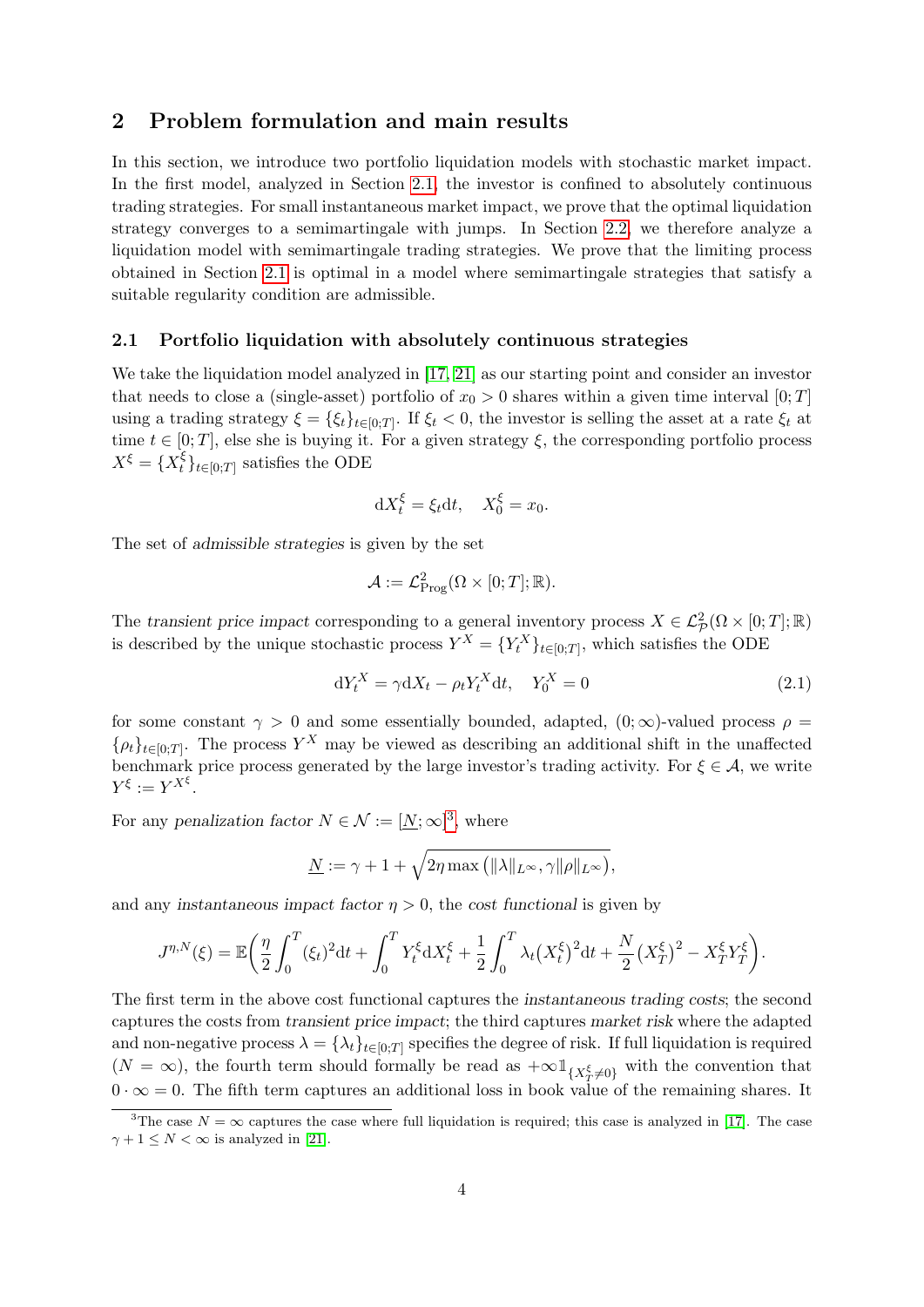drops out of the cost function if  $N = \infty$ ; see [\[17,](#page-41-10) [21\]](#page-42-9) for further details on the impact costs and cost coefficients.

It has been shown in [\[17,](#page-41-10) [21\]](#page-42-9) that the optimization problem

<span id="page-4-0"></span>
$$
\min_{\xi \in \mathcal{A}} J^{\eta, N}(\xi) \tag{2.2}
$$

has a solution  $\hat{\xi}^{\eta,N}$  for any  $N \in \mathcal{N}$  and any  $\eta > 0$ . The solution is given in terms of a backward SDE system with possibly singular terminal condition. We index the optimal trading strategies and state processes by  $\eta$  and N as we are interested in their behavior for small instantaneous impact factors for both finite and infinite N.

<span id="page-4-2"></span>**Theorem 2.1** ([\[17,](#page-41-10) [21\]](#page-42-9)). With the above assumptions, for all  $\eta \in (0, \infty)$  and  $N \in \mathcal{N}$ , the following holds.

i) The BSDE system

$$
-dA_t^{\eta,N} = \left(\lambda_t - \frac{1}{\eta} \left(A_t^{\eta,N} - \gamma B_t^{\eta,N}\right)^2\right) dt - Z_t^{\eta,N,A} dW_t,
$$
  
\n
$$
-dB_t^{\eta,N} = \left(-\rho_t B_t^{\eta,N} + \frac{1}{\eta} \left(\gamma C_t^{\eta,N} - B_t^{\eta,N} + 1\right) \left(A_t^{\eta,N} - \gamma B_t^{\eta,N}\right)\right) dt - Z_t^{\eta,N,B} dW_t, (2.3)
$$
  
\n
$$
-dC_t^{\eta,N} = \left(-2\rho_t C_t^{\eta,N} - \frac{1}{\eta} \left(\gamma C_t^{\eta,N} - B_t^{\eta,N} + 1\right)^2\right) dt - Z_t^{\eta,N,C} dW_t
$$

with terminal condition

$$
B_T^{\eta, N} = 1, \quad C_T^{\eta, N} = 0 \tag{2.4}
$$

together with  $A_T^{\eta,N} = N$  in the case  $N < \infty$  and  $\lim_{t \nearrow T} A_t^{\eta,\infty} = \infty$  in  $L^{\infty}$  if  $N = \infty$  has a solution

$$
\left( (A^{\eta,N}, B^{\eta,N}, C^{\eta,N}), (Z^{\eta,N,A}, Z^{\eta,N,B}, Z^{\eta,N,C}) \right)
$$

that belongs to the space  $\mathcal{L}_{\mathcal{P}}^{\infty}(\Omega \times [0; T]; \mathbb{R}^3) \times \mathcal{L}_{\text{Prog}}^2(\Omega \times [0; T]; \mathbb{R}^{3 \times m})$  if  $N < \infty$  and to the space  $\mathcal{L}_{\mathcal{P}}^{\infty}(\Omega \times [0; T-]; \mathbb{R}^3) \times \mathcal{L}_{\text{Prog}}^2(\Omega \times [0; T-]; \mathbb{R}^{3 \times m})$  if  $N = \infty$ .

ii) The liquidation problem [\(2.2\)](#page-4-0) has a solution  $\hat{\xi}^{\eta,N}$ . The corresponding state process

$$
(\hat{X}^{\eta,N},\hat{Y}^{\eta,N}):=(X^{\hat{\xi}^{\eta,N}},Y^{\hat{\xi}^{\eta,N}})
$$

<span id="page-4-1"></span>is given by the (unique) solution to the ODE system

$$
\partial_t \hat{X}_t^{\eta, N} = -\frac{1}{\sqrt{\eta}} D_t^{\eta, N} \hat{X}_t^{\eta, N} - \frac{1}{\sqrt{\eta}} E_t^{\eta, N} \hat{Y}_t^{\eta, N}, \n\partial_t \hat{Y}_t^{\eta, N} = -\frac{\gamma}{\sqrt{\eta}} D_t^{\eta, N} \hat{X}_t^{\eta, N} - \frac{\gamma}{\sqrt{\eta}} E_t^{\eta, N} \hat{Y}_t^{\eta, N} - \rho_t \hat{Y}_t^{\eta, N}
$$
\n(2.5)

with initial conditions  $\hat{X}_0^{\eta,N} = x_0$  and  $\hat{Y}_0^{\eta,N} = 0$  where

$$
D^{\eta,N} := \frac{1}{\sqrt{\eta}} (A^{\eta,N} - \gamma B^{\eta,N}), \quad E^{\eta,N} := \frac{1}{\sqrt{\eta}} (\gamma C^{\eta,N} - B^{\eta,N} + 1).
$$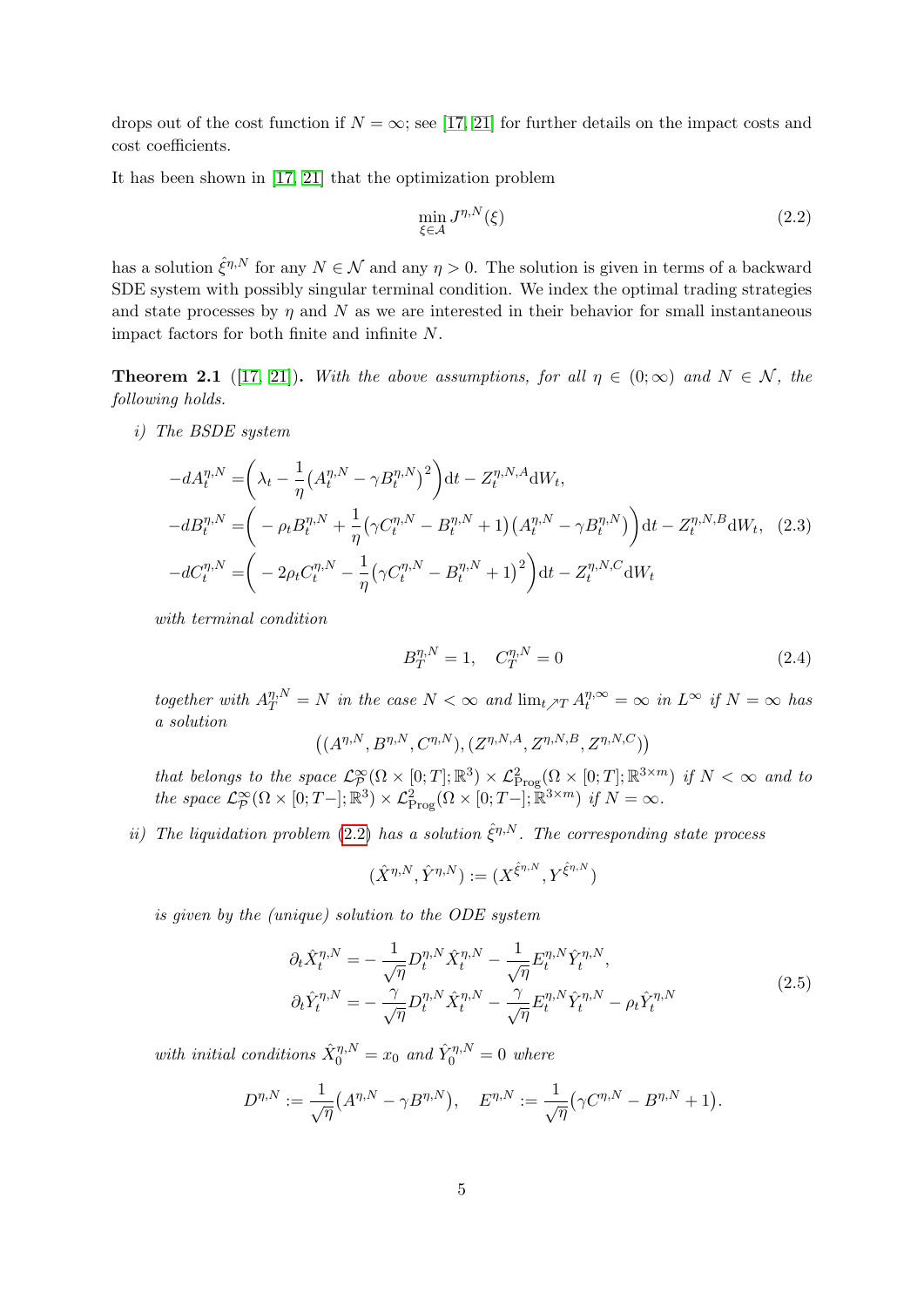We now state an additional result on the optimal state process, which will be important for our subsequent analysis. In particular, we show that the optimal portfolio process  $\hat{X}^{\eta,N}$  never changes its sign. The proof is given in Section [3.1.1.](#page-12-1)

<span id="page-5-1"></span>**Theorem 2.2.** For all  $\eta \in (0, \infty)$ ,  $N \in \mathcal{N}$ , the process

$$
\hat{Z}^{\eta,N} := \gamma \hat{X}^{\eta,N} - \hat{Y}^{\eta,N}
$$

is non-increasing on  $[0; T]$ . Moreover,

$$
\mathbb{P}\Big[\hat{X}_t^{\eta,N}\in(0;x_0),\ \hat{Y}_t^{\eta,N}\in(-\gamma x_0;0),\ \hat{Z}_t^{\eta,N}\in(0;\gamma x_0)\ \text{for all}\ t\in(0;T)\Big]=1.
$$

We are interested in the dynamics of the optimal portfolio processes for small instantaneous price impact. We address this problem within a factor model where the cost coefficients  $\lambda$  and  $\rho$  are driven by an Itô diffusion, which is given by the unique strong solution to the SDE

$$
d\chi_t = \mu(t, \chi_t)dt + \sigma(t, \chi_t)dW_t, \quad \chi_0 = \overline{\chi}_0
$$

on  $[0; T]$  with  $\overline{\chi}_0 \in \mathbb{R}^n$ . We assume throughout that the function  $(\mu, \sigma)$ :  $[0; T] \times \mathbb{R}^n \to \mathbb{R}^n \times \mathbb{R}^{n \times m}$ is bounded, measurable and uniformly Lipschitz continuous in the space variable:

$$
\|(\mu,\sigma)(t,x_1)-(\mu,\sigma)(t,x_2)\|_{\infty}\leq c\|x_1-x_2\|_{\infty}.
$$

<span id="page-5-0"></span>**Assumption 2.3.** The processes  $\rho$  and  $\lambda$  are of the form

$$
(\rho_t, \lambda_t) = f(t, \chi_t)
$$

for some bounded  $C^{1,2}$  function  $f = (f^{\rho}, f^{\lambda}) \colon [0;T] \times \mathbb{R}^n \to [0; \infty)^2$  with bounded derivatives. Moreover, the function  $f^{\rho}$  is bounded away from zero.

For convenience, we define the stochastic process  $\varphi = {\varphi_t}_{t \in [0,T]}$  by

$$
\varphi_t := \sqrt{\lambda_t + 2\gamma \rho_t},
$$

choose constants  $\rho, \overline{\rho}, \varphi, \overline{\varphi}, \overline{\lambda} \in (0, \infty)$  such that  $\rho \leq \rho \leq \overline{\rho}, 0 \leq \lambda \leq \overline{\lambda}, \varphi \leq \varphi \leq \overline{\varphi}$ .

In what follows, we heuristically argue that the processes  $\hat{X}^{\eta,N}$  converge to a limit process  $\hat{X}^0$ (independent of N) as  $\eta \to 0$  and identify the limit  $\hat{X}^0$ . Since the ODE system [\(2.5\)](#page-4-1) is not defined for  $\eta = 0$ , we cannot define the limiting process as the solution to this system. Instead, we first identify the limits of the coefficients of the ODE system and then derive candidate limits for the state processes in terms of the limiting coefficients.

## 2.1.1 Convergence of the coefficient processes

In this section, we state the convergence results for the coefficient processes  $D^{n,N}$  and  $E^{n,N}$  of the ODE system [\(2.5\)](#page-4-1) as  $\eta \to 0$ . In particular, we prove that their limits  $D^0$  and  $E^0$  exist and are driven by a common factor, which is given by the solution of a quadratic BSDE.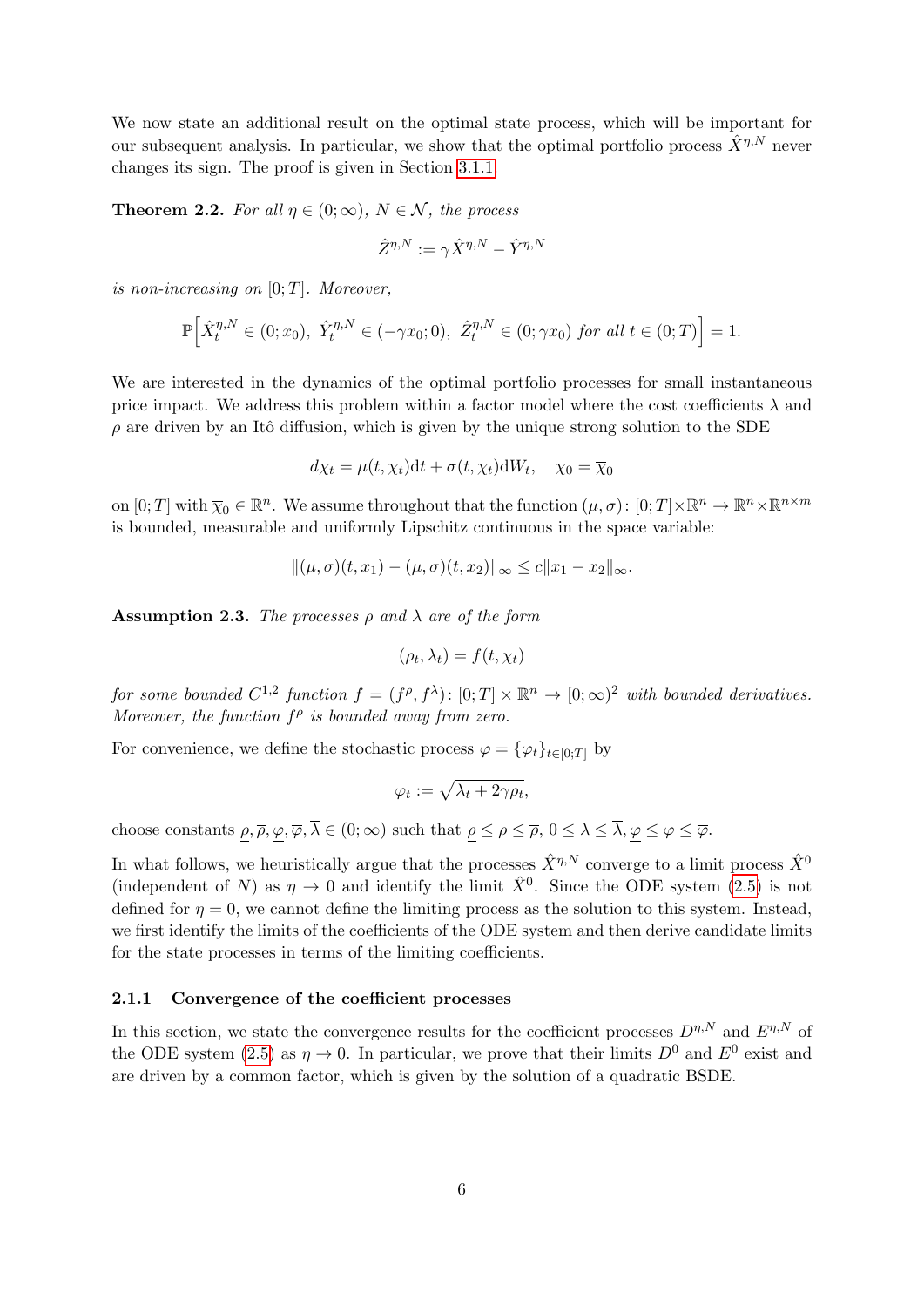Heuristics in the deterministic case. Before proceeding to the limit result, we provide some heuristics for the convergence. Assuming for simplicity that all coefficients are deterministic, the dynamics of the coefficient processes satisfy

$$
\sqrt{\eta} \dot{D}_t^{\eta, N} = (D_t^{\eta, N})^2 - \lambda_t - \gamma \dot{B}_t^{\eta, N},
$$
  

$$
\sqrt{\eta} \dot{E}_t^{\eta, N} = 2\sqrt{\eta} \rho_t E_t^{\eta, N} + \gamma (E_t^{\eta, N})^2 - 2\rho_t (1 - B_t^{\eta, N}) - \dot{B}_t^{\eta, N}.
$$

Letting  $\eta \to 0$ , we expect that

$$
0 = (D_t^0)^2 - \lambda_t - \gamma \dot{B}_t^0,
$$
  
\n
$$
0 = \gamma (E_t^0)^2 + 2\rho_t (B_t^0 - 1) - \dot{B}_t^0
$$

that is, we expect that

$$
D_t^0 = \sqrt{\gamma \dot{B}_t^0 + \lambda_t} \quad \text{and} \quad E_t^0 = \sqrt{\gamma^{-1} (\dot{B}_t^0 + 2\rho_t (1 - B_t^0))}.
$$
 (2.6)

Moreover, by the choice of the coefficients  $D^{\eta,N}$  and  $E^{\eta,N}$ , we expect that

$$
-\dot{B}_t^0 = -\rho_t B_t^0 + D_t^0 E_t^0. \tag{2.7}
$$

<span id="page-6-2"></span><span id="page-6-0"></span>,

<span id="page-6-1"></span>The three equalities combined yield

$$
(D_t^0 + \gamma E_t^0)^2 = \gamma \dot{B}_t^0 + \lambda_t + 2\gamma D_t^0 E_t^0 + \gamma (\dot{B}_t^0 + 2\rho_t (1 - B_t^0))
$$
  
=  $(\varphi_t)^2 + 2\gamma (\dot{B}_t^0 + D_t^0 E_t^0 - \rho_t B_t^0)$   
=  $(\varphi_t)^2$ . (2.8)

Plugging  $(2.7)$  and  $(2.8)$  back into  $(2.6)$  yields

$$
D_t^0 = (\varphi_t)^{-1} (\lambda_t + \gamma \rho_t B_t^0)
$$
 and  $E_t^0 = (\varphi_t)^{-1} \rho_t (2 - B_t^0)$ .

Hence we expect  $D^0$  and  $E^0$  to be driven by  $B^0$  and  $B^0$  to satisfy the ODE

$$
-\dot{B}_t^0 = -\rho_t B_t^0 + D_t^0 E_t^0
$$
  
= 
$$
-\frac{1}{\varphi_t^2} (\gamma (\rho_t B_t^0)^2 - 2\lambda_t \rho_t (1 - B_t^0))
$$

with terminal condition  $B_T^0 = 1$  (because  $B_T^{\eta,N} = 1$ ). Our heuristic also suggests that the limit processes are independent of the liquidation requirement.

**Example 2.4.** If  $\lambda = C\rho$  for some constant  $C \geq 0$ , then the process  $B^0$  can be computed explicitly. If  $C = 0$ , then  $B_t^0 = 2/(2 + \int_t^T \rho_s ds)$ . If  $C > 0$ , then

$$
B_t^0 = -\frac{C}{\gamma} + \frac{1}{\gamma} \sqrt{C(C+2\gamma)} \coth\left(\operatorname{arcoth}\left(\frac{C+\gamma}{\sqrt{C(C+2\gamma)}}\right) + \sqrt{\frac{C}{C+2\gamma}} \int_t^T \rho_s \, ds\right).
$$

Convergence in the stochastic case. The preceding heuristic suggests that the limiting coefficient processes are driven by a solution to the BSDE corresponding to the above ODE for  $B^0$ . The following lemma is proven in Section [3.1.2.](#page-13-0)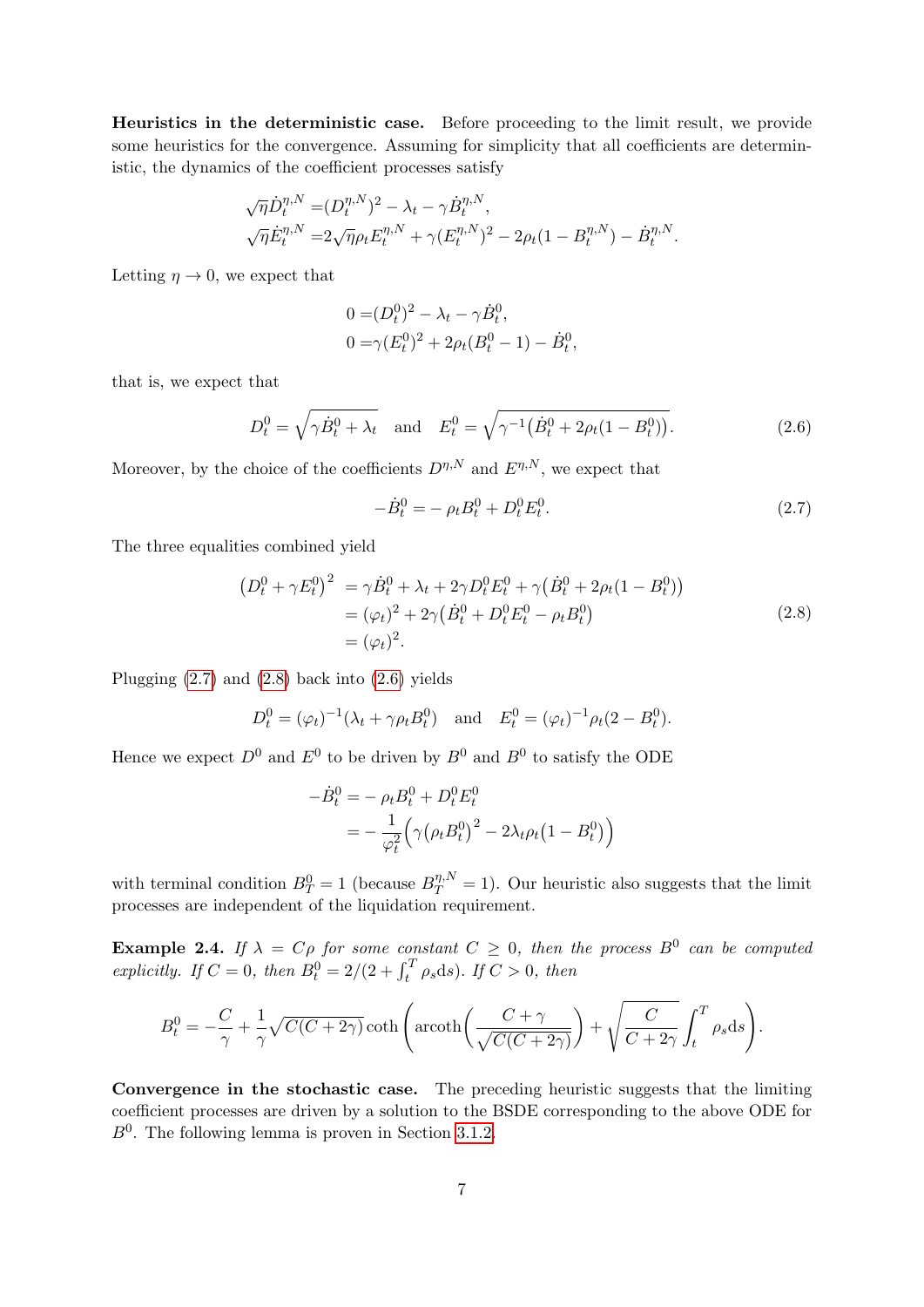<span id="page-7-0"></span>**Lemma 2.5.** There exists a unique solution  $(B^0, Z^{0,B})$  in the space

$$
\mathcal{L}^{\infty}_{\mathcal{P}}(\Omega\times[0;T];(0;\infty))\times\mathcal{L}^{2}_{\mathcal{P}}(\Omega\times[0;T];\mathbb{R}^{m})
$$

to the BSDE

$$
-dB_t^0 = -\frac{1}{\varphi_t^2} \Big( \gamma (\rho_t B_t^0)^2 - 2\lambda_t \rho_t (1 - B_t^0) \Big) dt - Z_t^{0,B} dW_t, \quad B_T^0 = 1.
$$
 (2.9)

The process  $B^0$  is bounded from above by 1 and bounded from below by

<span id="page-7-4"></span><span id="page-7-3"></span>
$$
\underline{B}_t^0 := \exp\left(-\underline{\varphi}^{-2}\gamma\overline{\rho}^2(T-t)\right). \tag{2.10}
$$

Moreover, there exists a uniformly continuous function h:  $[0;T] \times \mathbb{R}^n \to \mathbb{R}$  such that  $B^0$  and  ${h(t, \chi_t)}_{t \in [0:T]}$  are indistinguishable.

We prove below that the process  $B^{\eta,N}$  converges to  $B^0$  as  $\eta \to 0$  and that  $D^{\eta,N}$  and  $E^{\eta,N}$ converge to the processes

$$
D_t^0 := (\varphi_t)^{-1} (\lambda_t + \gamma \rho_t B_t^0) \quad \text{and} \quad E_t^0 := (\varphi_t)^{-1} \rho_t (2 - B_t^0), \tag{2.11}
$$

<span id="page-7-5"></span>respectively. In view of Lemma [2.5,](#page-7-0) these processes are well-defined and so the dynamics of the process  $B^0$  can be rewritten as

<span id="page-7-2"></span>
$$
- dB_t^0 = -(\rho_t B_t^0 - D_t^0 E_t^0) dt - Z_t^{0,B} dW_t, \quad B_T^0 = 1.
$$
\n(2.12)

Likewise, the BSDE for the process  $B^{\eta,N}$  can be rewritten as

$$
-dB_t^{\eta,N} = -\left(\rho_t B_t^{\eta,N} - D_t^{\eta,N} E_t^{\eta,N}\right) dt - Z_t^{\eta,N,B} dW_t, \quad B_T^{\eta,N} = 1. \tag{2.13}
$$

This suggests that the process  $B^{\eta,N}$  converges to  $B^0$  on the entire interval [0; T]. By contrast, convergence of the processes  $D^{\eta,N}$  and  $E^{\eta,N}$  can only be expected to hold on compact subintervals of  $[0; T)$  because the terminal conditions of the limiting and the approximating processes are different. Specifically, we have the following result. Its proof is given in Section [3.2.1.](#page-15-0)

<span id="page-7-1"></span>**Proposition 2.6.** Let  $b^{\eta,N} := B^{\eta,N} - B^0$ ,  $d^{\eta,N} := D^{\eta,N} - D^0$  and  $e^{\eta,N} := E^{\eta,N} - E^0$ . Then, for all  $\varepsilon > 0$ , there exists an  $\eta_0 > 0$  such that, for all  $\eta \in (0; \eta_0]$  and for all  $N \in \mathcal{N}$ ,

$$
\mathbb{P}\bigg[\sup_{t\in[0;T)}\max\left(|b_t^{\eta,N}|, -d_t^{\eta,N}, e_t^{\eta,N}, -d_t^{\eta,N} - \gamma e_t^{\eta,N}\right) \leq \varepsilon,
$$
  

$$
\inf_{t\in[0;T-\varepsilon]} \min\left(-d_t^{\eta,N}, e_t^{\eta,N}, -d_t^{\eta,N} - \gamma e_t^{\eta,N}\right) \geq -\varepsilon\bigg] = 1.
$$

#### 2.1.2 Convergence of the state process

Having derived the limits of the coefficient processes, we can now heuristically derive the limits of the processes  $\hat{X}^{\eta,N}, \hat{Y}^{\eta,N}$  and  $\hat{Z}^{\eta,N}$ , which we denote by  $\hat{X}^0, \hat{Y}^0$  and  $\hat{Z}^0$ , respectively.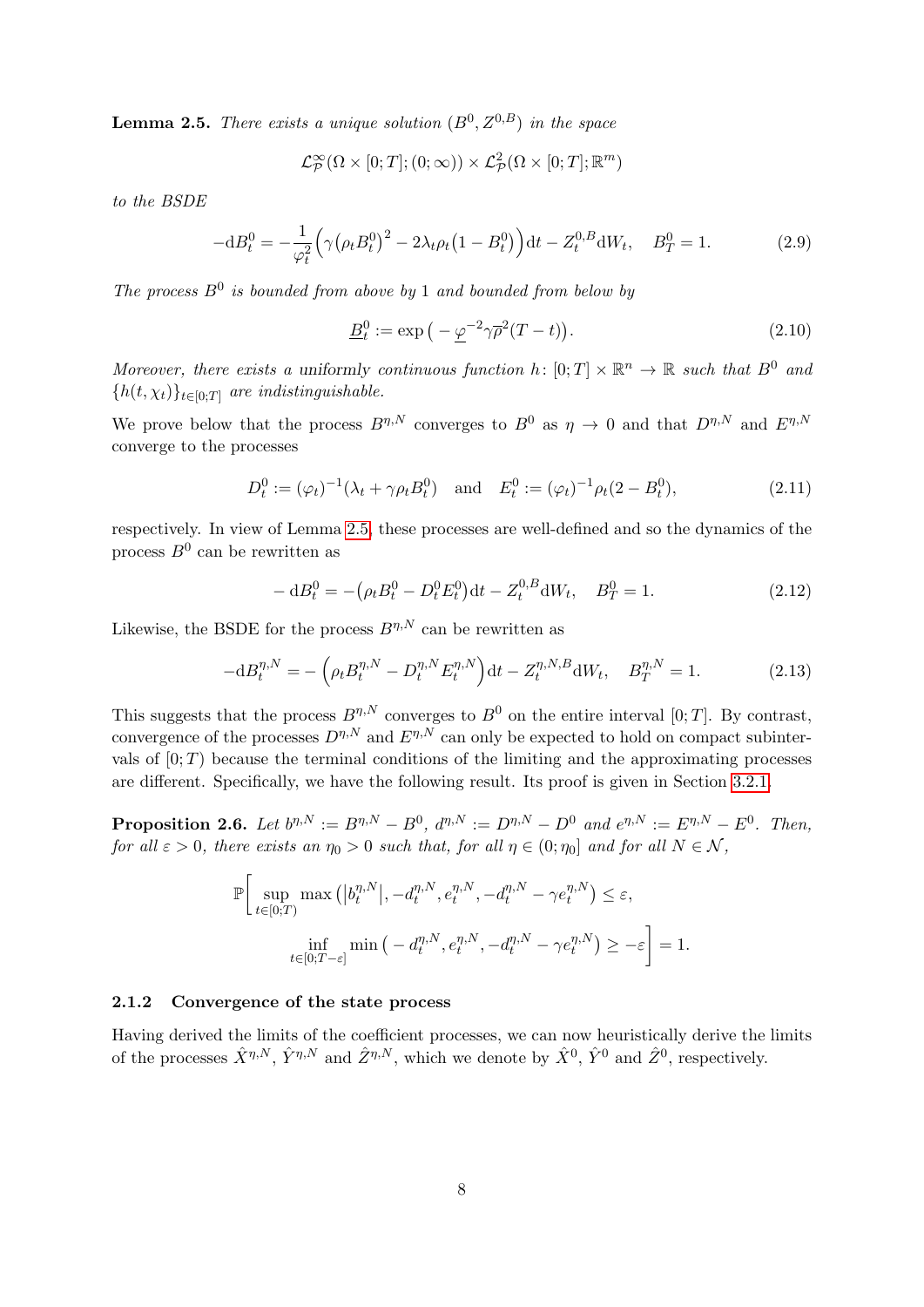The candidate processes. Since  $\hat{X}_T^{\eta,\infty} = 0$  for all  $\eta > 0$ , we expect that  $\hat{X}_T^0 = 0$ . We prove in Lemma [3.11](#page-20-0) that this convergence also holds if  $N$  is finite.<sup>[4](#page-8-0)</sup>

Assuming that the optimal trading strategy remains stable if  $\eta \to 0$ , the ODE [\(2.5\)](#page-4-1) suggests that the term  $D^{\eta,N}\hat{X}^{\eta,N}+E^{\eta,N}\hat{Y}^{\eta,N}$  is small for small  $\eta$  and hence that

$$
D_t^0 \hat{X}_t^0 = -E_t^0 \hat{Y}_t^0 \text{ on } [0;T).
$$

We do not conjecture the above relation at the terminal time because the convergence of  $D^{\eta,N}$ and  $E^{\eta,N}$  only holds on [0; T). Assuming that  $\hat{Z}^0 = \gamma \hat{X}^0 - \hat{Y}^0$  on [0; T), [\(2.8\)](#page-6-1) implies

$$
\hat{Z}^0 = -\frac{\varphi}{D^0} \hat{Y}^0
$$
 and hence  $\hat{Y}^0 = -\frac{D^0}{\varphi} \hat{Z}^0$ .

On the other hand, multiplying the first equation in [\(2.5\)](#page-4-1) by  $\gamma$  and subtracting the second and then taking the limit  $\eta \to 0$  yields  $\partial_t \hat{Z}^0 = \rho \hat{Y}^0$  and so

$$
\partial_t \hat{Z}_t^0 = -\frac{\rho_t D_t^0}{\varphi_t} \hat{Z}^0, \quad \hat{Z}_0^0 = \gamma x_0. \tag{2.14}
$$

We therefore expect that

$$
\hat{Z}_t^0 = \gamma x_0 \exp\bigg(-\int_0^t \frac{\rho_s}{\varphi_s} D_s^0 \mathrm{d}s\bigg), \quad t \in [0;T].
$$

Since  $\hat{X}_T^0 = 0$  and  $\hat{Z}^0 = \gamma \hat{X}^0 - \hat{Y}^0$ , we finally expect that

$$
\begin{aligned} \hat{X}^0_t &= \mathbbm{1}_{[0;T)}(t) \frac{E^0_t}{\varphi_t} \hat{Z}^0_t, \\ \hat{Y}^0_t &= -\mathbbm{1}_{[0;T)}(t) \frac{D^0_t}{\varphi_t} \hat{Z}^0_t - \mathbbm{1}_{\{T\}}(t) \hat{Z}^0_T, \quad t \in [0;T]. \end{aligned}
$$

Since  $(\hat{X}_{0-}^0, \hat{Y}_{0-}^0) = (x_0, 0)$ , this suggests that the limiting state process jumps at the initial and the terminal time. In particular, we cannot expect uniform convergence on  $[0; T]$ . We notice that the limiting state process is of unbounded variation.

Convergence. It remains to clarify in which sense the state processes converge. Contrary to the convergence result stated in Proposition [2.6,](#page-7-1) we can only expect convergence in probability because the state process follows a forward ODE while the coefficient processes follow backward SDEs; see also Appendix [B.2.](#page-37-0) The following theorem establishes uniform convergence in probability on compact subintervals on  $(0; T)$  along with some "upper/lower convergence" at the initial and terminal time. The proof is given in Section [3.2.2.](#page-17-0)

<span id="page-8-1"></span>**Theorem 2.7.** For all  $\varepsilon > 0$  and  $\delta > 0$ , there exists an  $\eta_0 > 0$  such that, for all  $\eta \in (0; \eta_0]$  and all  $N \in \mathcal{N}$ ,

$$
\mathbb{P}\bigg[\sup_{t\in[\varepsilon;T]}\max\big(\hat{X}_t^{\eta,N} - \hat{X}_t^0, \hat{Y}_t^{\eta,N} - \hat{Y}_t^0\big) \le \varepsilon,
$$
  

$$
\inf_{t\in[0;T-\varepsilon]}\min\big(\hat{X}_t^{\eta,N} - \hat{X}_t^0, \hat{Y}_t^{\eta,N} - \hat{Y}_t^0\big) \ge -\varepsilon\bigg] \ge 1-\delta.
$$

<span id="page-8-0"></span><sup>&</sup>lt;sup>4</sup>The proof heavily relies on the optimality of  $\hat{X}^0$  in the semimartingale portfolio liquidation model.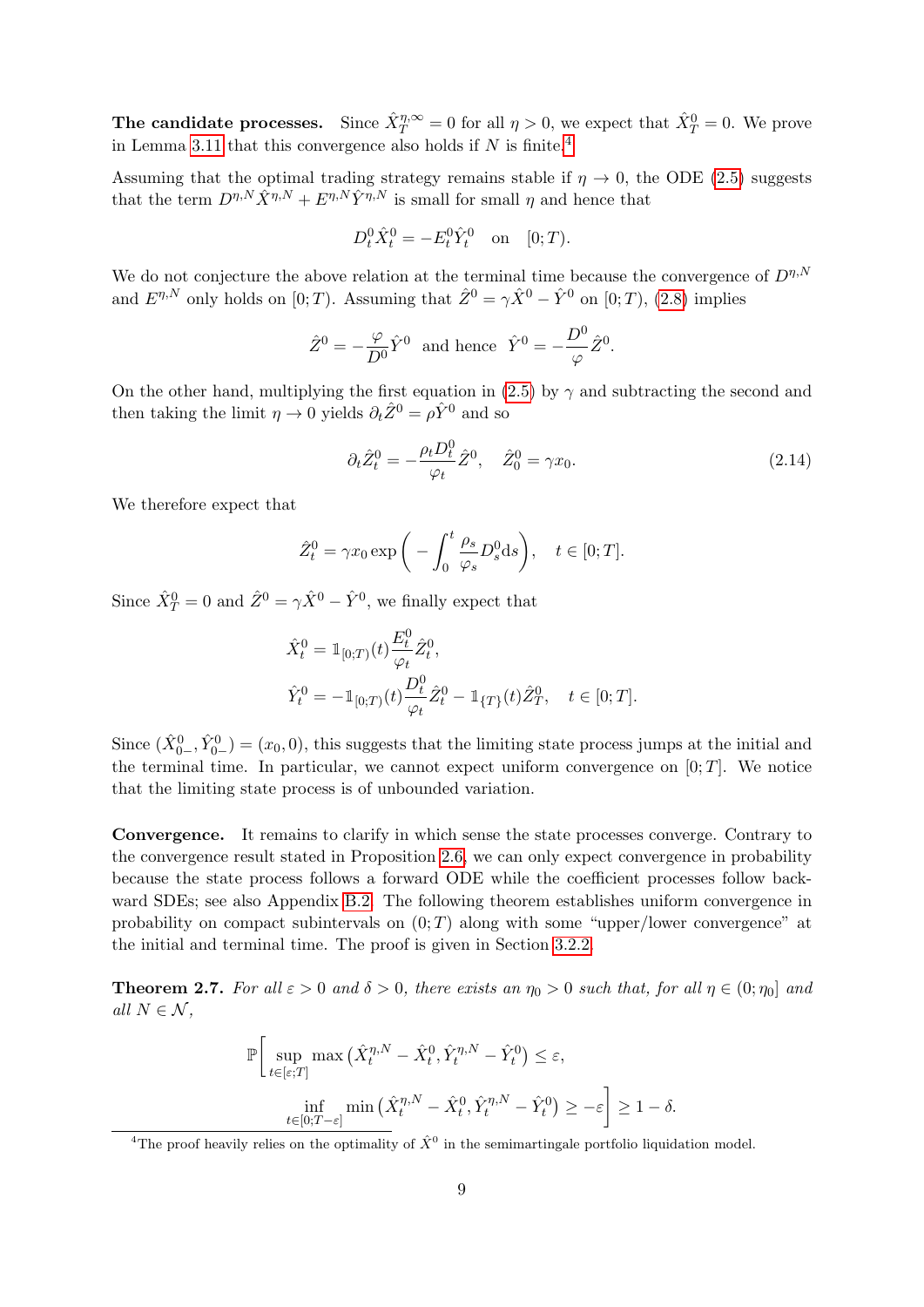The preceding theorem does not provide a convergence result on the whole time interval, due to the jumps of the limit processes at the initial and terminal time. However, along with our results from Section [2.2,](#page-9-0) it allows us to prove the convergence of the graphs of the state processes on the entire time interval. The completed graph of a RCLL function  $X: \{0-\}\cup[0;T]\to\mathbb{R}$  with finitely many jumps is defined by

$$
G_X := \{(t, x) \in [0; T] \times \mathbb{R} \mid x = X_t = X_{t-} \text{ or } X_{t-} < X_t, x \in [X_{t-}; X_t] \text{ or } X_{t-} > X_t, x \in [X_t; X_{t-}]\}.
$$

The distance  $d_{\infty}(G_X, G_Y)$  between two completed graphs is defined as their Hausdorff distance:

$$
d_{\infty}(G_X, G_Y) := \max\left(\sup_{p \in G_X} \min_{q \in G_Y} \|p - q\|_{\infty}, \sup_{q \in G_Y} \min_{p \in G_X} \|p - q\|_{\infty}\right) \in [0; \infty].
$$

If strict liquidation is required, then Theorem [2.7](#page-8-1) is sufficient to prove the graph convergence of the state processes in the Hausdorff metric. If strict liquidation is not required, an additional argument is needed to prove that the terminal position converges to zero. The proof of the following proposition is given in Section [3.2.3.](#page-19-0)

<span id="page-9-1"></span>**Proposition 2.8.** For all  $\varepsilon > 0$  and  $\delta > 0$ , there exists an  $\eta_0 > 0$  such that, for all  $\eta \in (0; \eta_0]$ and all  $N \in \mathcal{N}$ ,

$$
\mathbb{P}\Big[d_{\infty}\big(G_{\hat{X}^{\eta,N}},G_{\hat{X}^0}\big)\leq \varepsilon\Big]\geq 1-\delta.
$$

## <span id="page-9-0"></span>2.2 Optimal liquidation with semimartingale strategies

In this section, we prove that the limit process  $\hat{X}^0$  is the optimal portfolio process in a trade execution model with semimartingale trading strategies.

In our semimartingale model, a trading strategy is given by a triple  $\theta = (j^+, j^-, V)$  where  $j^+$  and  $j^-$  are real-valued, non-decreasing pure jump processes and V is a real-valued continuous Brownian semimartingale starting in zero. The jump processes  $j^+$  and  $j^-$  describe the cumulative effects of buying, respectively selling large blocks of shares while the continuous semimartingale V describes the effect of continuously trading small amounts of the stock. The portfolio process  $X^{\theta} = \{X_t^{\theta}\}_{t \in [0,T]}$  associated with a strategy  $\theta$  is then given by

$$
X_t^{\theta} = x_0 + j_t^+ - j_t^- + V_t.
$$

The associated price impact process, again given by [\(2.1\)](#page-3-3), is denoted  $Y^{\theta}$ . We note that  $X^{\theta}$  and  $Y^{\theta}$  are semimartingales.

We assume that strict liquidation is required and that the cost associated with a trading strategy  $\theta$  is given by

$$
J^{0}(\theta) := \mathbb{E}\bigg(\frac{\gamma}{2}(j_{0}^{+} - j_{0}^{-})^{2} + \int_{(0;T]} \frac{1}{2}(Y_{s-}^{\theta} + Y_{s}^{\theta})\mathrm{d}X_{s}^{\theta} + \int_{0}^{T} \frac{1}{2}\lambda_{s}(X_{s}^{\theta})^{2}\mathrm{d}s + \frac{\gamma}{2}[V]_{T}\bigg).
$$

The first term captures the cost of the initial block trade at time  $t = 0$ . The second term captures again the transient price impact cost; the third term captures again market risk. The fourth term emerges as an additional cost term when passing from discrete to continuous time,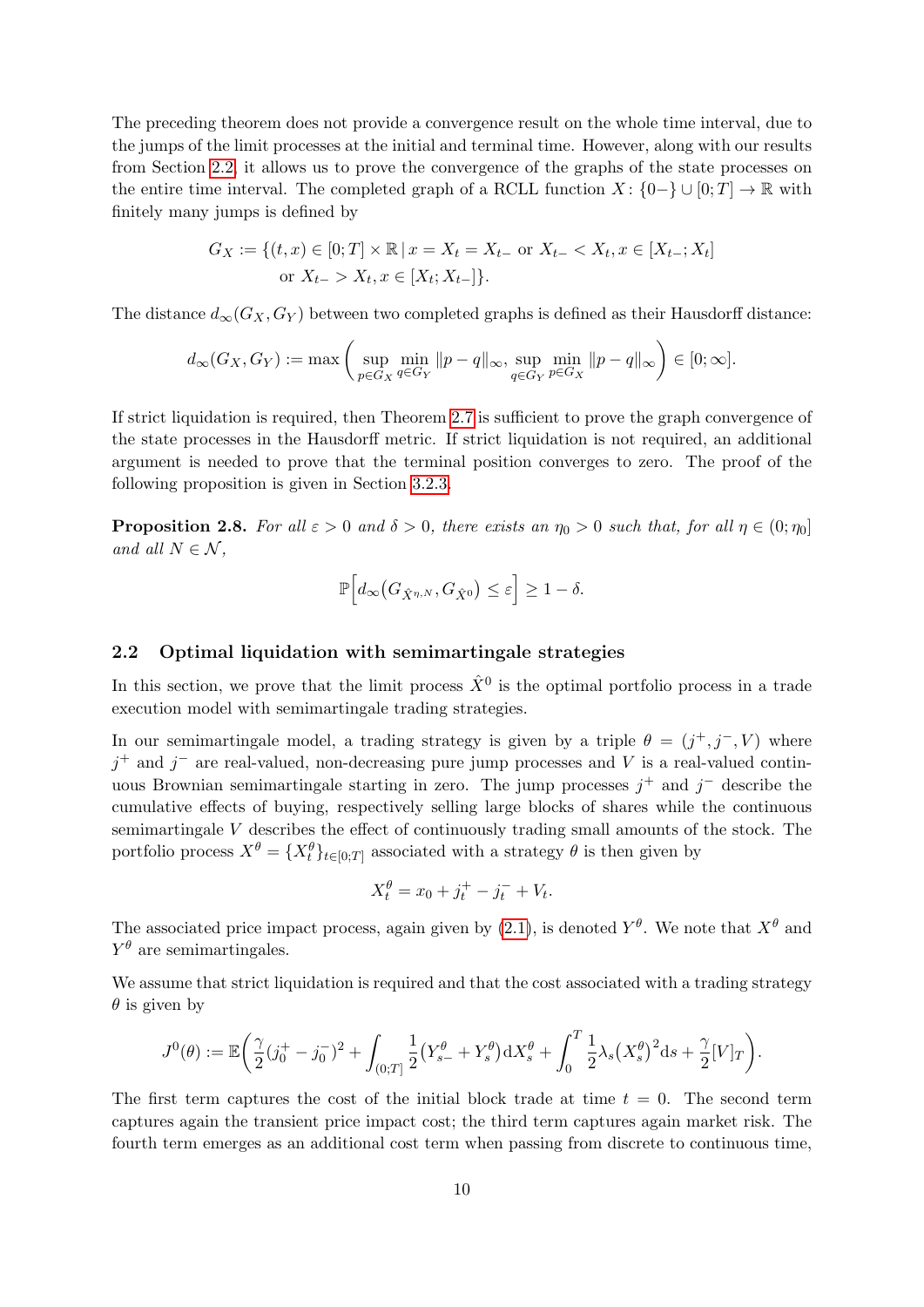

Figure 1: One realisation of the optimal trading strategy in the stochastic model introduced in [\[17\]](#page-41-10) for different instantaneous impact factors  $\eta$  and its limit for  $m = n = T = x_0 = 1, \gamma = 3$ ,  $\lambda \equiv 1, \rho_t = 1 + 0.9 \sin(2.5W_t).$ 

as shown in [\[1\]](#page-41-13). Moreover, in the absence of this term, arbitrarily low costs can be achieved; see [\[1\]](#page-41-13) for details.

The cost functional is well defined under the following admissibility condition.

**Definition 2.9.** A trading strategy  $\theta = (j^+, j^-, V)$  is called admissible if the liquidation constraint  $X_T^{\theta} = 0$  holds, if  $j^{\pm}$  is a RCLL, predictable, real-valued, non-decreasing and square integrable pure jump process, and V is a continuous semimartingale starting in zero with

$$
\mathbb{E}\left(\max_{t\in[0;T]}|V_t|^2\right)<\infty.\tag{2.15}
$$

The set of all admissible trading strategies is denoted  $A^0$ .

Our goal is now to solve the optimization problem

<span id="page-10-0"></span>
$$
\min_{\theta \in \mathcal{A}^0} J^0(\theta). \tag{2.16}
$$

To this end, we verify directly that the limit process  $\hat{X}^0$  obtained in the previous section is optimal. The results of Section [2.1](#page-3-1) show that the process has the following representation:

$$
\hat{X}_t^0 = x_0 - \hat{j}_t^- + \hat{V}_t
$$

where the jump process  $\hat{j}^-$  and the continuous part are given by, respectively

$$
\hat{j}_t^- := x_0 - \hat{X}_0^0 + \mathbb{1}_{\{T\}}(t)\hat{X}_{t-}^0,
$$
  

$$
\hat{V}_t := (\varphi_t)^{-2} \rho_t (2 - B_t^0) \hat{Z}_t^0 - (\varphi_0)^{-2} \rho_0 (2 - B_0^0) \hat{Z}_0^0.
$$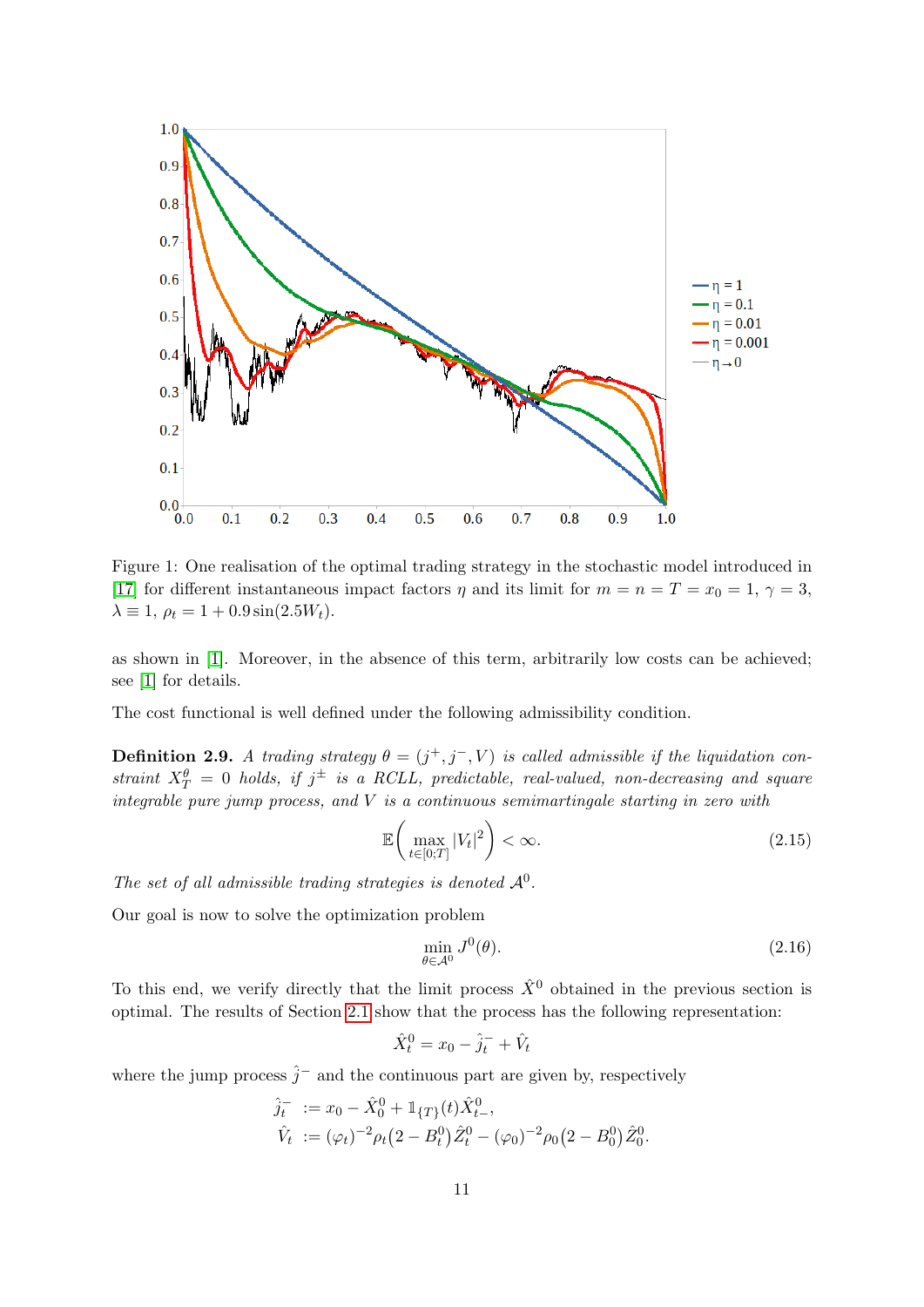In view of Assumption [2.3](#page-5-0) and because  $B^0$  is a continuous semimartingale and  $\hat{Z}^0$  is differentiable, the process  $\hat{V}$  is a continuous semimartingale starting in zero. Hence the following holds.

# **Lemma 2.10.** The strategy  $\hat{\theta} = (0, \hat{j}^-, \hat{V})$  is admissible.

In order to prove that  $\hat{\theta}$  is optimal, we approximate the cost and the portfolio process associated with any strategy  $\theta \in \mathcal{A}^0$  by the cost and portfolio processes corresponding to absolutely continuous trading strategies. To this end, we first approximate the continuous semimartingale part V by differentiable processes. The proof of the following Lemma is given in Section [4.1.](#page-21-1)

<span id="page-11-3"></span>**Lemma 2.11.** For all  $\theta = (j^+, j^-, V) \in \mathcal{A}^0$  and for all  $\beta, \delta > 0$ , there exists a constant  $\nu > 0$ and an adapted and continuous  $\dot{V}^{\beta,\nu}$ :  $\Omega \times [0;T] \rightarrow [-\frac{\beta}{\nu}]$  $\frac{\beta}{\nu}; \frac{\beta}{\nu}$  $\frac{\beta}{\nu}$  such that

<span id="page-11-5"></span><span id="page-11-4"></span>
$$
\max_{t \in [0;T]} \left| \int_0^t \dot{V}_s^{\beta,\nu} \, \mathrm{d}s \right| \le \max_{t \in [0;T]} |V_t|.
$$
\n
$$
(2.17)
$$

and

$$
\mathbb{P}\left[\sup_{t\in[0;T]}\left|\int_0^t \dot{V}_s^{\beta,\nu} \mathrm{d}s - V_t\right| \le 3\beta\right] \ge 1-\delta. \tag{2.18}
$$

Next, we approximate the portfolio process  $X^{\theta}$  by a portfolio process associated with an absolutely continuous strategy. To this end, for all  $\theta \in \mathcal{A}^0$  and  $\beta, \nu, \varepsilon > 0$ , we define the integrable process

$$
\xi_t^{\theta,\beta,\nu,\varepsilon} := \begin{cases} \frac{1}{\varepsilon} (j_t^+ - j_{t-\varepsilon}^+) - \frac{1}{\varepsilon} (j_t^- - j_{t-\varepsilon}^-) + \dot{V}_t^{\beta,\nu}, & t \le T - \varepsilon, \\ -\frac{1}{\varepsilon} \left( x_0 + \int_0^{T-\varepsilon} \tilde{\xi}_u^{\theta,\beta,\nu,\varepsilon} du \right), & t > T - \varepsilon. \end{cases}
$$
(2.19)

In view of square-integrability of  $j^{\pm}$ , we see that  $\xi^{\theta,\beta,\nu,\varepsilon}$  belongs to A. The corresponding portfolio process is denoted  $X^{\theta,\beta,\nu,\varepsilon}$ . The proof of the following Lemma is given in Section [4.2.](#page-23-0)

<span id="page-11-2"></span>**Lemma 2.12.** For all  $\theta = (j^+, j^-, V) \in A^0$  and for all  $\delta > 0$ , there exist  $\beta, \nu, \varepsilon > 0$  such that

<span id="page-11-0"></span>
$$
\mathbb{E}\bigg(\int_0^T \big(X_t^{\theta,\beta,\nu,\varepsilon}-X_t^{\theta}\big)^2 dt\bigg) \leq \delta.
$$

For all  $\xi \in \mathcal{A}$  with  $\int_0^T \xi_s ds = -x_0$ , we can define  $V_t^{\xi}$  $\mathcal{F}_t^{\xi} := \int_0^t \xi_s \, \mathrm{d}s$  such that  $(0, 0, V^{\xi}) \in \mathcal{A}^0$  and, for all  $n > 0$ , we have

$$
J^{\eta,\infty}(\xi) = J^0(0,0,V^{\xi}) + \frac{\eta}{2} \mathbb{E}\bigg(\int_0^T (\xi_t)^2 dt\bigg). \tag{2.20}
$$

The preceding lemma allows us to establish a cost estimate. The proof is given in Section [4.3.](#page-26-0)

<span id="page-11-1"></span>**Lemma 2.13.** For all  $\theta = (j^+, j^-, V) \in \mathcal{A}^0$ , there exists a finite constant  $C(\theta) > 0$  s.t. for all  $\xi \in \mathcal{A}$  with  $\int_0^T \xi_s \mathrm{d}s = -x_0$ ,

$$
\left|J^0(\theta) - J^0(0,0,V^{\xi})\right| \le C(\theta) \left(\sqrt{\mathbb{E}\bigg(\int_0^T \left(X_t^{\theta} - X_t^{\xi}\right)^2 dt\bigg)} + \mathbb{E}\bigg(\int_0^T \left(X_t^{\theta} - X_t^{\xi}\right)^2 dt\bigg)\right).
$$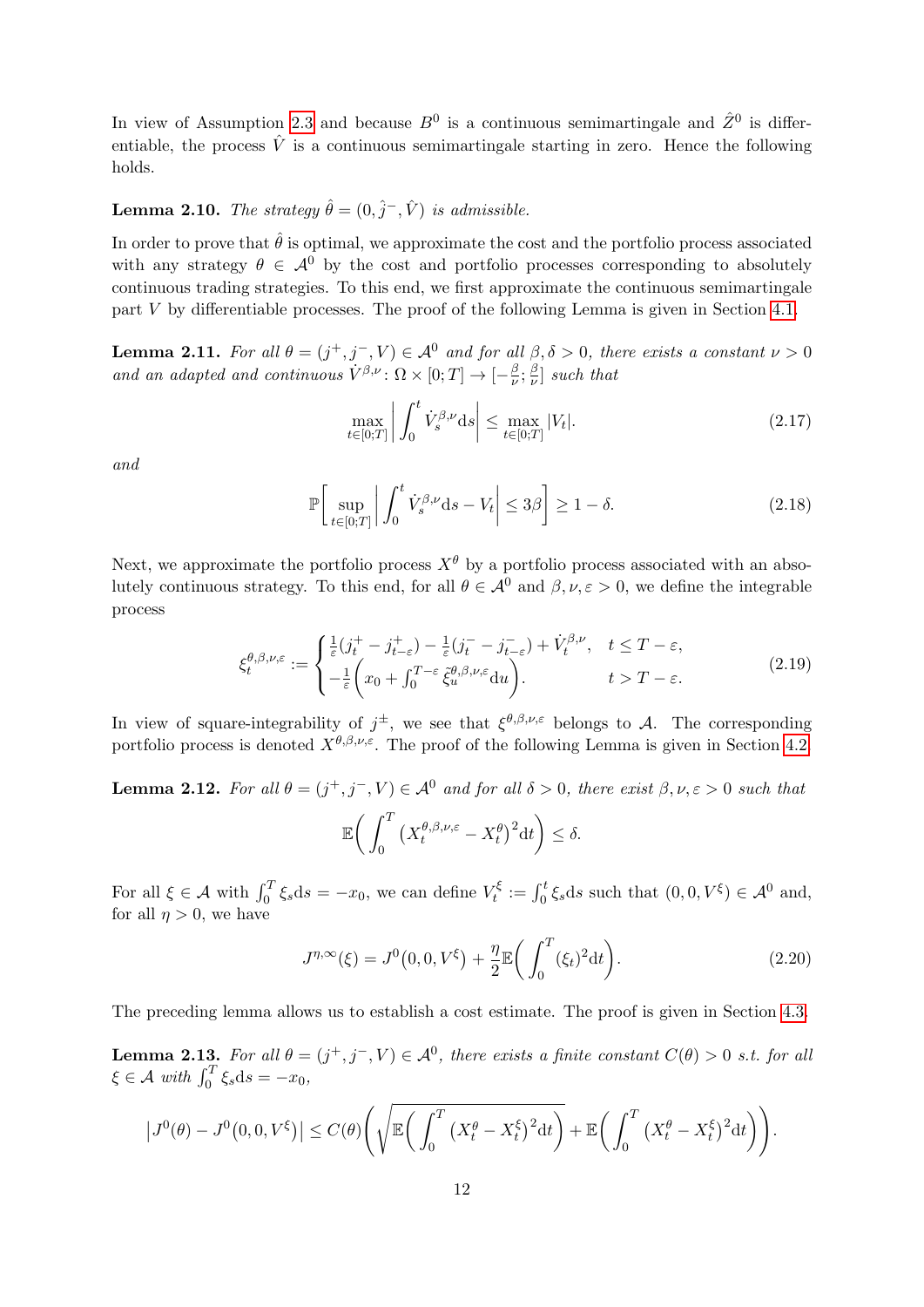The cost estimate allows us to establish the optimality of the trading strategy  $\hat{\theta}$ .

<span id="page-12-3"></span>**Theorem 2.14.** The strategy  $\hat{\theta}$  minimizes the cost functional  $J^0$  over the set  $\mathcal{A}^0$ .

*Proof.* Let us assume to the contrary that  $\hat{\theta}$  does not minimize the cost functional  $J^0$  over the set  $\mathcal{A}^0$ . Then, there exist a strategy  $\theta = (j^+, j^-, V) \in \mathcal{A}^0$  and a constant  $\delta \in (0, \infty)$  such that  $J^0(\theta) + \delta \leq J^0(\hat{\theta})$ . Moreover, due to [\(2.20\)](#page-11-0) and Lemma [2.13,](#page-11-1) for all  $\eta, \beta, \nu, \varepsilon \in (0, \infty)$ , we have (for convecience, let  $p(x) := x + \sqrt{x}$ )

$$
J^{\eta,\infty}(\xi^{\theta,\beta,\nu,\varepsilon}) - J^{\eta,\infty}(\hat{\xi}^{\eta,\infty})
$$
  
\n
$$
\leq J^{\eta,\infty}(\xi^{\theta,\beta,\nu,\varepsilon}) - J^0(\theta) + J^0(\hat{\theta}) - \delta - J^0(0,0,V^{\hat{\xi}^{\eta,\infty}})
$$
  
\n
$$
\leq -\delta + \frac{\eta}{2} \mathbb{E}\bigg(\int_0^T (\xi_t^{\theta,\beta,\nu,\varepsilon})^2 dt\bigg) + \bigg|J^0(\theta) - J^0(0,0,V^{\xi^{\theta,\beta,\nu,\varepsilon}})\bigg| + \bigg|J^0(\hat{\theta}) - J^0(0,0,V^{\hat{\xi}^{\eta,\infty}})\bigg|
$$
  
\n
$$
\leq -\delta + \frac{\eta}{2} \mathbb{E}\bigg(\int_0^T (\xi_t^{\theta,\beta,\nu,\varepsilon})^2 dt\bigg) + C(\theta) \cdot p \bigg(\mathbb{E}\bigg(\int_0^T (X_t^{\theta} - X_t^{\theta,\beta,\nu,\varepsilon})^2 dt\bigg)\bigg)
$$
  
\n
$$
+ C(\hat{\theta}) \cdot p \bigg(\mathbb{E}\bigg(\int_0^T (\hat{X}_t^0 - \hat{X}_t^{\eta,\infty})^2 dt\bigg)\bigg).
$$

According to Lemma [2.12,](#page-11-2) we can first choose  $\beta, \nu, \varepsilon \in (0, \infty)$  and then, due to  $|\hat{X}_t^{\eta, \infty}| \le x_0$  (cf. Theorem [2.2\)](#page-5-1), choose  $\eta \in (0, \infty)$  small enough according to Theorem [2.7](#page-8-1) such that the sum is negative. This contradicts to the optimality of  $\hat{\xi}^{\eta,\infty}$  for  $J^{\eta,\infty}$ .  $\Box$ 

# <span id="page-12-0"></span>3 Proofs for Section [2.1](#page-3-1)

This section proves the results stated in Section [2.1.](#page-3-1) We start with a priori estimates and regularity properties for the coefficient processes that specify the optimal state processes.

#### <span id="page-12-1"></span>3.1 A priori estimates and regularity properties

## 3.1.1 The case  $\eta > 0$

The following estimates have been established in [\[17,](#page-41-10) [21\]](#page-42-9), except for the upper bound on  $E^{\eta,N}$ for finite  $N$ , which is stronger than the corresponding one in [\[21\]](#page-42-9). It can be established using the same arguments as in the proof of Proposition 3.2 in [\[17\]](#page-41-10) noting that  $D_T^{\eta,N} < \infty$  if N is finite.

#### <span id="page-12-2"></span>Lemma 3.1. Let

$$
\overline{\kappa}:=\sqrt{2\max(\overline{\lambda},\gamma\overline{\rho})}.
$$

For all  $\eta \in (0; \infty)$ ,  $N \in \mathcal{N}$  and  $s, t \in [0; T)$  with  $s \leq t$ , we have that

$$
\exp\left(-\overline{\rho}(T-s)\right) \leq B_s^{\eta,N} \leq 1,
$$
  

$$
0 \leq E_s^{\eta,N} \leq \gamma^{-1}\overline{\kappa}\tanh\left(\sqrt{\eta^{-1}}\overline{\kappa}(T-s)\right) \leq \gamma^{-1}\overline{\kappa},
$$
  

$$
0 < D_s^{\eta,N} \leq \overline{\kappa}\coth\left(\sqrt{\eta^{-1}}\overline{\kappa}(T-s)\right) \leq \overline{\kappa}\coth\left(\sqrt{\eta^{-1}}\overline{\kappa}(T-t)\right).
$$

The preceding estimates allow us to prove that neither the optimal portfolio process nor the corresponding spread process change sign.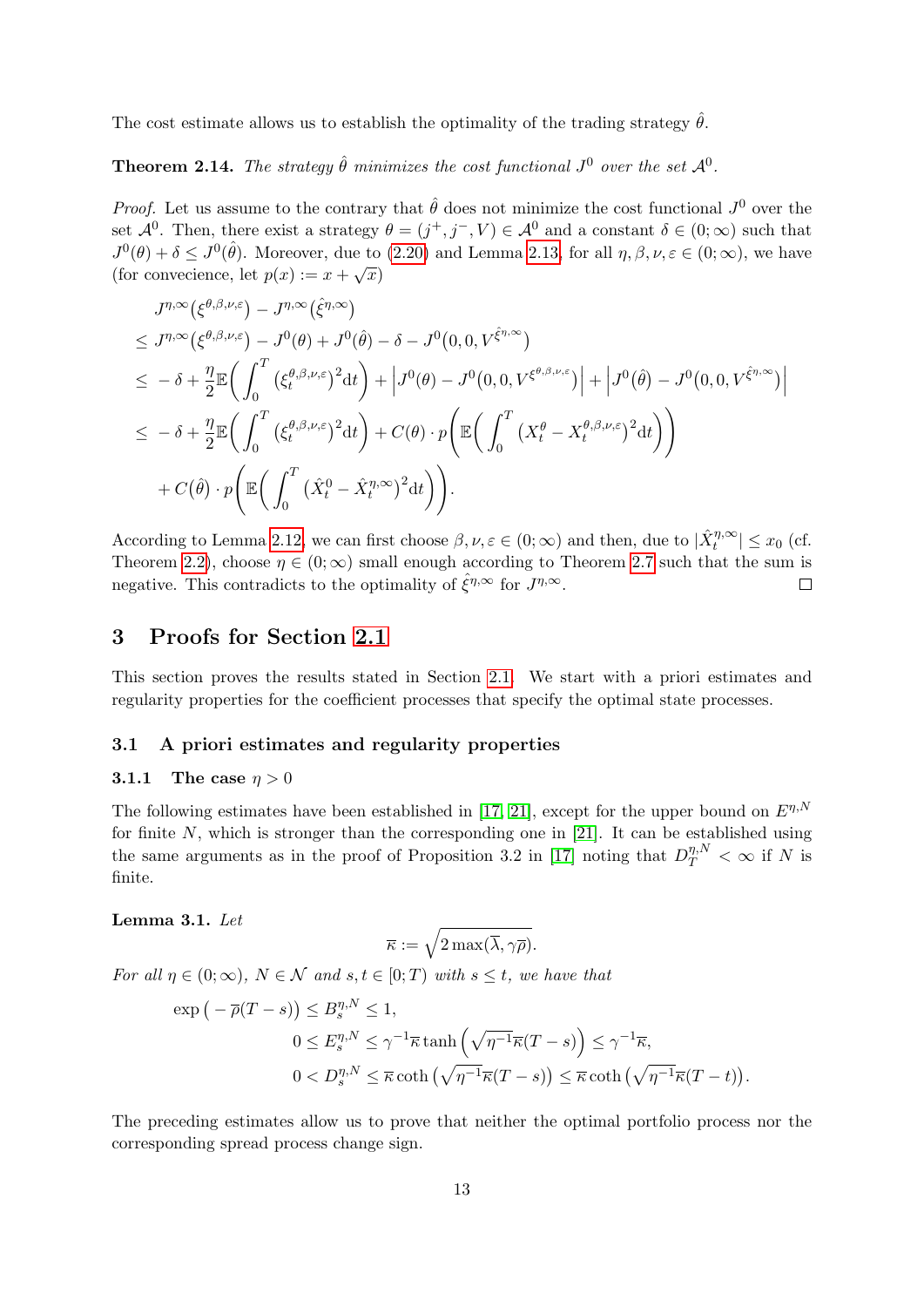*Proof of Theorem [2.2.](#page-5-1)* Let us put  $V(t) := \hat{X}_t^{\eta,N} \cdot \hat{Y}_t^{\eta,N}$ . Then  $V(0) = 0$  and V satisfies the ODE

$$
\dot{V}(t) = -\left(\sqrt{\eta^{-1}}\left(D_t^{\eta,N} + \gamma E_t^{\eta,N}\right) + \rho_t\right)V(t) - \sqrt{\eta^{-1}}\left(E_t^{\eta,N}\left(\hat{Y}_t^{\eta,N}\right)^2 + \gamma D_t^{\eta,N}\left(\hat{X}_t^{\eta,N}\right)^2\right)
$$

As a result,

$$
V(t) = - \exp \left( - \int_0^t \left( \sqrt{\eta^{-1}} \left( D_u^{\eta, N} + \gamma E_u^{\eta, N} \right) + \rho_u \right) du \right) \cdot
$$
  

$$
\int_0^t \sqrt{\eta^{-1}} \left( E_s^{\eta, N} (\hat{Y}_s^{\eta, N})^2 + \gamma D_s^{\eta, N} (\hat{X}_s^{\eta, N})^2 \right) \exp \left( \int_0^s \left( \sqrt{\eta^{-1}} \left( D_u^{\eta, N} + \gamma E_u^{\eta, N} \right) + \rho_u \right) du \right) ds.
$$

In view of Lemma [3.1,](#page-12-2) this shows that  $V(t) < 0$  on  $(0; T)$ . Hence, strict positivity of  $\hat{X}_0^{\eta, N}$ yields

$$
\mathbb{P}\Big[\hat{X}_t^{\eta,N} > 0, \hat{Y}_t^{\eta,N} < 0 \text{ for all } t \in (0;T)\Big] = 1.
$$

Thus, the definition of  $\hat{Z}^{\eta,N}$  along with [\(2.5\)](#page-4-1) yields  $\partial_t \hat{Z}^{\eta,N}_t = \rho_t \hat{Y}^{\eta,N}_t < 0$  on  $(0;T)$ . Moreover,

$$
\hat{X}_t^{\eta,N} < \gamma^{-1} \hat{Z}_t^{\eta,N} \leq \gamma^{-1} \hat{Z}_0^{\eta,N} = x_0
$$
 and  $\hat{Y}_t^{\eta,N} > -\hat{Z}_t^{\eta,N} \geq -\gamma x_0$ .

 $\Box$ 

Next, we prove that the process  $B^{\eta,N}$  satisfies an  $L^1$  uniform continuity property. We refer to Appendix [A](#page-28-0) for a discussion of general regularity properties of stochastic processes.

**Lemma 3.2.** The process  $B^{\eta,N}$  satisfies Condition [C.1](#page-28-1) stated in [A](#page-28-0)ppendix A on [0; T] uniformly in  $N \in \mathcal{N}$  and  $\eta \in (0; H]$ , for all  $H \in (0; \infty)$ .

*Proof.* Let  $\varepsilon, \varepsilon_1 > 0$  and  $s > T - \varepsilon_1$ . By Lemma [3.1,](#page-12-2) if  $\varepsilon_1$  is small enough,

$$
\left|\mathbb{E}\big(V\big(B_{\tau}^{\eta,N}-B_s^{\eta,N}\big)\big)\right|\leq \left(1-\exp\big(-\overline{\rho}\varepsilon_1\big)\right)\mathbb{E}(|V|)\leq \varepsilon\mathbb{E}(|V|).
$$

If  $s \leq T - \varepsilon_1$ , the assertion follows from the integral representation [\(2.13\)](#page-7-2) along with the estimates established in Lemma [3.1](#page-12-2) using that the stochastic integral in [\(2.13\)](#page-7-2) is a martingale on  $[0; T - \varepsilon_1]^5$  $[0; T - \varepsilon_1]^5$ .  $\Box$ 

#### <span id="page-13-0"></span>3.1.2 The case  $\eta = 0$

We are now going to establish a priori estimates on the candidate limiting coefficient processes. First, we show that Assumption [2.3](#page-5-0) directly implies the following regularity result for the parameter processes:

<span id="page-13-2"></span>**Lemma 3.3.** The processes  $\chi$ ,  $\rho$ ,  $\lambda$ ,  $\varphi$  and  $\varphi^{-1}$  satisfy Condition [C.2](#page-28-2) introduced in Appendix [A.](#page-28-0)

*Proof.*  $\chi$  satisfies Condition [C.2](#page-28-2) due to Lemma [A.8,](#page-30-0) Lemma [A.2](#page-28-3) and Lemma [A.4.](#page-29-0) The rest immediately follows by Lemma [A.7.](#page-30-1)  $\Box$ 

<span id="page-13-1"></span><sup>&</sup>lt;sup>5</sup>We emphasize that  $Z^{\eta,N,B}$  is possibly defined only on [0; T-] and so the stochastic integral may be a martingale only away from the terminal time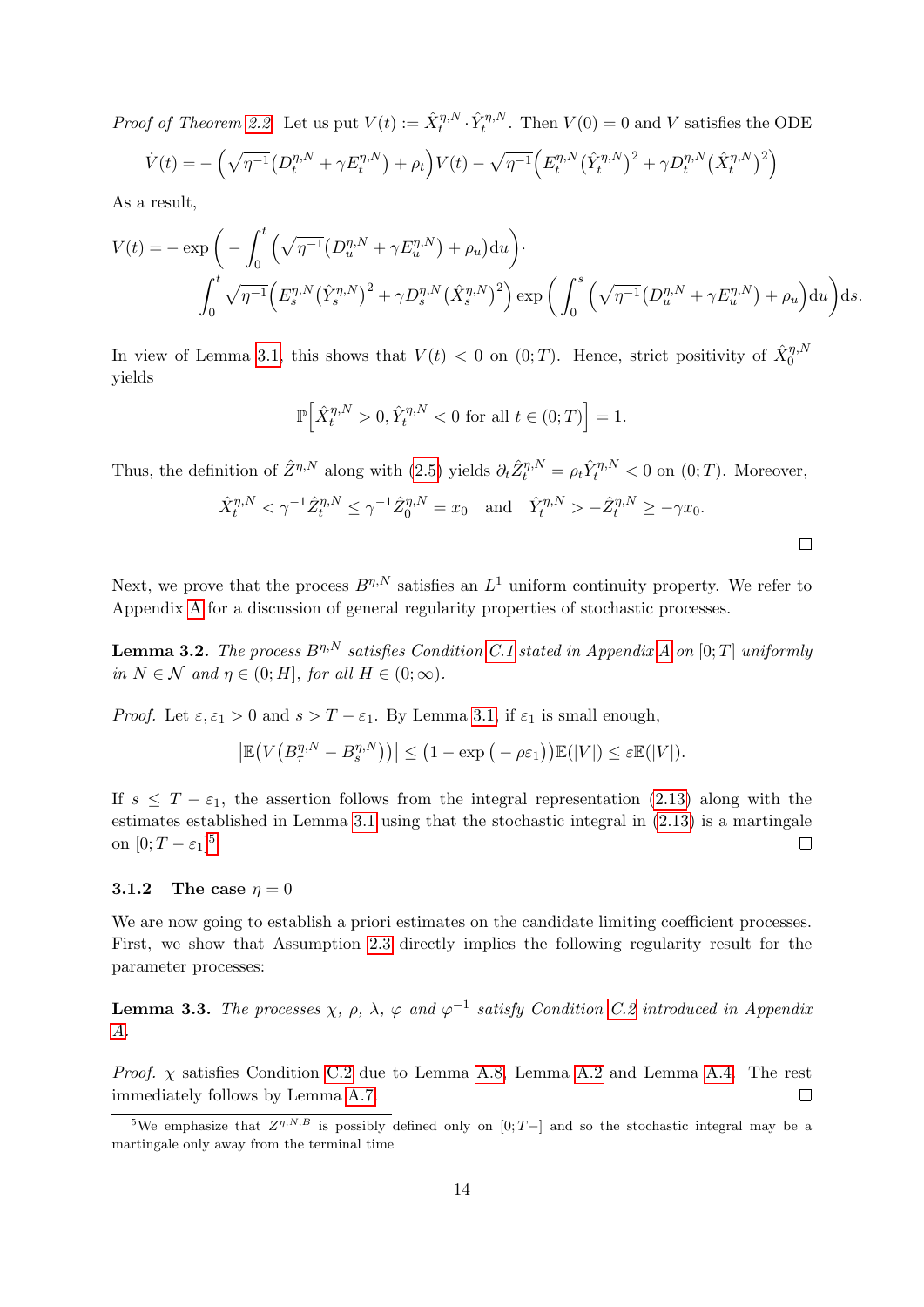We are now ready to prove that the process  $B^0$  is well-defined.

Proof of Lemma [2.5.](#page-7-0) The existence result follows from a standard argument. In fact, it is well known that, for any  $\bar{b} \in [1; \infty)$ , the BSDE

<span id="page-14-0"></span>
$$
-\mathrm{d}B_t^{\overline{b}} = \psi^{\overline{b}}(t, \chi_t, B_t^{\overline{b}})\mathrm{d}t - Z_t^{\overline{b}}\mathrm{d}W_t, \quad B_T^{\overline{b}} = 1 \tag{3.1}
$$

 $\Box$ 

with Lipschitz continuous driver

$$
\psi^{\overline{b}}(t,\chi,b) := -\frac{1}{f^{\varphi}(t,\chi)^2} \left( \gamma f^{\rho}(t,\chi)^2 (\overline{b}^2 \wedge b^2) - 2f^{\lambda}(t,\chi)f^{\rho}(t,\chi) \Big( 1 - \big( 0 \vee (b \wedge \overline{b}) \big) \Big) \right)
$$

has a unique solution  $(B^{\overline{b}}, Z^{\overline{b}}) \in \mathcal{L}_{\mathcal{P}}^2(\Omega \times [0; T]; \mathbb{R} \times \mathbb{R}^m)$  (cf. Theorem [A.10\)](#page-31-0). Let us then define the functions  $\phi, \overline{\phi} \colon \Omega \times [0; T] \times \mathbb{R} \times \mathbb{R}^m \to \mathbb{R}$  by

$$
\underline{\phi}(t,b,z):=-\underline{\varphi}^{-2}\gamma\overline{\rho}^{2}b\quad\text{and}\quad\overline{\phi}(t,b,z):=0.
$$

By definition,  $(\underline{B}^0, 0)$  is the unique solution to the BSDE with driver  $\phi$  and terminal condition 1, where the lower bound  $\underline{B}^0$  on the process  $B^0$  was defined in  $(2.10)$ . Likewise,  $(1,0)$  is the unique solution of the BSDE with driver  $\overline{\phi}$  and the same terminal condition. Since

$$
\psi^{\overline{b}}(t, \chi_t, \underline{B}_t^0) > \underline{\phi}(t, \underline{B}_t^0, 0)
$$
 and  $\psi^{\overline{b}}(t, \chi_t, 1) < \overline{\phi}(t, 1, 0)$ ,

the standard comparison principle for BSDEs with Lipschitz continuous drivers yields

$$
\underline{B}^0 \le B^{\overline{b}} \le 1.
$$

This proves that  $(B^1, Z^1)$  is the desired unique bounded solution to the BSDE [\(2.9\)](#page-7-4).

The second assertion follows Theorem [A.10](#page-31-0) applied to the BSDE [\(3.1\)](#page-14-0) for  $\bar{b} = 1$ .

Having established the existence of the process  $B^0$ , the processes  $D^0$  and  $E^0$  are well-defined. The following lemma establishes estimates and regularity properties for  $D^0$  and  $E^0$ .

<span id="page-14-1"></span>Lemma 3.4. The following a priori estimates hold:

$$
\frac{\gamma \underline{\rho}}{\overline{\varphi}} \exp\bigg(-\frac{\gamma \overline{\rho}^2}{\underline{\varphi}^2} T\bigg) \leq D_t^0 \leq \underline{\varphi}^{-1} (\overline{\lambda} + \gamma \overline{\rho}),
$$

$$
\overline{\varphi}^{-1} \underline{\rho} \leq E_t^0 \leq 2\underline{\varphi}^{-1} \overline{\rho}.
$$

Moreover, the processes  $D^0$  and  $E^0$  satisfy Condition [C.2.](#page-28-2)

*Proof.* The a priori estimates can be obtained by plugging the bounds on  $B^0$  (cf. Lemma [2.5\)](#page-7-0) into the definitions of  $D^0$  and  $E^0$  given in [\(2.11\)](#page-7-5). Moreover, if we denote by h the function derived from Lemma [2.5,](#page-7-0) then for all  $t \in [0; T]$ ,

$$
D_t^0 = \left(\frac{f^{\lambda} + \gamma \cdot f^{\rho} \cdot h}{\sqrt{f^{\lambda} + 2\gamma \cdot f^{\rho}}}\right)(t, \chi_t), \quad E_t^0 = \left(\frac{f^{\rho} \cdot (2 - h)}{\sqrt{f^{\lambda} + 2\gamma \cdot f^{\rho}}}\right)(t, \chi_t).
$$

In view of Assumption [2.3,](#page-5-0) the processes  $D^0$  and  $E^0$  can be represented as uniformly continuous functions of the factor process  $\chi$  and hence the assertion follows from Lemma [3.3](#page-13-2) and Lemma [A.7.](#page-30-1)  $\Box$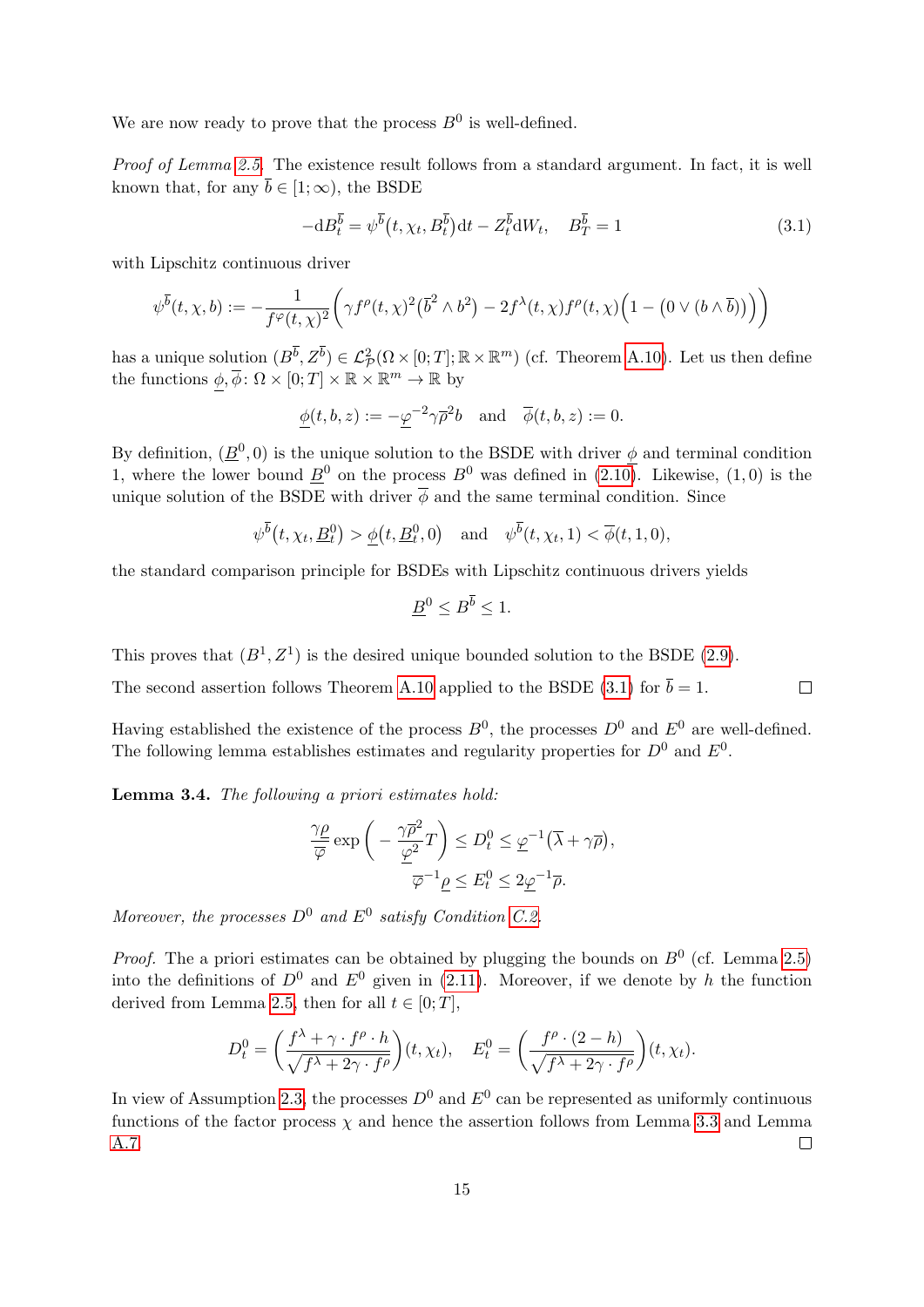The next lemma can be viewed as the analogue to Theorem [2.2](#page-5-1) in the case  $\eta = 0$ .

<span id="page-15-3"></span>Lemma 3.5. It holds

$$
\mathbb{P}\big[\hat{X}_t^0 \in (0; x_0), \hat{Y}_t^0 \in (-\gamma x_0; 0) \text{ for all } t \in (0; T)\big] = 1.
$$

*Proof.* Due to Lemma [3.4,](#page-14-1)  $D^0$  is positive and hence, for  $t \in (0, T)$ ,

$$
0 < \hat{Z}_t^0 < x_0 \gamma. \tag{3.2}
$$

Since  $D^0 + \gamma E^0 = \varphi$  on  $[0; T)$ , it thus follows from Lemma [3.4](#page-14-1) that, for all  $t \in (0; T)$ ,

$$
0 < \hat{X}_t^0 = \frac{\varphi_t - D_t^0}{\gamma \varphi_t} \hat{Z}_t^0 < \gamma^{-1} \hat{Z}_t^0 < x_0,
$$
\n
$$
0 > \hat{Y}_t^0 = -\frac{\varphi_t - \gamma E_t^0}{\varphi_t} \hat{Z}_t^0 > -\hat{Z}_t^0 > -\gamma x_0.
$$

## 3.2 Proof of the convergence results

In this section, we prove our main convergence results. We start with the convergence of the coefficients of the ODE system [\(2.5\)](#page-4-1). Subsequently, we prove that the convergence of the coefficients yields convergence of the state process.

#### <span id="page-15-0"></span>3.2.1 Proof of Proposition [2.6](#page-7-1)

The proof of Proposition [2.6](#page-7-1) is split into a series of lemmas. In a first step, we establish the convergence as  $\eta \to 0$  of the auxiliary processes

$$
F_t^{\eta,N} := D_t^{\eta,N} + \gamma E_t^{\eta,N} \quad \text{to} \quad F^0 := \varphi
$$

and

$$
G^{\eta,N} := \rho B^{\eta,N} + \varphi E^{\eta,N}
$$
 to  $G^0 := \rho B^0 + \varphi E^0 = 2\rho$ .

<span id="page-15-1"></span>On  $[0; T)$ , the processes  $F^{\eta, N}$  and  $G^{\eta, N}$  satisfy the dynamics

$$
dF_t^{\eta,N} = \sqrt{\eta^{-1}} \Big( \big( F_t^{\eta,N} \big)^2 - (\varphi_t)^2 \Big) dt + 2\gamma \rho_t E_t^{\eta,N} dt + \sqrt{\eta^{-1}} \big( Z_t^{\eta,N,A} - 2\gamma Z_t^{\eta,N,B} + \gamma^2 Z_t^{\eta,N,C} \big) dW_t,
$$
(3.3)

<span id="page-15-2"></span>respectively,

$$
-d(\varphi^{-1}G^{\eta,N})_t = \sqrt{\eta^{-1}} \Big( -G_t^{\eta,N} + 2\rho_t - E_t^{\eta,N} \big( F_t^{\eta,N} - \varphi_t \big) \Big) dt - 2\rho_t E_t^{\eta,N} dt -d(\varphi^{-1} \rho B^{\eta,N})_t + \sqrt{\eta^{-1}} \big( Z_t^{\eta,N,B} - \gamma Z_t^{\eta,N,C} \big) dW_t.
$$
(3.4)

A general convergence result for integral equations of the above form is established in Appendix [B.1.2.](#page-35-0) It allows us to prove the following two lemmas.

 $\Box$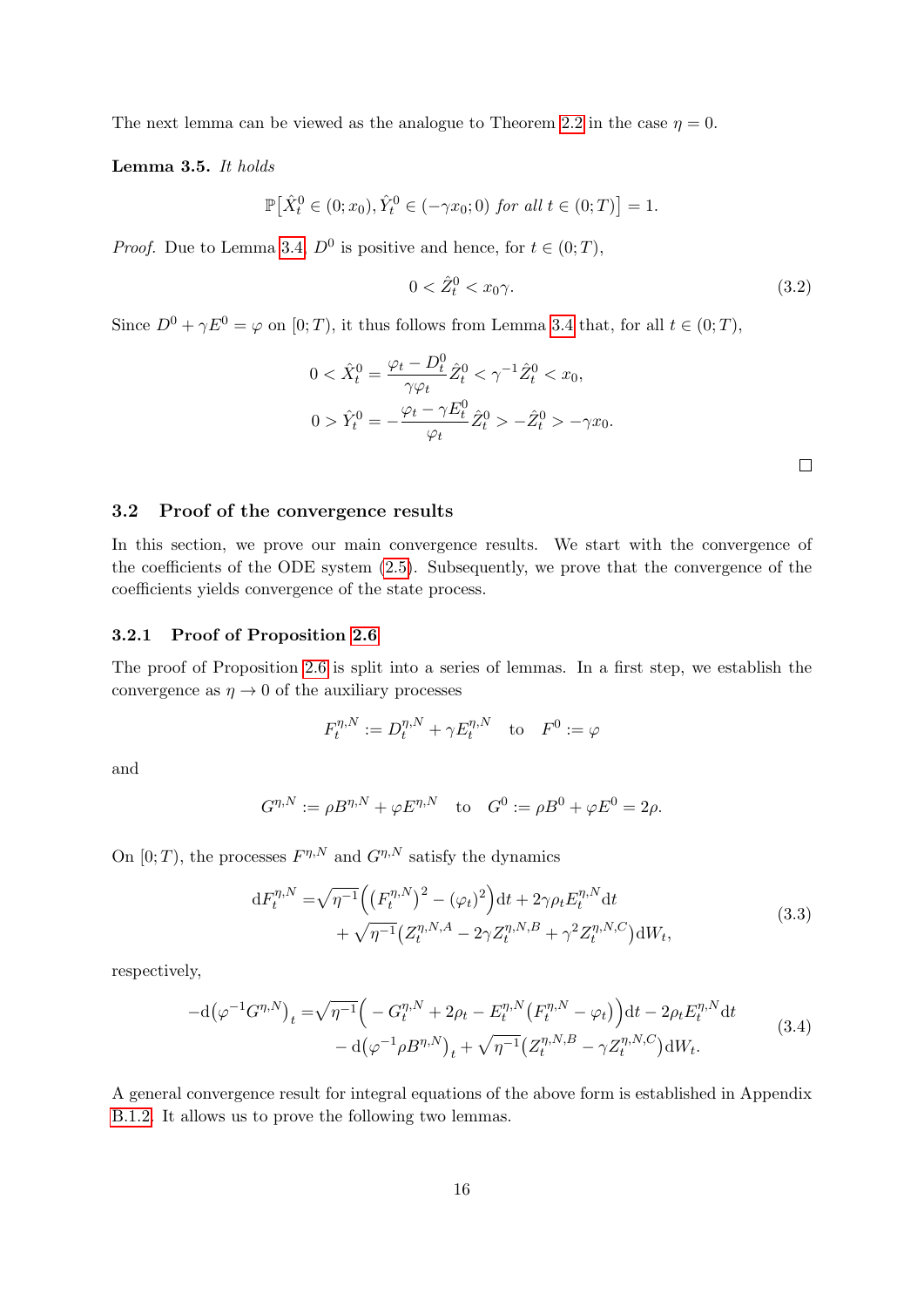<span id="page-16-0"></span>**Lemma 3.6.** Let  $f^{\eta,N} := F^{\eta,N} - \varphi$ . For all  $\varepsilon > 0$ , there exists an  $\eta_0 > 0$  such that, for all  $\eta \in (0; \eta_0]$  and all  $N \in \mathcal{N}$ ,

$$
\mathbb{P}\bigg[\sup_{s\in[0;T-\varepsilon]}f_s^{\eta,N}\leq\varepsilon,\inf_{s\in[0;T)}f_s^{\eta,N}\geq-\varepsilon\bigg]=1.
$$

*Proof.* For every  $N \in \mathcal{N}$ , we apply Lemma [B.4](#page-36-0) to  $P^{\eta} := F^{\eta, N}$  with

$$
\psi := 1, \quad a(x, y) := (x \vee 0)^2 - y^2, \quad P^0 := \varphi, \quad q^{\eta} := 0, \quad L_t^{\eta} := 2\gamma \int_0^t \rho_s E_s^{\eta, N} ds
$$

noticing that  $\varepsilon \mapsto \eta_0 = \eta_0(\varepsilon)$  is independent of N. Assumption [B.3](#page-35-1) i) is satisfied with  $\overline{P} :=$  $\overline{\varphi}$  + 3 $\overline{\kappa}$ , due to Lemma [3.1.](#page-12-2) If  $N = \infty$ , then Assumption [B.3](#page-35-1) *ii*) *a*) is satisfied due to Theorem [2.1](#page-4-2) and due to the a priori estimates derived in Lemma [3.1](#page-12-2) and Lemma [3.4.](#page-14-1) If  $N < \infty$  and  $\eta \leq \overline{\varphi}^{-2}$ , then

$$
f_T^{\eta,N} = D_T^{\eta,N} + \gamma \underbrace{E_T^{\eta,N}}_{=0} - D_T^0 - \gamma E_T^0 = \sqrt{\eta^{-1}}(N-\gamma) - \varphi_T \ge \sqrt{\eta^{-1}} - \overline{\varphi} > 0,
$$

which shows Assumption [B.3](#page-35-1)  $ii)$  b). Assumption B.3  $iv)$  follows by direct computation using  $\bar{\varepsilon} := \varphi/2$  and  $\beta := \varphi/2$ . Assumption [B.3](#page-35-1) v) follows from Lemma [3.3](#page-13-2) and Lemma [3.1.](#page-12-2)  $\Box$ 

It is not difficult to show that similar arguments as those used to prove the converegence of  $f^{\eta,N}$  can be applied to  $-g^{\eta,N}$ . As a result, the intervals  $[0;T)$  and  $[0;T-\varepsilon]$  in the statement of the convergence result for  $g^{\eta,N}$  need to be swapped.

<span id="page-16-1"></span>**Lemma 3.7.** Let  $g^{\eta,N} := G^{\eta,N} - 2\rho$ . For all  $\varepsilon > 0$ , there exists an  $\eta_0 > 0$  such that, for all  $\eta \in (0; \eta_0]$  and all  $N \in \mathcal{N}$ ,

$$
\mathbb{P}\bigg[\sup_{s\in[0;T)} g_s^{\eta,N} \leq \varepsilon, \inf_{s\in[0;T-\varepsilon]} g_s^{\eta,N} \geq -\varepsilon\bigg] = 1.
$$

We are now going to prove the almost sure convergence to zero of the process  $b^{\eta,N} := B^{\eta,N} - B^0$ . To this end, we first observe that  $D^{n,N} = F^{n,N} - \gamma E^{n,N}$  and  $\varphi E^{n,N} = G^{n,N} - \rho B^{n,N}$  yields

$$
- D^{\eta,N} E^{\eta,N} = -f^{\eta,N} E^{\eta,N} - G^{\eta,N} + \rho B^{\eta,N} + \gamma \varphi^{-2} (G^{\eta,N} - \rho B^{\eta,N})^2.
$$

Plugging this into [\(2.13\)](#page-7-2) shows that

$$
dB_t^{\eta,N} = \left( -G_t^{\eta,N} - f_t^{\eta,N} E_t^{\eta,N} + 2\rho_t B_t^{\eta,N} + \gamma(\varphi_t)^{-2} \left( G_t^{\eta,N} - \rho_t B_t^{\eta,N} \right)^2 \right) dt + Z_t^{\eta,N,B} dW_t
$$

on  $[0; T)$ . Performing an analogous computation for  $B^0$  and subtracting the two equations yields

$$
db_t^{\eta,N} = \left( \left( b_t^{\eta,N} \right)^2 \cdot \gamma(\varphi_t)^{-2} (\rho_t)^2 + b_t^{\eta,N} (2\rho_t - 2\gamma(\varphi_t)^{-2} \rho_t (G_t^0 - \rho_t B_t^0)) - f_t^{\eta,N} E_t^{\eta,N} - g_t^{\eta,N} + \gamma(\varphi_t)^{-2} g_t^{\eta,N} (g_t^{\eta,N} + 2G_t^0 - \rho_t (2b_t^{\eta,N} + 2B_t^0)) \right) dt + \left( Z_t^{\eta,N,B} - Z_t^{0,B} \right) dW_t
$$

on  $[0; T)$ . Using that

$$
2\rho_t - 2\gamma(\varphi_t)^{-2} \rho_t (G_t^0 - \rho_t B_t^0) = 2\rho_t (\varphi_t)^{-1} D_t^0,
$$
  

$$
g_t^{\eta, N} + 2G_t^0 - \rho_t (2b_t^{\eta, N} + 2B_t^0) = -g_t^{\eta, N} + 2\varphi_t E_t^{\eta, N}
$$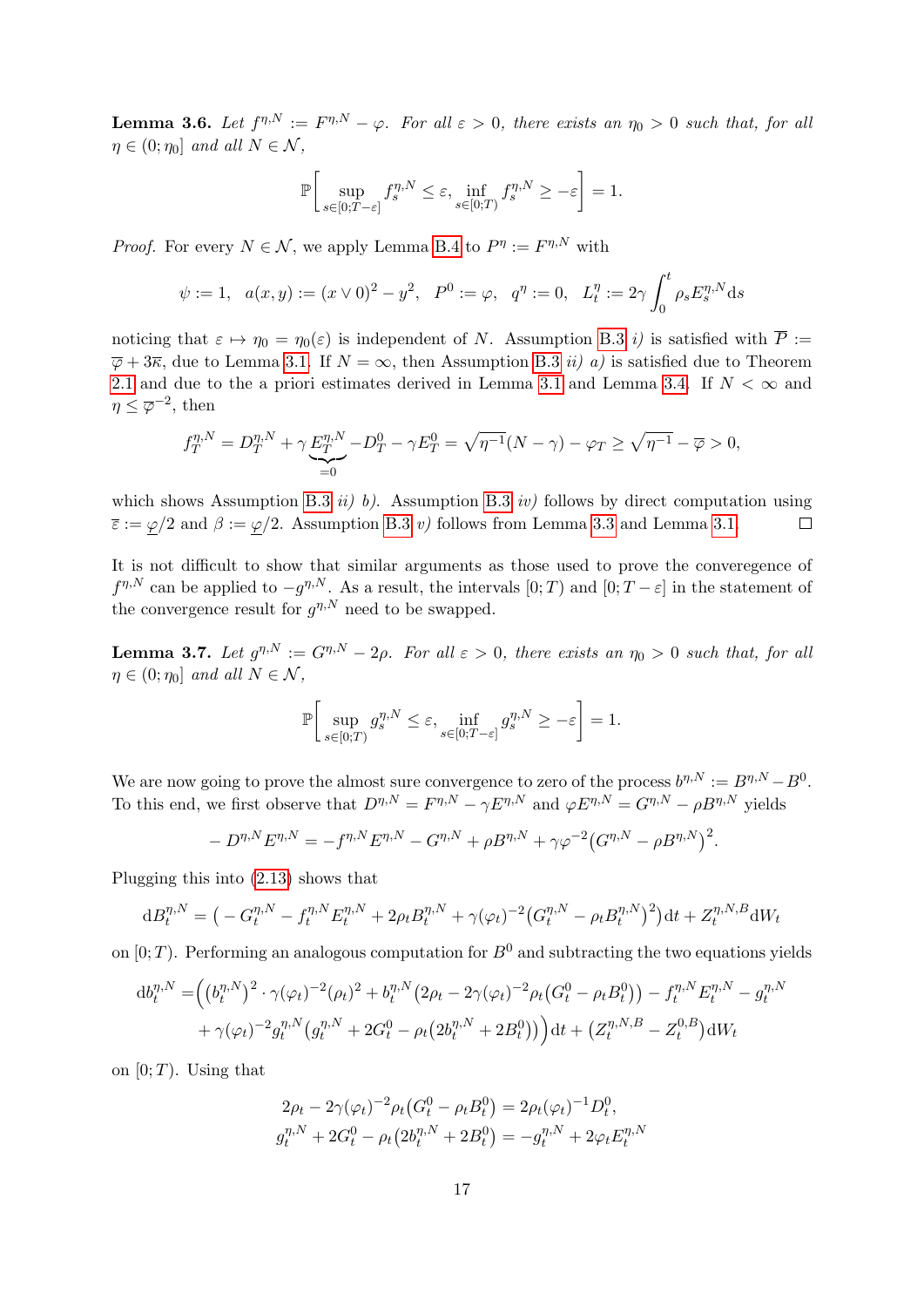shows that

$$
db_t^{\eta,N} = \left( \left( b_t^{\eta,N} \right)^2 \cdot \gamma(\varphi_t)^{-2} (\rho_t)^2 + b_t^{\eta,N} \cdot 2(\varphi_t)^{-1} \rho_t D_t^0 - f_t^{\eta,N} E_t^{\eta,N} + g_t^{\eta,N} \left( -1 - \gamma(\varphi_t)^{-2} g_t^{\eta,N} + 2\gamma(\varphi_t)^{-1} E_t^{\eta,N} \right) \right) dt + \left( Z_t^{\eta,N,B} - Z_t^{0,B} \right) dW_t
$$
(3.5)

on  $[0; T)$ . This BSDE is different from  $(3.3)$  and  $(3.4)$ . We apply Lemma [B.2](#page-34-0) to prove the following result.

**Lemma 3.8.** For all  $\varepsilon > 0$ , there exists an  $\eta_0 > 0$  such that, for all  $\eta \in (0; \eta_0]$  and all  $N \in \mathcal{N}$ ,

$$
\mathbb{P}\bigg[\sup_{s\in[0;T]}\big|b_s^{\eta,N}\big|\leq \varepsilon\bigg]=1.
$$

*Proof.* For every  $N \in \mathcal{N}$ , we apply Lemma [B.2](#page-34-0) with

$$
a(t,b) := b^2 \cdot \gamma(\varphi_t)^{-2} (\rho_t)^2 + b \cdot 2(\varphi_t)^{-1} \rho_t D_t^0,
$$
  
\n
$$
q_t^\eta := -f_t^{\eta,N} E_t^{\eta,N} + g_t^{\eta,N} (2\gamma(\varphi_t)^{-1} E_t^{\eta,N} - 1 - \gamma(\varphi_t)^{-2} g_t^{\eta,N}).
$$

Assumption [B.1](#page-33-1) *i*) follows from the a priori estimates on  $B^{\eta,N}$  (Lemma [3.1\)](#page-12-2),  $B^0$  (Lemma [2.5\)](#page-7-0) and  $D^0$  (Lemma [3.4\)](#page-14-1). Assumption [B.1](#page-33-1) *ii*) follows from the a priori estimates on  $B^{\eta,N}$  and  $B^0$ , where the mapping  $\varepsilon \mapsto \delta$  is independent of N. Assumption [B.1](#page-33-1) *iii*) follows from the same estimates and Lemma [3.6](#page-16-0) and Lemma [3.7,](#page-16-1) where the choice of  $\eta_1$  is independent of N. Assumption [B.1](#page-33-1) *iv*) is satisfied because we can choose  $\varepsilon_1 > 0$  small enough s.t.

$$
-\varepsilon_1 \gamma(\varphi)^{-1} \rho + 2D^0 \ge 0.
$$

## <span id="page-17-0"></span>3.2.2 Proof of Theorem [2.7](#page-8-1)

First we need to prove an auxiliary result:

<span id="page-17-1"></span>**Lemma 3.9.** Let  $I \subset \mathbb{R}$  be a compact interval and  $Y = \{Y_t\}_{t \in I}$  a continuous, adapted,  $\mathbb{R}^d$ -valued stochastic process. Then the modulus of continuity

$$
\sup_{s,t\in I,|s-t|\leq \nu} \|Y_t - Y_s\|_{\infty}
$$

converges to 0 in probability as  $\nu \rightarrow 0$ .

*Proof.* For all  $\omega \in \Omega$ ,  $Y(\omega)$  is uniformly continuous, hence the modulus of continuity converges to 0 as  $\nu \to 0$  P-a.s. This implies convergence in probability, in particular.  $\Box$ 

*Proof of Theorem [2.7.](#page-8-1)* Convergence on compact subintervals of  $[0; T)$  follows from Theorem [B.8](#page-40-0) applied to the ODEs

$$
\partial_t \hat{X}_t^{\eta, N} = -\sqrt{\eta^{-1}} F_t^{\eta, N} \left( \hat{X}_t^{\eta, N} - \frac{E_t^{\eta, N}}{F_t^{\eta, N}} \hat{Z}_t^{\eta, N} \right),
$$
  
\n
$$
\partial_t \hat{Z}_t^{\eta, N} = \gamma \rho_t \hat{X}_t^{\eta, N} - \rho_t \hat{Z}_t^{\eta, N}
$$
\n(3.6)

<span id="page-17-2"></span> $\Box$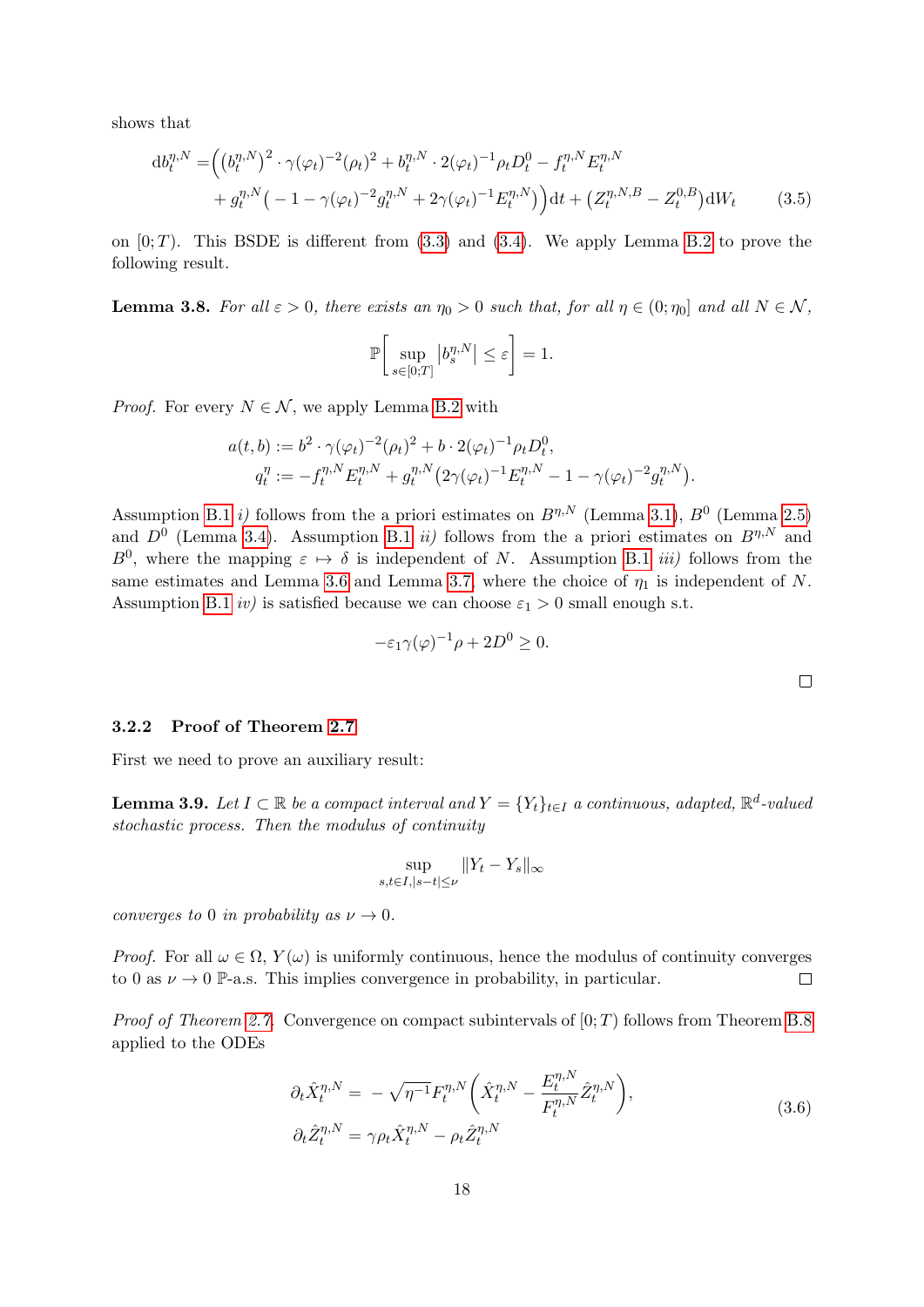and

$$
\hat{X}_t^0 = \frac{E_t^0}{\varphi_t} \hat{Z}_t^0, \quad \hat{Z}_t^0 = \hat{Z}_0^0 \exp\left(\int_0^t \left(\gamma \rho_s \frac{E_s^0}{\varphi_s} - \rho_s\right) \mathrm{d}s\right)
$$

on  $[0; T)$ . In fact, Condition  $(B.12)$  follows from Proposition [2.6](#page-7-1) and Condition  $(B.13)$  follows from Theorem [2.2.](#page-5-1) Finally,  $D^0 > 0$  (Lemma [3.4\)](#page-14-1), from which we deduce that  $x_0 > \frac{E_0^0}{\varphi_0} \hat{Z}_0^0$ .

Thus, by Theorem [B.8,](#page-40-0) applied once for every  $N \in \mathcal{N}$  and every  $\nu > 0$ , for all  $\nu, \delta \in (0, \infty)$ , there exists  $\eta_1 = \eta_1(\nu, \delta) \in (0, \infty)$  such that, for all  $\eta \in (0, \eta_1]$  and all  $N \in \mathcal{N}$ , the set

$$
M_0^{\nu,\eta,N} := \left\{ \sup_{t \in [0;T-\nu]} \max \left( \left| \hat{Z}_t^0 - \hat{Z}_t^{\eta,N} \right|, \hat{X}_t^0 - \hat{X}_t^{\eta,N} \right) \le \nu, \inf_{t \in [\nu;T-\nu]} \left( \hat{X}_t^0 - \hat{X}_t^{\eta,N} \right) \ge -\nu \right\}
$$

satisfies

<span id="page-18-1"></span><span id="page-18-0"></span>
$$
\mathbb{P}\left(M_0^{\nu,\eta,N}\right) > 1 - \delta/2. \tag{3.7}
$$

Near the terminal time, we cannot use this theorem since the convergence  $\frac{E^{\eta,N}}{F^{\eta,N}} \to \frac{E^0}{\varphi}$  holds only on [0; T−]. Instead, we apply increment bounds on intervals of the form  $[T - \nu; T]$  to prove that, for all  $\eta > 0$ ,  $N \in \mathcal{N}$  and for all sufficiently small

$$
\nu \in (0; \varepsilon/2] \quad \text{and} \quad \beta \in (0; \varepsilon/3], \tag{3.8}
$$

the set

$$
M_1^{\nu,\varepsilon,\eta,N} := \left\{ \inf_{t \in [T-\nu;T)} \left( \hat{X}_t^0 - \hat{X}_t^{\eta,N} \right) \ge -\varepsilon \right\}
$$

contains the set  $M^{\nu,\eta,N}_{0}\cap M^{\beta,\nu}_{2}\cap M^{\nu,\eta,N}_{3}$  $3^{(\nu,\eta,N)}$ , where

$$
M_2^{\beta,\nu} := \left\{ \sup_{s,t \in [T-\nu;T)} |\varphi_s - \varphi_t| \vee |E_s^0 - E_t^0| \vee |\hat{X}_s^0 - \hat{X}_t^0| \le \beta \right\},\newline M_3^{\nu,\eta,N} := \left\{ \sup_{t \in [T-\nu;T)} e_t^{\eta,N} \vee (-f_t^{\eta,N}) \le \nu \right\}.
$$

The probability of the last two events can be made large, due to Lemma [3.9](#page-17-1) and Proposition [2.6:](#page-7-1) for all  $\beta, \delta, \nu \in (0; \infty)$ , there exist  $\nu_0(\beta, \delta), \eta_2(\nu) \in (0; \infty)$  such that

$$
\inf_{\nu \le \nu_0(\beta,\delta)} \mathbb{P}(M_2^{\beta,\nu}) > 1 - \delta/2, \quad \inf_{\eta \le \eta_2(\nu)} \inf_{N \in \mathcal{N}} \mathbb{P}(M_3^{\nu,\eta,N}) = 1.
$$
 (3.9)

In order to see that  $M_1^{\nu,\varepsilon,\eta,N}\supseteq M_0^{\nu,\eta,N}\cap M_2^{\beta,\nu}\cap M_3^{\nu,\eta,N}$  $3^{D,\eta,N}$ , we assume to the contrary that there exists

$$
\omega \in \left( M_0^{\nu,\eta,N}\cap M_2^{\beta,\nu}\cap M_3^{\nu,\eta,N}\right) \backslash M_1^{\nu,\varepsilon,\eta,N}
$$

and show that, for any such  $\omega$ , there exists a time  $s(\omega) \in [T - \nu; T)$  such that  $\partial_t \hat{X}_{s(\omega)}^{\eta, N}(\omega)$  must be both non-negative and strictly negative at the same time.

We start with the choice of  $s(\omega)$ . Since  $\omega \notin M_1^{\nu,\varepsilon,\eta,N}$  $t^{(\nu,\varepsilon,\eta,N)}$ , there exists  $t \in [T-\nu;T)$  such that  $\hat{X}^{\eta,N}_t(\omega) - \hat{X}^0_t(\omega) > \varepsilon$ . Since  $\omega \in M_2^{\beta,\nu}$  $2^{p,\nu}$  and due to [\(3.8\)](#page-18-0), this yields that

$$
\hat{X}_t^{\eta,N}(\omega) > \hat{X}_{T-\nu}^0(\omega) + \frac{2\varepsilon}{3}.\tag{3.10}
$$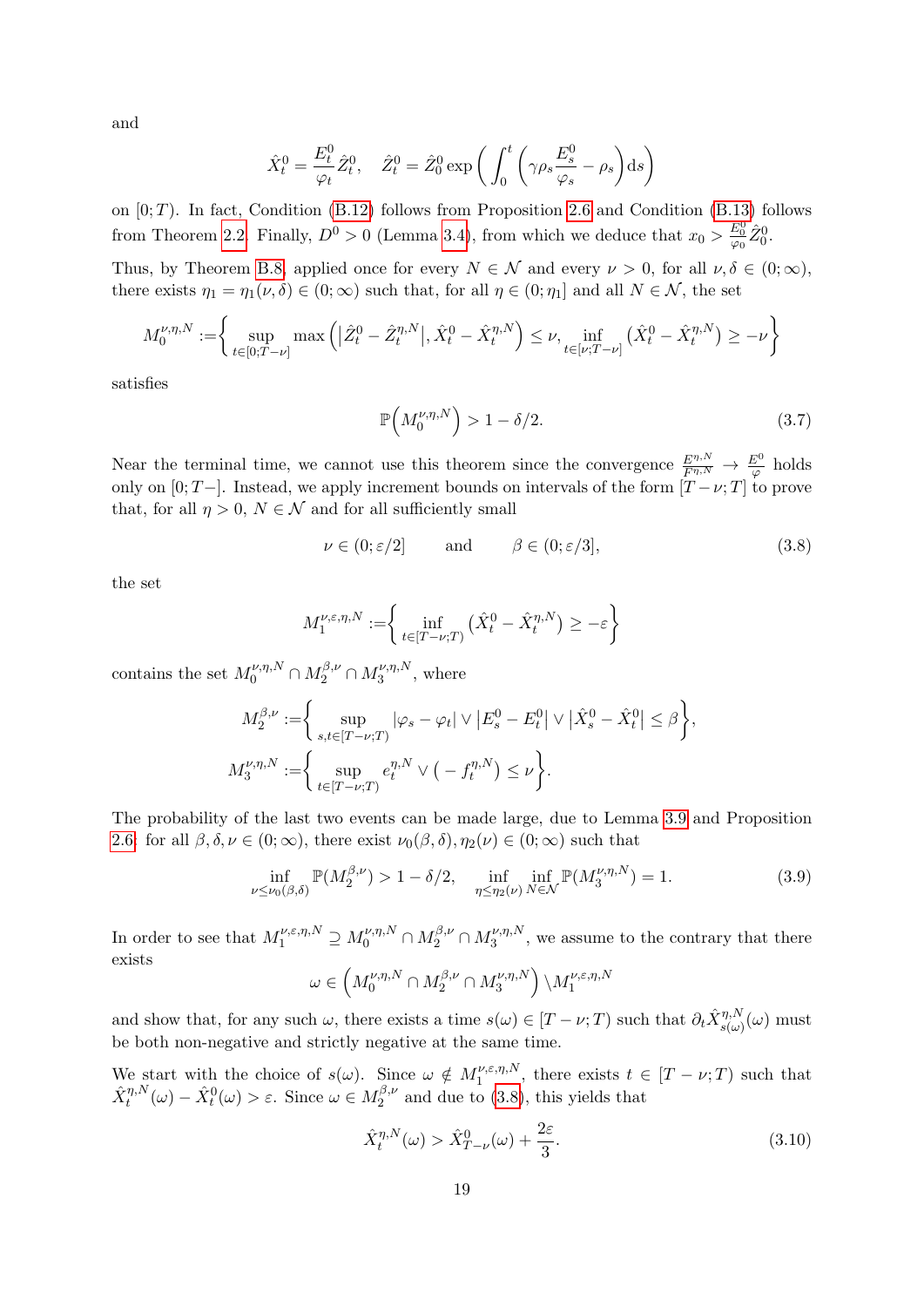Since  $\omega$  belongs to  $M_0^{\nu,\eta,N}$  $_{0}^{\nu,\eta,\text{iv}}$  and due to [\(3.8\)](#page-18-0), this implies that

$$
\hat{X}_{T-\nu}^{\eta,N}(\omega) < \hat{X}_{T-\nu}^0(\omega) + \frac{2\varepsilon}{3} < \hat{X}_t^{\eta,N}(\omega). \tag{3.11}
$$

<span id="page-19-1"></span>
$$
\hat{X}_{s(\omega)}^{\eta,N}(\omega) = \hat{X}_{T-\nu}^0(\omega) + \frac{2\varepsilon}{3}.\tag{3.12}
$$

Due to minimality of  $s(\omega)$ , we have  $\partial_t \hat{X}_{s(\omega)}^{\eta,N}(\omega) \geq 0$ .

We now show that this derivative must also be strictly negative. In fact, due to  $(3.6)$ ,

$$
\sqrt{\eta}\partial_t \hat{X}_{s(\omega)}^{\eta,N}(\omega) = - F_{s(\omega)}^{\eta,N}(\omega) \hat{X}_{s(\omega)}^{\eta,N}(\omega) + E_{s(\omega)}^{\eta,N}(\omega) \hat{Z}_{s(\omega)}^{\eta,N}(\omega).
$$

Since  $\hat{Z}^{\eta,N}$  is non-increasing (Theorem [2.2\)](#page-5-1), using [\(3.12\)](#page-19-1) again, the right hand side of the above equation can be bounded from above by

$$
-\varphi_{T-\nu}(\omega)\hat{X}_{T-\nu}^{0}(\omega) + (\varphi_{T-\nu}(\omega) - \varphi_{s(\omega)}(\omega))\hat{X}_{T-\nu}^{0}(\omega) - f_{s(\omega)}^{\eta,N}(\omega)\hat{X}_{T-\nu}^{0}(\omega) - F_{s(\omega)}^{\eta,N}(\omega)\frac{2\varepsilon}{3} + E_{T-\nu}^{0}(\omega)\hat{Z}_{T-\nu}^{0}(\omega) + E_{T-\nu}^{0}(\omega)\left(\hat{Z}_{T-\nu}^{\eta,N}(\omega) - \hat{Z}_{T-\nu}^{0}(\omega)\right) + \left(E_{s(\omega)}^{0}(\omega) - E_{T-\nu}^{0}(\omega)\right)\hat{Z}_{T-\nu}^{\eta,N}(\omega) + e_{s(\omega)}^{\eta,N}(\omega)\hat{Z}_{T-\nu}^{\eta,N}(\omega).
$$

Since  $\omega \in M_3^{\nu, \eta, N}$  $F_3^{\nu,\eta,N}$ , we have  $F_{s(\omega)}^{\eta,N}$  $\zeta_{s(\omega)}^{\eta,N}(\omega) = \varphi_{s(\omega)}(\omega) + f_{s(\omega)}^{\eta,N}$  $\mathcal{L}_{s(\omega)}^{\eta,N}(\omega) \geq \underline{\varphi} - \nu$ , which is strictly positive if  $\nu < \underline{\varphi}$ . Moreover,  $-\varphi \hat{X}^0 + E^0 \hat{Z}^0 = 0$  on  $[0;T)$ . Since  $\omega \in M_0^{\nu, \eta, N} \cap M_2^{\beta, \nu} \cap M_3^{\nu, \eta, N}$  $\hat{X}^{v,\eta,N}$  and since  $\hat{X}^0$ ,  $E^0$  and  $\hat{Z}^{\eta,N}$  are bounded, this shows that  $\partial_t \hat{X}_{s(\omega)}^{\eta,N}(\omega) < 0$  if  $\nu$  and  $\beta$  are chosen small enough.

The convergence of  $\hat{Y}^{\eta,N} - \hat{Y}^0$  on [0; T–] follows from

$$
\hat{Y}^{\eta,N} - \hat{Y}^0 = \gamma (\hat{X}^{\eta,N} - \hat{X}^0) - (\hat{Z}^{\eta,N} - \hat{Z}^0)
$$

and [\(3.7\)](#page-18-1). The convergence on  $[T-;T]$  follows from the fact that

$$
\sup_{s \in [T-\nu;T]} \left| \left( \hat{Z}_{s}^{\eta,N} - \hat{Z}_{s}^{0} \right) - \left( \hat{Z}_{T-\nu}^{\eta,N} - \hat{Z}_{T-\nu}^{0} \right) \right|
$$

can be made arbitrarily small by choosing  $\nu$  small since  $\partial_t \hat{Z}^{\eta,N} = \rho \hat{Y}^{\eta,N}$ , since  $\partial_t \hat{Z}^0 = \rho \hat{Y}^0$  and because both  $\hat{Y}^{\eta,N}$  and  $\hat{Y}^0$  are bounded.

## <span id="page-19-0"></span>3.2.3 Proof of Proposition [2.8](#page-9-1)

The proof of the graph convergence of the optimal portfolio processes in the Hausdorff topology follows from Theorem [2.7](#page-8-1) if strict liquidation is required. If strict liquidation is not required, the results of Section [2.2](#page-9-0) are required to establish the assertion. This is not a circular argument since the proofs of Section [2.2](#page-9-0) only use the results of Section [2.1](#page-3-1) concerning the liquidating case  $N = \infty$ .

Since  $\hat{\theta} = (0, \hat{j}^-, \hat{V})$  is optimal in the model introduced in Section [2.2](#page-9-0) (cf. Theorem [2.14\)](#page-12-3), it is easy to show that the strategy  $\hat{\theta}^q := (\hat{j}^{+,q}, \hat{j}^{-,q}, \hat{V}^q)$  is admissible for every  $q \in \mathbb{R}$  where  $\hat{V}_t^q := \hat{V}_t + qt$  and  $\hat{j}_t^{+,q} - \hat{j}_t^{-,q} = -\hat{j}_t^- - \mathbb{1}_{\{T\}}(t)qT$ .

The following lemma shows that we can express the cost term corresponding to the transient price impact without Itô integrals. The proof is an immediate consequence of Itô's formula for semimartingales (Theorem II.32 in [\[32\]](#page-42-13)) and the fact that  $\gamma^2|V|$  is equal to the continuous part of  $[Y^{\theta}].$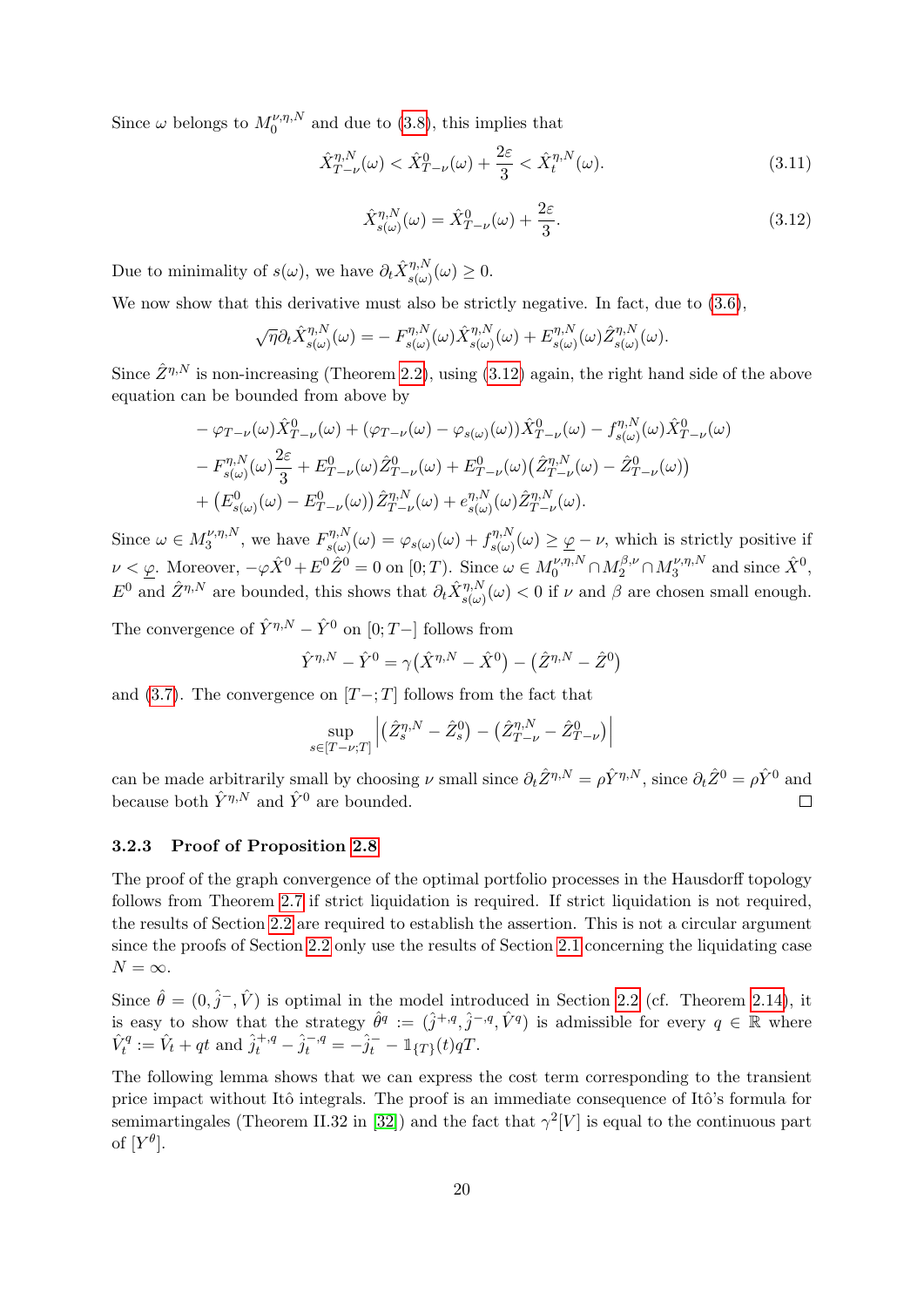<span id="page-20-2"></span>**Lemma 3.10.** For all  $\theta = (j^+, j^-, V) \in \mathcal{A}^0$  and all  $t \in [0; T]$ , it holds that

$$
\int_{(0;t]} \frac{1}{2} (Y_{s-}^{\theta} + Y_s^{\theta}) dX_s^{\theta}
$$
  
=  $\frac{1}{2\gamma} (Y_t^{\theta})^2 - \frac{\gamma}{2} (j_0^+ - j_0^-)^2 - \frac{\gamma}{2} [V]_t + \frac{1}{\gamma} \int_0^t \rho_s (Y_s^{\theta})^2 ds.$ 

Using the previous lemma, it is not difficult to check that the mapping  $q \mapsto J^0(\hat{\theta}^q)$  is differentiable and that

$$
0 = \frac{\partial J^{0}(\hat{\theta}^{q})}{\partial q}\Big|_{q=0} = \mathbb{E}\bigg(-\hat{Y}_{T}^{0}e^{-\int_{0}^{T}\rho_{u}\mathrm{d}u}\int_{0}^{T}t\rho_{t}e^{\int_{0}^{t}\rho_{u}\mathrm{d}u}\mathrm{d}t + \int_{0}^{T}2t\rho_{t}\hat{Y}_{t}^{0}\mathrm{d}t -\int_{0}^{T}2\rho_{t}\hat{Y}_{t}^{0}e^{-\int_{0}^{t}\rho_{u}\mathrm{d}u}\int_{0}^{t}s\rho_{s}e^{\int_{0}^{s}\rho_{u}\mathrm{d}u}\mathrm{d}s\mathrm{d}t + \int_{0}^{T}t\lambda_{t}\hat{X}_{t}^{0}\mathrm{d}t\bigg) \tag{3.13}
$$

This allows us to prove that full liquidation is optimal if  $\eta \to 0$  even if it is not formally required.

<span id="page-20-0"></span>**Lemma 3.11.** We have that  $\lim_{\eta \to 0} \sup_{N \in \mathcal{N}} \mathbb{E}(\hat{X}_T^{\eta,N}) = 0.$ 

*Proof.* We assume to the contrary that  $\limsup_{\eta\to 0} \sup_{N\in\mathcal{N}} \mathbb{E}(\hat{X}_T^{\eta,N}) > 0$  and prove that this contradicts the optimality of  $J^{\eta,N}(\hat{\xi}^{\eta,N})$ . To this end, we consider the admissible trading strategies

<span id="page-20-1"></span>
$$
\hat{\xi}^{\eta,N,q}_t:=\hat{\xi}^{\eta,N}_t+q,
$$

compute the derivative of the function  $q \mapsto J^{\eta,N}(\hat{\xi}^{\eta,N,q})$  and show that the derivative at  $q=0$ does not vanish for small  $\eta$  if  $\limsup_{\eta\to 0} \sup_{N\in\mathcal{N}} \mathbb{E}(\hat{X}_T^{\eta,N}) > 0$ . Obviously,  $\hat{\xi}^{\eta,N,q} \in \mathcal{A}$  and

$$
\hat{X}_t^{\eta,N,q} := X_t^{\hat{\xi}^{\eta,N,q}} = \hat{X}_t^{\eta,N} + qt.
$$

Straightforward computations lead to

$$
0 = \frac{\partial J^{\eta,N}(\hat{\xi}^{\eta,N,q})}{\partial q}\Big|_{q=0} = \mathbb{E}\bigg(\eta(\hat{X}_T^{\eta,N} - x_0) - \hat{Y}_T^{\eta,N}e^{-\int_0^T \rho_u du} \int_0^T t\rho_t e^{\int_0^t \rho_u du} dt + \int_0^T 2t\rho_t \hat{Y}_t^{\eta,N} dt - \int_0^T 2\rho_t \hat{Y}_t^{\eta,N}e^{-\int_0^t \rho_u du} \int_0^t s\rho_s e^{\int_0^s \rho_u du} ds dt + \int_0^T t\lambda_t \hat{X}_t^{\eta,N} dt + (N-\gamma)T\hat{X}_T^{\eta,N} + \gamma \hat{X}_T^{\eta,N}e^{-\int_0^T \rho_u du} \int_0^T t\rho_t e^{\int_0^t \rho_u du} dt\bigg)
$$

Subtracting [\(3.13\)](#page-20-1) yields

$$
0 = \mathbb{E}\left(-\eta x_0 + \hat{X}_T^{\eta,N}(\eta + (N-\gamma)T) + (\hat{Z}_T^{\eta,N} - \hat{Z}_T^0)e^{-\int_0^T \rho_u du} \int_0^T t\rho_t e^{\int_0^t \rho_u du} dt + \int_0^T 2t\rho_t (\hat{Y}_t^{\eta,N} - \hat{Y}_t^0)dt - \int_0^T 2\rho_t (\hat{Y}_t^{\eta,N} - \hat{Y}_t^0)e^{-\int_0^t \rho_u du} \int_0^t s\rho_s e^{\int_0^s \rho_u du} ds dt + \int_0^T t\lambda_t (\hat{X}_t^{\eta,N} - \hat{X}_t^0)dt \n\geq -\eta x_0 + (\eta + (N-\gamma)T)\mathbb{E}(\hat{X}_T^{\eta,N}) - T^2\overline{\rho}e^{T\overline{\rho}}\mathbb{E}(|\hat{Z}_T^{\eta,N} - \hat{Z}_T^0|) - 2(T\overline{\rho} + \overline{\rho}^2T^2e^{T\overline{\rho}})\mathbb{E}\left(\int_0^T |\hat{Y}_t^{\eta,N} - \hat{Y}_t^0|dt\right) - T\overline{\lambda}\mathbb{E}\left(\int_0^T |\hat{X}_t^{\eta,N} - \hat{X}_t^0|dt\right)
$$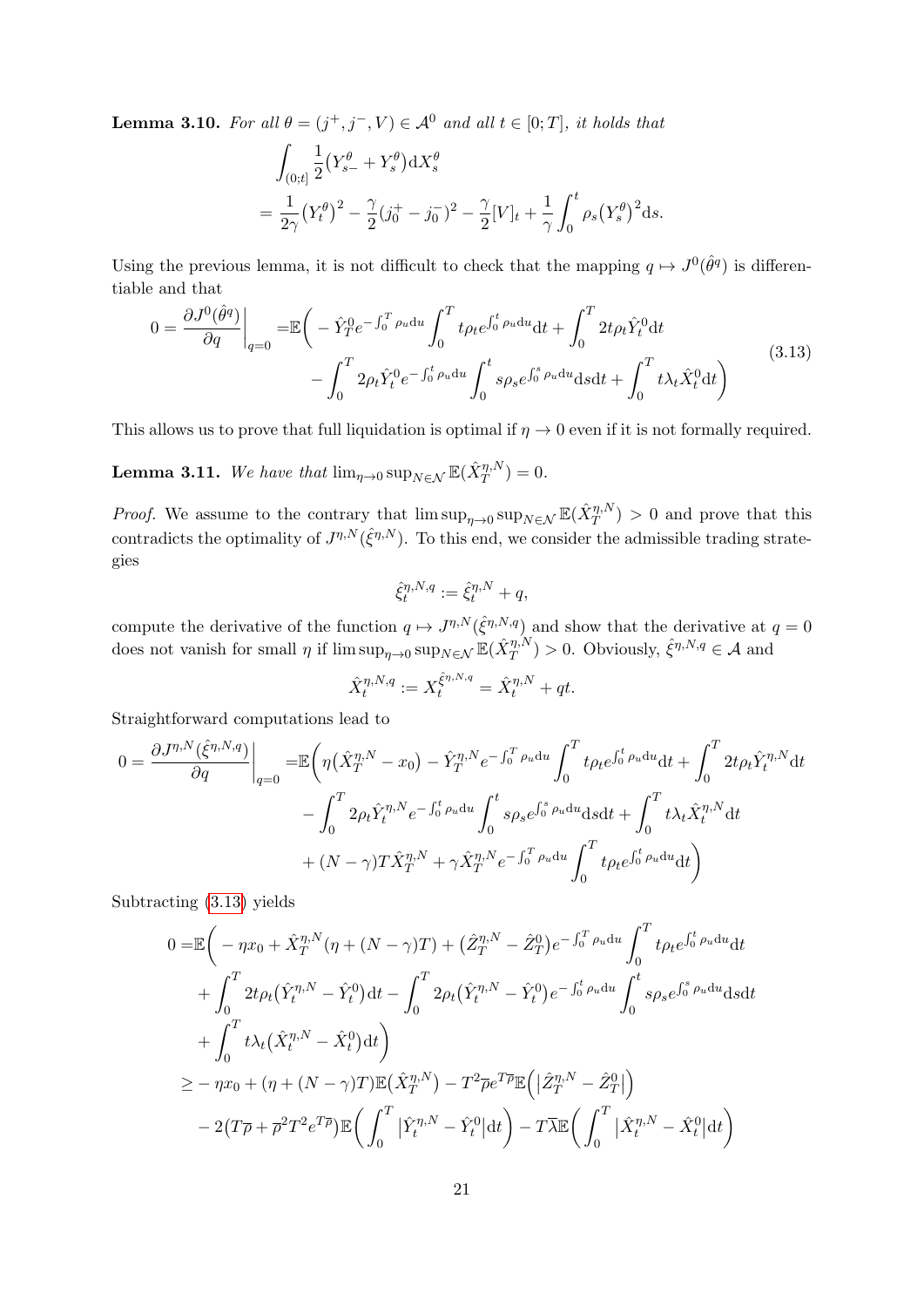In view of Theorem [2.2,](#page-5-1) Theorem [2.7,](#page-8-1) Lemma [3.5](#page-15-3) and using  $\partial_t(\hat{Z}^{\eta,N} - \hat{Z}^0) = \rho(\hat{Y}^{\eta,N} - \hat{Y}^0)$ , the sum of the three last expected values is small uniformly in N if  $\eta$  is small. Hence, if  $\limsup_{\eta\to 0} \sup_{N\in\mathcal{N}} \mathbb{E}(\hat{X}_T^{\eta,N}) > 0$ , then the sum on the right hand side of the above inequality is strictly positive when first choosing  $\eta_0 > 0$  small enough and then choosing  $(\tilde{\eta}, \tilde{N})$  with  $\tilde{\eta} \leq \eta_0$ such that

$$
\mathbb{E}\big(X_T^{\tilde{\eta},\tilde{N}}\big) \ge \frac{1}{2} \limsup_{\eta \to 0} \sup_{N \in \mathcal{N}} \mathbb{E}\big(\hat{X}_T^{\eta,N}\big).
$$

We are now ready to prove the convergence of the graph of  $\hat{X}^{\eta,N}$  to the completed graph of  $\hat{X}^0$  in the Hausdorff distance. To this end, we have to bound the distance of each point of any of the graphs to the other graph. In the inner interval  $[\varepsilon; T - \varepsilon]$ , it is enough to consider  $\hat{X}^{\eta,N} - \hat{X}^0$ , which we have bounded by Theorem [2.7.](#page-8-1)

Proof of Proposition [2.8.](#page-9-1) To prove that the probability of

.

$$
d_{\infty}(G_{\hat{X}^{\eta,N}},G_{\hat{X}^0})\leq \varepsilon
$$

is large for small  $\eta > 0$ , we need to prove that the distance of any point  $(t, x)$  from either  $G_{\hat{X}^{\eta,N}(\omega)}$  or  $G_{\hat{X}^0(\omega)}$  to the respective other graph is small on a set of large probability. To this end, we fix a small enough  $\nu \in (0;\varepsilon)$ . If  $t \in [\nu;T-\nu]$ , this follows directly from Theorem [2.7.](#page-8-1) For  $t \in [0; \nu) \cup (T - \nu; T]$ , we use Theorem [2.7](#page-8-1) along with the facts that (i) the completed graph of a discontinuous function contains the line segments joining the values of the function at the points of discontinuity; (ii) the increments of  $\hat{X}^0$  are small in the sense of Lemma [3.9](#page-17-1) and (iii)  $\lim_{\eta\to 0} \sup_{N\in\mathcal{N}} \mathbb{E}(\hat{X}_T^{\eta,N}) = 0$ , due to Lemma [3.11.](#page-20-0) For instance, let us consider an  $\omega \in \Omega$  with

$$
\sup_{u \in [0;T-\nu]} \left( \hat{X}_u^0(\omega) - \hat{X}_u^{\eta,N}(\omega) \right) \le \nu,
$$

and assume that  $(t, x) \in G_{\hat{X}^{\eta, N}(\omega)}$  with  $t < \nu$  and  $x < \hat{X}_0^0(\omega) - \nu$ . Since  $x = \hat{X}_t^{\eta, N}(\omega)$ , the mean value theorem yields an  $s \in [0;t]$  s.t.  $\hat{X}_s^0(\omega) = x + \nu$ , which proves that  $(s, x + \nu) \in G_{\hat{X}_s^0(\omega)}$  and

$$
d_{\infty}((t, x), (s, x + \nu)) = (t - s) + \nu \le 2\nu.
$$

## <span id="page-21-0"></span>4 Proofs for Section [2.2](#page-9-0)

## <span id="page-21-1"></span>4.1 Proof of Lemma [2.11](#page-11-3)

In order to prove Lemma [2.11](#page-11-3) we first define, for all  $\beta, \nu \in (0, \infty)$  and  $x \in \mathbb{R}$ ,

$$
f^{\beta,\nu}(x) := \begin{cases} -\beta/\nu, & x \leq -\beta, \\ x/\nu, & -\beta \leq x \leq \beta, \\ \beta/\nu, & x \geq \beta. \end{cases}
$$

For any admissible strategy  $(j^+, j^-, V) \in \mathcal{A}^0$ , there exists a unique pathwise differentiable, adapted stochastic process  $\{V_t^{\beta,\nu}\}_{t\in[0,T]}$  such that  $\tilde{V}_0^{\beta,\nu}=0$  and its time derivative satisfies

$$
\dot{V}^{\beta,\nu}_t(\omega) = f^{\beta,\nu} (V_t(\omega) - \tilde{V}^{\beta,\nu}_t(\omega)).
$$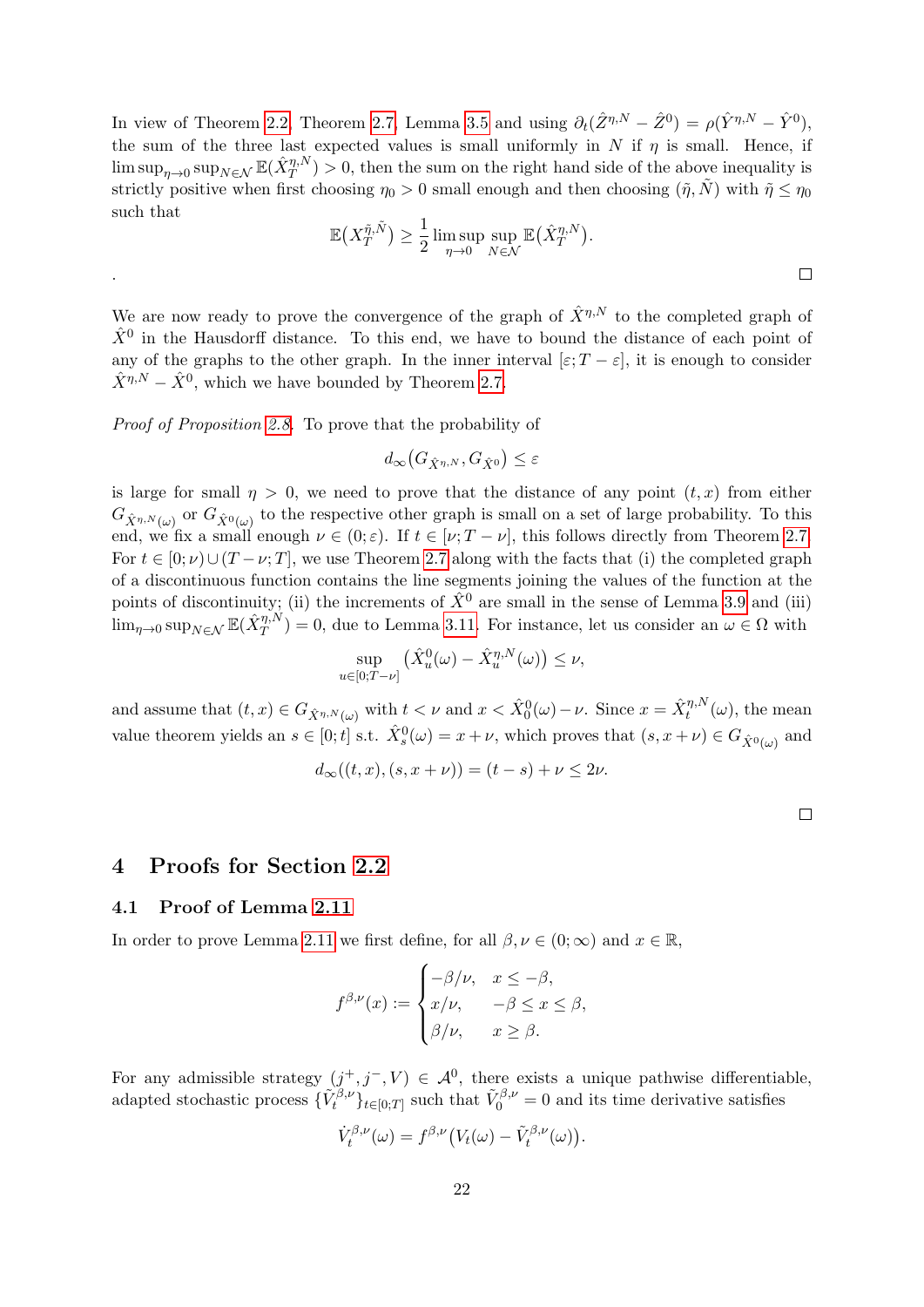Now, [\(2.17\)](#page-11-4) can easily be verified by the comparison principle: For all  $\varepsilon > 0$  and all  $t \in [0, T]$ , we have

$$
f^{\beta,\nu}\bigg(V_t - \bigg(\max_{s \in [0;T]} |V_s| + \varepsilon\bigg)\bigg) < 0
$$

and hence, for all  $\varepsilon > 0$  and  $t \in [0; T]$ ,

$$
\tilde{V}^{\beta,\nu}_t \leq \max_{s \in [0;T]} |V_s| + \varepsilon.
$$

Analogously, we can prove that  $\tilde{V}^{\beta,\nu}_t \ge -\max_{s\in[0,T]}|V_s|-\varepsilon$ . Now, we are going to prove [\(2.18\)](#page-11-5). For  $\beta, \nu \in (0; \infty)$ , let

$$
M := \left\{ \sup_{s,t \in [0;T], |s-t| \le \nu} |V_s - V_t| \le \beta \right\}.
$$

In view of Lemma [3.9,](#page-17-1) it is enough to prove that

$$
|V_t(\omega) - \tilde{V}_t^{\beta,\nu}(\omega)| < 3\beta
$$

for all  $\omega \in M$  and  $t \in [0,T]$ . In order to see this, let us assume to the contrary that the statement is wrong. Then, by continuity, since  $V_0 - \tilde{V}_0^{\beta,\nu} = 0$ , there exists some  $\omega \in M$  and some  $t_1 \in [0; T]$  such that

$$
|V_{t_1}(\omega) - \tilde{V}_{t_1}^{\beta,\nu}(\omega)| = 3\beta.
$$

We choose the smallest such  $t_1 \in [0; T]$ . Then, for each  $t \in [0 \vee (t_1 - \nu); t_1]$ ,

$$
|V_t(\omega) - \tilde{V}_t^{\beta,\nu}(\omega)| \ge |V_{t_1}(\omega) - \tilde{V}_{t_1}^{\beta,\nu}(\omega)| - |V_{t_1}(\omega) - V_t(\omega)| - |\tilde{V}_{t_1}^{\beta,\nu}(\omega) - \tilde{V}_t^{\beta,\nu}(\omega)|
$$
  

$$
\ge 3\beta - \beta - (t_1 - t)\frac{\beta}{\nu}
$$
  

$$
\ge \beta.
$$

Since  $V_0 - \tilde{V}_0^{\beta,\nu} = 0$ , we have  $t_1 > \nu$ . Since  $V(\omega) - \tilde{V}_0^{\beta,\nu}(\omega)$  is continuous and has no roots in  $[t_1 - \nu; t_1]$ , it does not change sign on this interval. We may hence w.l.o.g. assume that  $V_{t_1}(\omega) - \tilde{V}_{t_1}^{\beta,\nu}(\omega) = 3\beta$ . This implies that

$$
V_t(\omega) - \tilde{V}_t^{\beta,\nu}(\omega) \ge \beta
$$

for all  $t \in [t_1 - \nu; t_1]$ . By definition, for all those  $t, \dot{V}_t^{\beta, \nu}$  $t_t^{\rho,\nu}(\omega) = \beta/\nu$ . This, however, contradicts the minimality of  $t_1$  as

$$
V_{t_1-\nu}(\omega) - \tilde{V}_{t_1-\nu}^{\beta,\nu}(\omega) = V_{t_1-\nu}(\omega) - V_{t_1}(\omega) + V_{t_1}(\omega) - \tilde{V}_{t_1}^{\beta,\nu}(\omega) + \tilde{V}_{t_1}^{\beta,\nu}(\omega) - \tilde{V}_{t_1-\nu}^{\beta,\nu}(\omega)
$$
  

$$
\geq -\beta + 3\beta + \int_{t_1-\nu}^{t_1} \underbrace{\dot{V}_{s_1}^{\beta,\nu}}_{=\beta/\nu} ds = 3\beta.
$$

This finishes the proof of Lemma [2.11.](#page-11-3)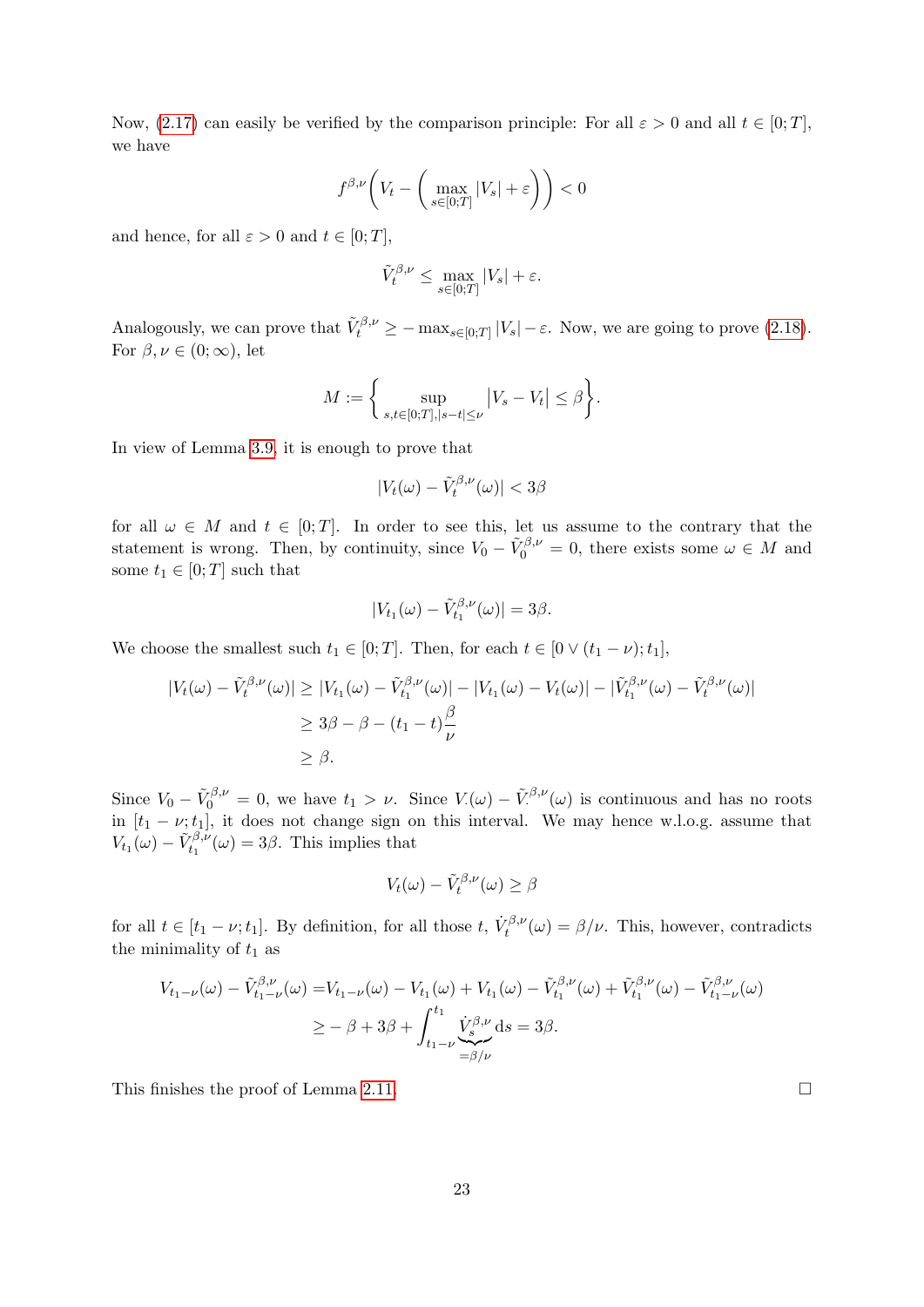## <span id="page-23-0"></span>4.2 Proof of Lemma [2.12](#page-11-2)

The proof of Lemma [2.12](#page-11-2) requires the following result on the jump processes.

<span id="page-23-1"></span>**Lemma 4.1.** Let  $\{j_t\}_{t\in[0,T]}$  be a  $[0;\infty)$ -valued, non-decreasing and progressively measurable stochastic process with  $\mathbb{E}((j_T)^2) < \infty$ . Then (putting  $j_t = 0$  for  $t < 0$ )

$$
\lim_{\varepsilon \to 0} \mathbb{E}\bigg(\int_0^T (j_t - j_{t-\varepsilon})^2 dt\bigg) = 0.
$$

*Proof.* First we want to bound  $\int_0^T (j_t - j_{t-\varepsilon})^2 dt$  through a term that depends on  $\int_0^T (j_t - j_{t-2\varepsilon})^2 dt$ and apply this bound inductively. For every  $\varepsilon > 0$ , we have

$$
\int_0^T (j_t - j_{t-2\varepsilon})^2 dt = \int_0^T (j_t - j_{t-\varepsilon} + j_{t-\varepsilon} - j_{t-2\varepsilon})^2 dt
$$
  
\n
$$
\geq \int_0^T (j_t - j_{t-\varepsilon})^2 dt + \int_0^{T-\varepsilon} (j_t - j_{t-\varepsilon})^2 dt
$$
  
\n
$$
= 2 \int_0^T (j_t - j_{t-\varepsilon})^2 dt - \int_{T-\varepsilon}^T (j_t - j_{t-\varepsilon})^2 dt
$$

as well as

$$
\int_{T-\varepsilon}^{T} (j_t - j_{t-\varepsilon})^2 dt \le \int_{T-\varepsilon}^{T} (j_T - j_{T-2\varepsilon})^2 dt \le \varepsilon (j_T - j_{T-2\varepsilon})^2.
$$

As a result,

$$
\frac{1}{\varepsilon} \int_0^T (j_t - j_{t-\varepsilon})^2 dt \le \frac{1}{2\varepsilon} \int_0^T (j_t - j_{t-2\varepsilon})^2 dt + \frac{1}{2} (j_T - j_{T-2\varepsilon})^2.
$$

Hence, inductively, for all  $\varepsilon \in (0; T)$  and  $k \in \{1, 2, \ldots\}$ , we have

$$
\frac{1}{\varepsilon} \int_0^T (j_t - j_{t-\varepsilon})^2 dt \le \frac{1}{2\varepsilon} \int_0^T (j_t - j_{t-2\varepsilon})^2 dt + \frac{1}{2} (j_T - j_{T-2\varepsilon})^2
$$
\n
$$
\le \frac{1}{4\varepsilon} \int_0^T (j_t - j_{t-4\varepsilon})^2 dt + \frac{1}{4} (j_T - j_{T-4\varepsilon})^2 + \frac{1}{2} (j_T - j_{T-2\varepsilon})^2
$$
\n
$$
\le \dots
$$
\n
$$
\le \frac{1}{2^k \varepsilon} \int_0^T (j_t - j_{t-2^k \varepsilon})^2 dt + \sum_{l=1}^k \frac{1}{2^l} (j_T)^2
$$
\n
$$
\le \frac{1}{2^k \varepsilon} \int_0^T (j_t - j_{t-2^k \varepsilon})^2 dt + (j_T)^2.
$$

Hence, for all  $k \in \mathbb{N}$ ,

$$
\mathbb{E}\bigg(\int_0^T (j_t - j_{t-\varepsilon})^2 dt\bigg) \le \bigg(\frac{T}{2^k} + \varepsilon\bigg) \mathbb{E}\big((j_T)^2\big). \tag{4.1}
$$

 $\Box$ 

This shows the desired result.

We are now ready to prove the approximation of arbitrary portfolio processes by absolutely continuous ones.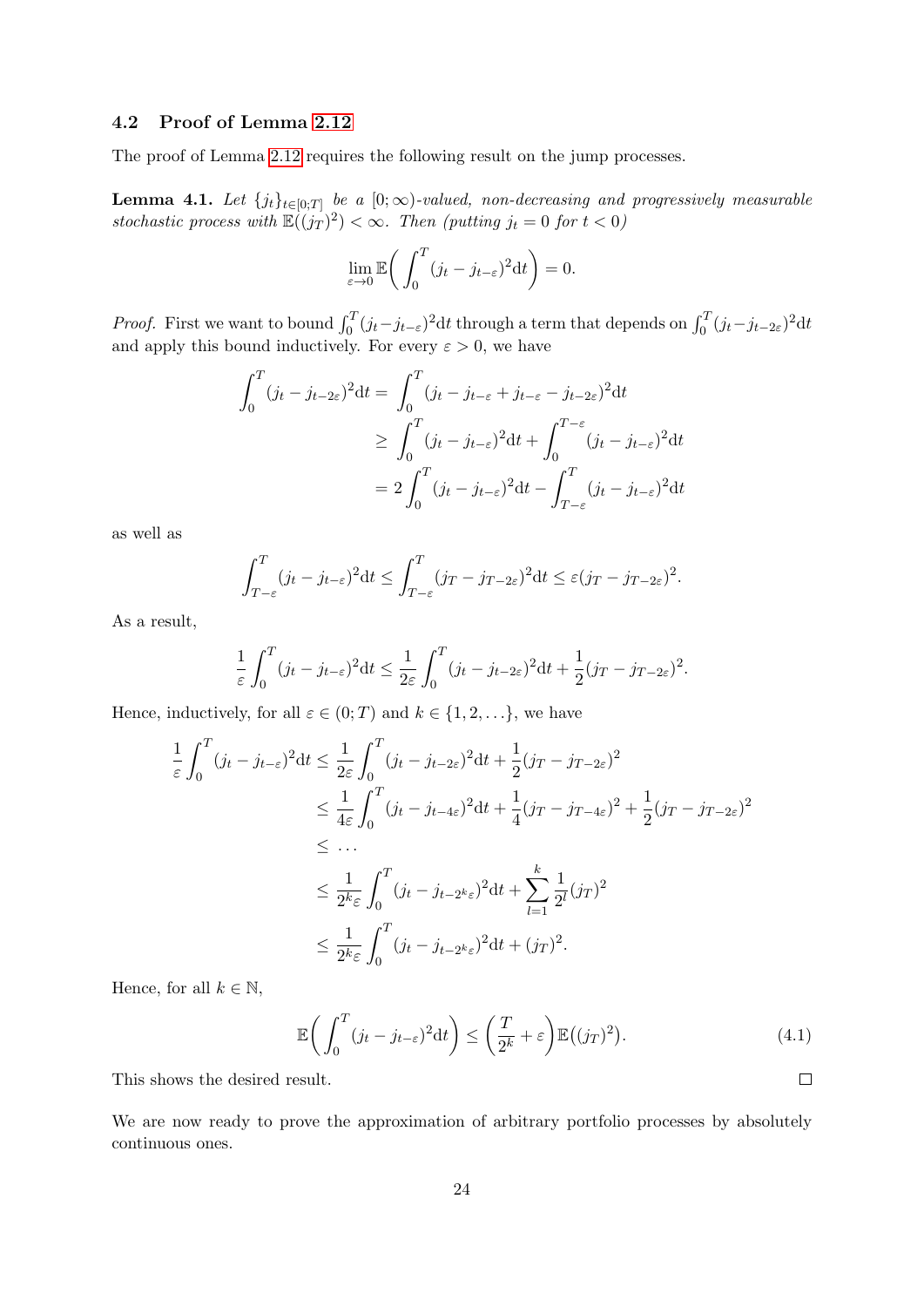*Proof of Lemma [2.12.](#page-11-2)* By the triangle inequality, for all  $\beta, \nu, \varepsilon > 0$ ,

<span id="page-24-1"></span>
$$
\sqrt{\mathbb{E}\left(\int_{0}^{T} \left(X_{t}^{\theta,\beta,\nu,\varepsilon}-X_{t}^{\theta}\right)^{2}dt\right)} \leq \sqrt{\mathbb{E}\left(\int_{0}^{T} \left(\int_{(T-\varepsilon)\wedge t}^{t} \dot{V}_{s}^{\beta,\nu}ds\right)^{2}dt\right)} + \sum_{*\in\{+,-\}} \sqrt{\mathbb{E}\left(\int_{0}^{T} \left(\int_{0}^{(T-\varepsilon)\wedge t} \frac{1}{\varepsilon}(j_{s}^{*}-j_{s-\varepsilon}^{*})ds-j_{t}^{*}\right)^{2}dt\right)} + \sqrt{\mathbb{E}\left(\int_{0}^{T} \left(\frac{1}{\varepsilon}(t-(T-\varepsilon))^{+}X_{T-\varepsilon}^{\theta,\beta,\nu,\varepsilon}\right)^{2}dt\right)} + \sqrt{\mathbb{E}\left(\int_{0}^{T} \left(\int_{0}^{t} \dot{V}_{s}^{\beta,\nu}ds-V_{t}\right)^{2}dt\right)}.
$$
\n(4.2)

We analyse the four terms separately. This first term can be bounded by

$$
\sqrt{\mathbb{E}\left(\int_0^T \left(\int_{(T-\varepsilon)\wedge t}^t \dot{V}_s^{\beta,\nu} \mathrm{d}s\right)^2 \mathrm{d}t\right)} \le \sqrt{\mathbb{E}\left(\int_{T-\varepsilon}^T \left(\int_{T-\varepsilon}^t \dot{V}_s^{\beta,\nu} \mathrm{d}s\right)^2 \mathrm{d}t\right)} \le \frac{\varepsilon^{\frac{3}{2}}\beta}{\nu} \to 0 \quad \text{for } \varepsilon \to 0. \tag{4.3}
$$

Regarding the second term, for all  $\varepsilon < T/2,$ 

$$
\int_0^{(T-\varepsilon)\wedge t} \frac{1}{\varepsilon} (j_s^* - j_{s-\varepsilon}^*) \mathrm{d} s - j_t^* = - \int_{((T-\varepsilon)\wedge t) - \varepsilon}^{(T-\varepsilon)\wedge t} \frac{1}{\varepsilon} (j_t^* - j_s^*) \mathrm{d} s.
$$

Using the monotonicity of the jump processes it follows from Lemma [4.1](#page-23-1) that

<span id="page-24-0"></span>
$$
\sqrt{\mathbb{E}\left(\int_{0}^{T}\left(\int_{0}^{(T-\varepsilon)\wedge t}\frac{1}{\varepsilon}(j_{s}^{*}-j_{s-\varepsilon}^{*})ds-j_{t}^{*}\right)^{2}dt\right)}\n= \sqrt{\mathbb{E}\left(\int_{0}^{T}\left(\int_{((T-\varepsilon)\wedge t)-\varepsilon}^{(T-\varepsilon)\wedge t}\frac{1}{\varepsilon}(j_{t}^{*}-j_{s}^{*})ds\right)^{2}dt\right)}\n\leq \frac{1}{\varepsilon}\sqrt{\mathbb{E}\left(\int_{0}^{T}\left(\int_{((T-\varepsilon)\wedge t)-\varepsilon}^{(T-\varepsilon)}(j_{t}^{*}-j_{s}^{*})ds\right)^{2}dt\right)}\n= \sqrt{\mathbb{E}\left(\int_{0}^{T-\varepsilon}(j_{t}^{*}-j_{t-\varepsilon}^{*})^{2}dt\right)+\mathbb{E}\left(\int_{T-\varepsilon}^{T}(j_{t}^{*}-j_{T-2\varepsilon})^{2}dt\right)}\n\leq \sqrt{\mathbb{E}\left(\int_{0}^{T}(j_{t}^{*}-j_{t-\varepsilon}^{*})^{2}dt\right)+\varepsilon\mathbb{E}\left((j_{T}^{*})^{2}\right)}\n\to 0 \quad \text{for } \varepsilon \to 0.
$$
\n(4.4)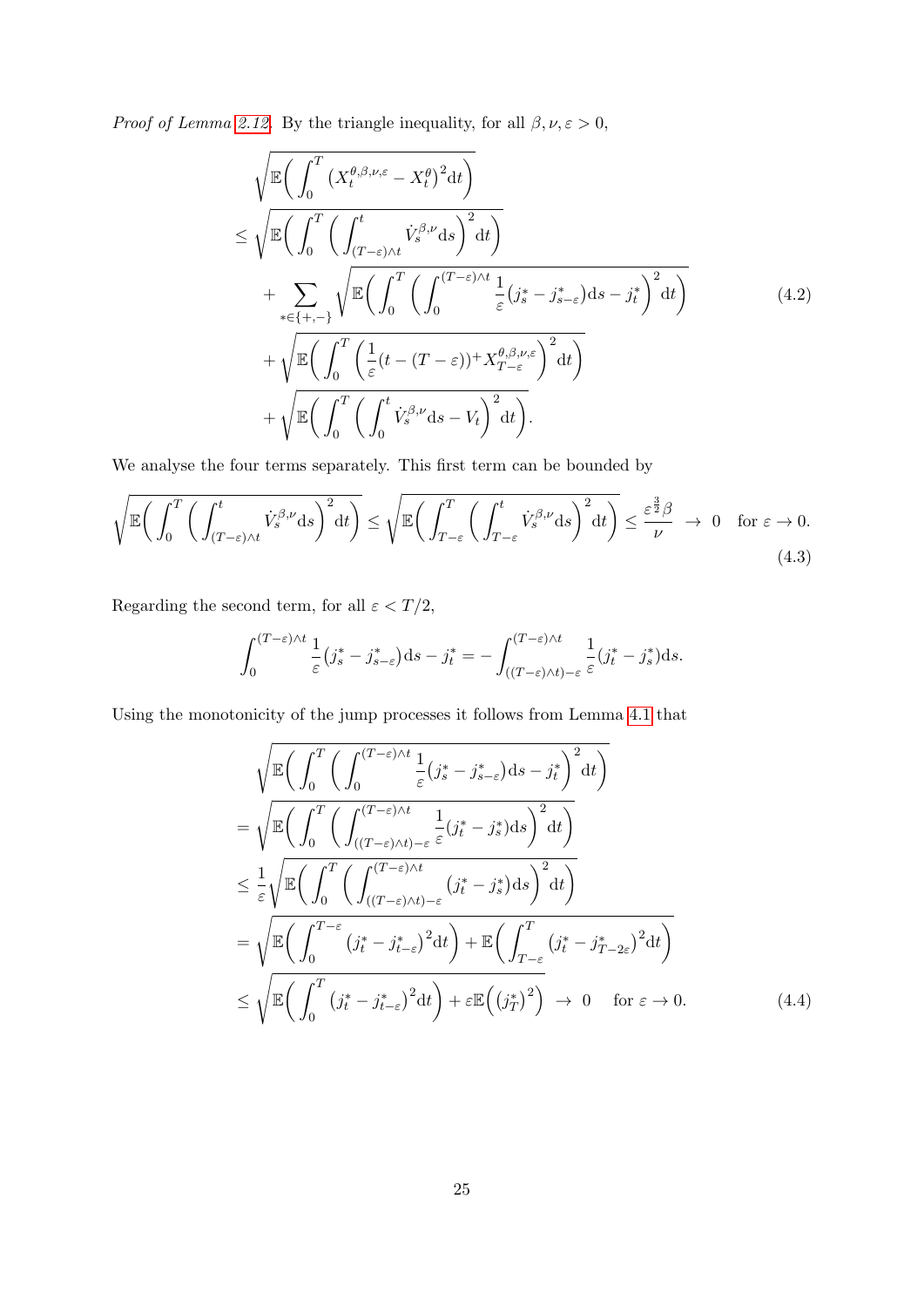For the third term, we conclude from the Itô isometry and the definition of  $\xi^{\theta,\beta,\nu,\varepsilon}$  that

$$
\sqrt{\mathbb{E}\left(\int_{0}^{T}\left(\frac{1}{\varepsilon}(t-(T-\varepsilon))+X_{T-\varepsilon}^{\theta,\beta,\nu,\varepsilon}\right)^{2}\mathrm{d}t\right)}\n= \sqrt{\frac{\varepsilon}{3}}\mathbb{E}\left(\left(x_{0}+\int_{0}^{T-\varepsilon}\xi_{s}^{\theta,\beta,\nu,\varepsilon}\mathrm{d}s\right)^{2}\right)\n\leq x_{0}\sqrt{\frac{\varepsilon}{3}}+\sum_{*\in\{+,-\}}\sqrt{\frac{\varepsilon}{3}}\mathbb{E}\left(\left(\int_{0}^{T-\varepsilon}\frac{1}{\varepsilon}(j_{s}^{*}-j_{s-\varepsilon}^{*})\mathrm{d}s\right)^{2}\right)+\sqrt{\frac{\varepsilon}{3}}\mathbb{E}\left(\left(\int_{0}^{T-\varepsilon}\dot{V}_{s}^{\beta,\nu}\mathrm{d}s\right)^{2}\right)}.\n\tag{4.5}
$$

Now we can bound

$$
\sqrt{\frac{\varepsilon}{3}} \mathbb{E}\left(\left(\int_0^{T-\varepsilon} \dot{V}_s^{\beta,\nu} \mathrm{d} s\right)^2\right) \le T\frac{\beta}{\nu} \sqrt{\frac{\varepsilon}{3}} \to 0 \quad \text{for } \varepsilon \to 0.
$$

Moreover, in view of  $(4.4)$ ,

$$
\sqrt{\frac{\varepsilon}{3}}\mathbb{E}\left(\left(\int_{0}^{T-\varepsilon}\frac{1}{\varepsilon}(j_{s}^{*}-j_{s-\varepsilon}^{*})ds\right)^{2}\right)
$$
\n
$$
=\sqrt{\frac{1}{3}}\mathbb{E}\left(\int_{T-\varepsilon}^{T}\left(\int_{0}^{(T-\varepsilon)\wedge t}\frac{1}{\varepsilon}(j_{s}^{*}-j_{s-\varepsilon}^{*})ds\right)^{2}dt\right)
$$
\n
$$
\leq\sqrt{\frac{1}{3}}\mathbb{E}\left(\int_{0}^{T}\left(\int_{0}^{(T-\varepsilon)\wedge t}\frac{1}{\varepsilon}(j_{s}^{*}-j_{s-\varepsilon}^{*})ds-j_{t}^{*}\right)^{2}dt\right)+\sqrt{\frac{1}{3}}\mathbb{E}\left(\int_{T-\varepsilon}^{T}(j_{t}^{*})^{2}dt\right)
$$
\n
$$
\leq\frac{1}{\sqrt{3}}\sqrt{\mathbb{E}\left(\int_{0}^{T}\left(j_{t}^{*}-j_{t-\varepsilon}^{*}\right)^{2}dt\right)+\varepsilon\mathbb{E}\left(\left(j_{T}^{*}\right)^{2}\right)}+\sqrt{\frac{\varepsilon}{3}}\mathbb{E}\left(\left(j_{T}^{*}\right)^{2}\right)}\rightarrow0\quad\text{for }\varepsilon\rightarrow0.
$$

It remains to consider the fourth term in [\(4.2\)](#page-24-1). To this end, let

$$
M^{\beta,\nu} := \bigg\{\sup_{t \in [0;T]} \bigg| \int_0^t \dot{V}_s^{\beta,\nu} \mathrm{d} s - V_t \bigg| \leq 3\beta \bigg\}.
$$

Then, using [\(2.17\)](#page-11-4) in the last step,

$$
\sqrt{\mathbb{E}\left(\int_0^T \left(\int_0^t \dot{V}_s^{\beta,\nu} ds - V_t\right)^2 dt\right)} \leq \sqrt{\mathbb{E}\left(\int_0^T \mathbb{1}_{M^{\beta,\nu}} \left(\int_0^t \dot{V}_s^{\beta,\nu} ds - V_t\right)^2 dt\right)} + \sqrt{\mathbb{E}\left(\mathbb{1}_{\Omega \setminus M^{\beta,\nu}} \int_0^T (V_t)^2 dt\right)} \newline + \sqrt{\mathbb{E}\left(\mathbb{1}_{\Omega \setminus M^{\beta,\nu}} \int_0^T \left(\int_0^t \dot{V}_s^{\beta,\nu} ds\right)^2 dt\right)} \leq 3\beta\sqrt{T} + \sqrt{T \mathbb{E}\left(\mathbb{1}_{\Omega \setminus M^{\beta,\nu}} \max_{t \in [0;T]} |V_t|^2\right)} + \sqrt{T \mathbb{E}\left(\mathbb{1}_{\Omega \setminus M^{\beta,\nu}} \max_{t \in [0;T]} \left(\int_0^t \dot{V}_s^{\beta,\nu} ds\right)^2\right)} \leq 3\beta\sqrt{T} + 2\sqrt{T \mathbb{E}\left(\mathbb{1}_{\Omega \setminus M^{\beta,\nu}} \max_{t \in [0;T]} |V_t|^2\right)}.
$$

By [\(2.15\)](#page-10-0),  $\{\max_{t\in[0,T]}|V_t|^2\}$  is uniformly integrable. Hence we can first choose  $\beta>0$  small enough, then, according to Lemma [2.11,](#page-11-3) choose  $\nu > 0$  small enough such that  $\mathbb{P}(\Omega \backslash M^{\beta,\nu})$  is sufficiently small and finally choose  $\varepsilon > 0$  small enough in order to obtain the desired result.  $\square$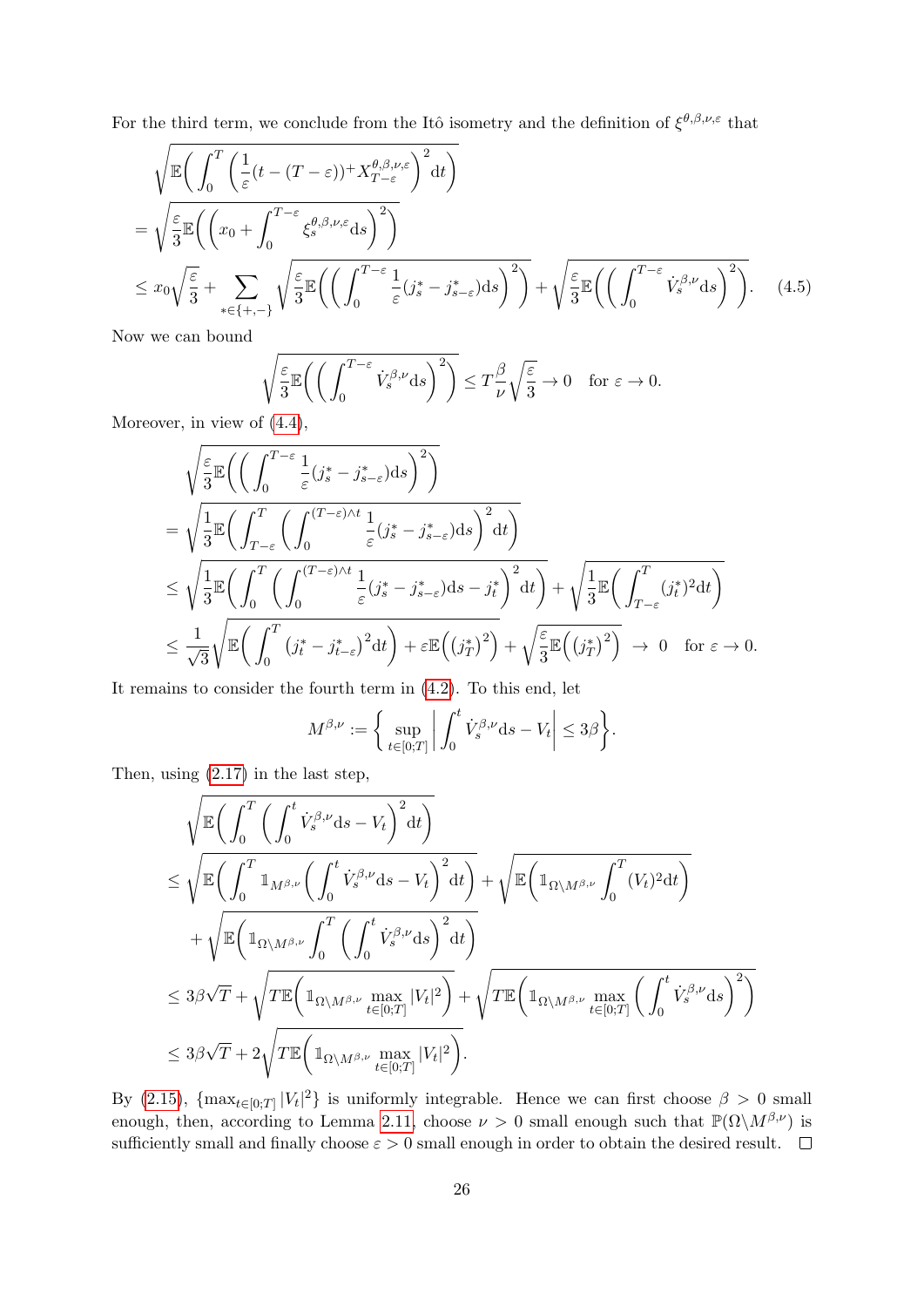## <span id="page-26-0"></span>4.3 Proof of Lemma [2.13](#page-11-1)

We start with a technical lemma.

<span id="page-26-6"></span>**Lemma 4.2.** Let  $(M, \mathcal{A}, \mu)$  be a measure space and let  $u, v \in \mathcal{L}^2(M)$ . Then

$$
\int_M |u^2 - v^2| \mathrm{d}\mu \le \int_M (u - v)^2 \mathrm{d}\mu + 2\sqrt{\int_M (u - v)^2 \mathrm{d}\mu \int_M v^2 \mathrm{d}\mu}.
$$

Proof. Due to the Hölder inequality and the triangle inequality,

$$
\int_{M} |u^{2} - v^{2}| d\mu = \sqrt{\int_{M} (u - v)^{2} d\mu} \sqrt{\int_{M} (u + v)^{2} d\mu} \n\leq \sqrt{\int_{M} (u - v)^{2} d\mu} \left( \sqrt{\int_{M} (u - v)^{2} d\mu} + \sqrt{\int_{M} (2v)^{2} d\mu} \right).
$$

The following technical lemma provides useful estimates for the impact process.

<span id="page-26-7"></span>**Lemma 4.3.** Let  $X \in \mathcal{L}_{\mathcal{P}}^2(\Omega \times [0; T]; \mathbb{R})$ . Then the transient price impact process  $Y^X$  given by  $(2.1)$  satisfies  $Y^X \in \mathcal{L}^2_{\mathcal{P}}(\Omega \times [0;T]; \mathbb{R})$  and

<span id="page-26-3"></span><span id="page-26-1"></span>
$$
\sqrt{\mathbb{E}\left(\left(Y_T^X\right)^2\right)} \le \gamma \left(X_0 + \sqrt{\mathbb{E}\left(\left(X_T\right)^2\right)} + \overline{\rho} \exp(T\overline{\rho})\sqrt{T \mathbb{E}\left(\int_0^T (X_s)^2 \mathrm{d}s\right)}\right),\tag{4.6}
$$

$$
\sqrt{\mathbb{E}\left(\int_0^T (Y_t^X)^2 dt\right)} \le \gamma X_0 \sqrt{T} + \gamma \left(1 + T\overline{\rho} \exp(T\overline{\rho})\right) \sqrt{\mathbb{E}\left(\int_0^T (X_t)^2 dt\right)}.
$$
\n(4.7)

If  $X_0 = 0$ , then additionally, we have for all  $s, t \in [0, T]$  with  $s < t$ ,

$$
\sqrt{\mathbb{E}\left(\int_{s}^{t} \left(Y_{u}^{X}\right)^{2} \mathrm{d}u\right)} \leq \gamma \overline{\rho} \exp\left(T\overline{\rho}\right) \sqrt{\left(t-s\right)T \mathbb{E}\left(\int_{0}^{s} \left(X_{u}\right)^{2} \mathrm{d}u\right)\right)} + \gamma \left(1 + \overline{\rho} \exp\left(T\overline{\rho}\right) \sqrt{\left(t-s\right)T}\right) \sqrt{\mathbb{E}\left(\int_{s}^{t} \left(X_{u}\right)^{2} \mathrm{d}u\right)}.
$$
\n(4.8)

Proof. Inequality [\(4.6\)](#page-26-1) follows from the explicit formula

<span id="page-26-5"></span><span id="page-26-4"></span><span id="page-26-2"></span>
$$
Y_t^X = \gamma X_t - \gamma \exp\left(-\int_0^t \rho_u \mathrm{d}u\right) \left(X_0 + \int_0^t \rho_s X_s \exp\left(\int_0^s \rho_u \mathrm{d}u\right) \mathrm{d}s\right) \tag{4.9}
$$

and the triangle inequality.

Moreover,

$$
\sqrt{\mathbb{E}\left(\int_0^T (Y_t^X)^2 dt\right)} \le \gamma \sqrt{\mathbb{E}\left(\int_0^T (X_t)^2 dt\right)} + \gamma \sqrt{\mathbb{E}\left(\int_0^T \exp\left(-2\int_0^t \rho_u du\right) \left(X_0 + \int_0^t \rho_s X_s \exp\left(\int_0^s \rho_u du\right) ds\right)^2 dt\right)}
$$
(4.10)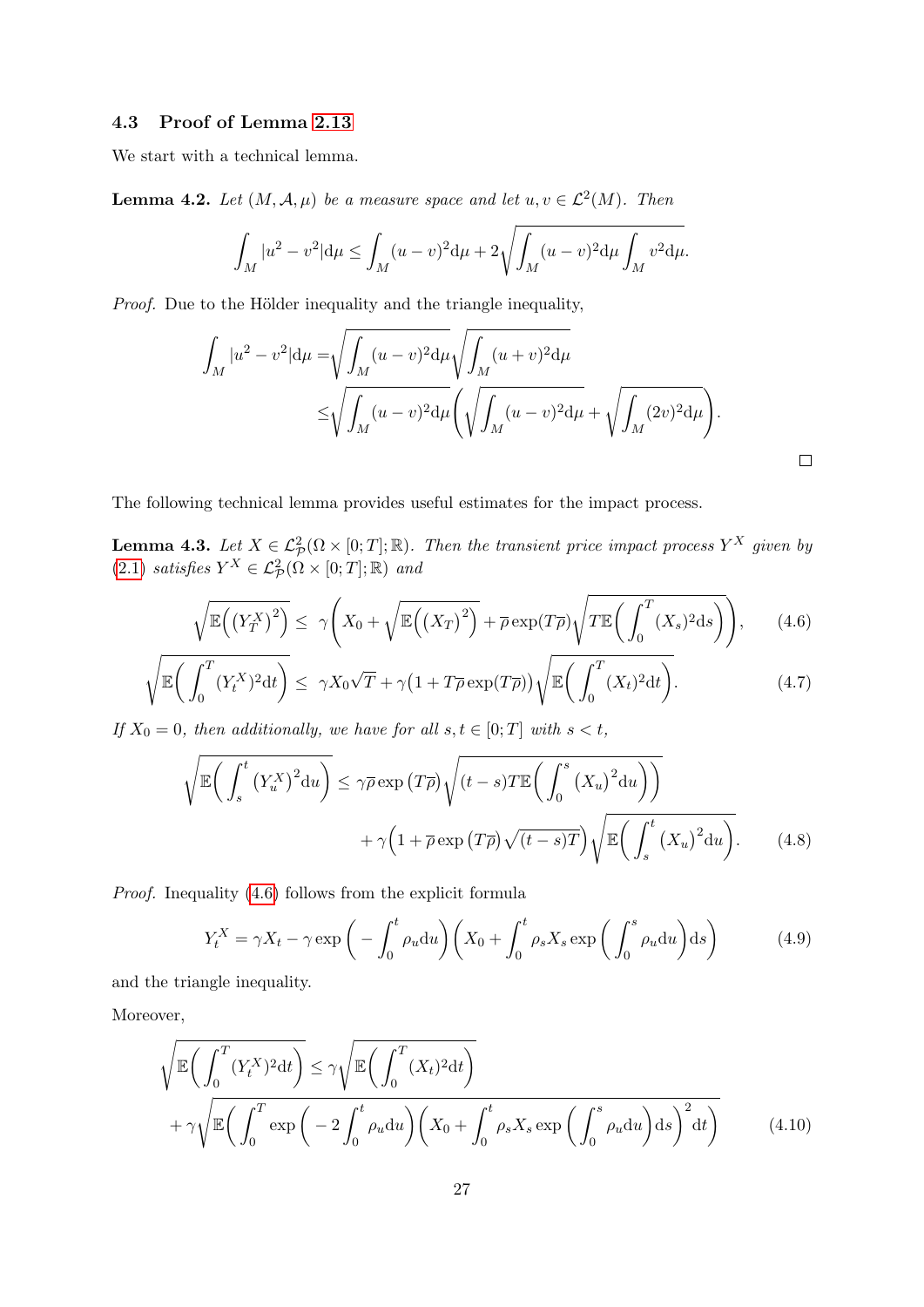Substituting the inequality

$$
\sqrt{\mathbb{E}\left(\int_0^T \exp\left(-2\int_0^t \rho_u \mathrm{d}u\right) \left(X_0 + \int_0^t \rho_s X_s \exp\left(\int_0^s \rho_u \mathrm{d}u\right) \mathrm{d}s\right)^2 \mathrm{d}t\right)}
$$
  

$$
\leq \sqrt{\mathbb{E}(T(X_0)^2)} + \overline{\rho} \exp(T\overline{\rho}) \sqrt{T \mathbb{E}\left(\left(\int_0^T |X_s| \mathrm{d}s\right)^2\right)}
$$
  

$$
\leq X_0 \sqrt{T} + T\overline{\rho} \exp(T\overline{\rho}) \sqrt{\mathbb{E}\left(\int_0^T (X_s)^2 \mathrm{d}s\right)}
$$
(4.11)

into [\(4.10\)](#page-26-2) yields [\(4.7\)](#page-26-3). To prove [\(4.8\)](#page-26-4), let  $X_0 = 0$ . Then, due to [\(4.9\)](#page-26-5),

$$
|Y_u^X - \gamma X_u| \le \gamma \overline{\rho} \exp(T\overline{\rho}) \int_0^u |X_r| \mathrm{d}r
$$

for all  $u \in [0; T]$  and so

$$
\mathbb{E}\bigg(\int_s^t (Y_u^X - \gamma X_u)^2 \mathrm{d}u\bigg) \le (t-s)T\gamma^2 \overline{\rho}^2 \exp\big(2T\overline{\rho}\big) \mathbb{E}\bigg(\int_0^t (X_u)^2 \mathrm{d}u\bigg).
$$

Using the subadditivity of the square root, we now obtain [\(4.8\)](#page-26-4) from

$$
\sqrt{\mathbb{E}\left(\int_{s}^{t} (Y_{u}^{X})^{2} du\right)} \leq \sqrt{\mathbb{E}\left(\int_{s}^{t} (Y_{u}^{X} - \gamma X_{u})^{2} du\right)} + \sqrt{\mathbb{E}\left(\int_{s}^{t} (\gamma X_{u})^{2} du\right)}
$$
\n
$$
\leq \gamma \overline{\rho} \exp(T\overline{\rho}) \sqrt{(t-s)T\mathbb{E}\left(\int_{0}^{s} (X_{u})^{2} du\right)} + \gamma \overline{\rho} \exp(T\overline{\rho}) \sqrt{(t-s)T\mathbb{E}\left(\int_{s}^{t} (X_{u})^{2} du\right)} + \gamma \sqrt{\mathbb{E}\left(\int_{s}^{t} (X_{u})^{2} du\right)}.
$$

 $\Box$ 

We are now ready to prove our approximation result for the cost functional.

*Proof of Lemma [2.13.](#page-11-1)* For  $\theta = (j^+, j^-, V) \in \mathcal{A}^0$  and  $\xi \in \mathcal{A}$ ,

$$
\begin{split} &|J^0(\theta) - J^0(0, 0, V^{\xi})| \\ &\leq \left| \mathbb{E} \left( \frac{\gamma}{2} (j_0^+ - j_0^-)^2 + \int_{(0;T]} \frac{1}{2} (Y_{t-}^{\theta} + Y_t^{\theta}) dX_t^{\theta} - \int_0^T Y_t^{\xi} dX_t^{\xi} + \frac{\gamma}{2} [V]_T \right) \right| \\ &+ \frac{\overline{\lambda}}{2} \mathbb{E} \bigg( \int_0^T \Big| (X_t^{\theta})^2 - (X_t^{\xi})^2 \Big| dt \bigg). \end{split}
$$

Due to Lemma [4.2](#page-26-6) the last term can be estimated as

$$
\mathbb{E}\bigg(\int_0^T \Big| (X_t^\theta)^2 - (X_t^\xi)^2 \Big| \mathrm{d}t \bigg) \leq \mathbb{E}\bigg(\int_0^T \big| (X_t^\theta - X_t^\xi)^2 \mathrm{d}t \bigg) + 2\sqrt{\mathbb{E}\bigg(\int_0^T \big| (X_t^\theta - X_t^\xi)^2 \mathrm{d}t \bigg) \mathbb{E}\bigg(\int_0^T \big| (X_t^\theta)^2 \mathrm{d}t \bigg)}
$$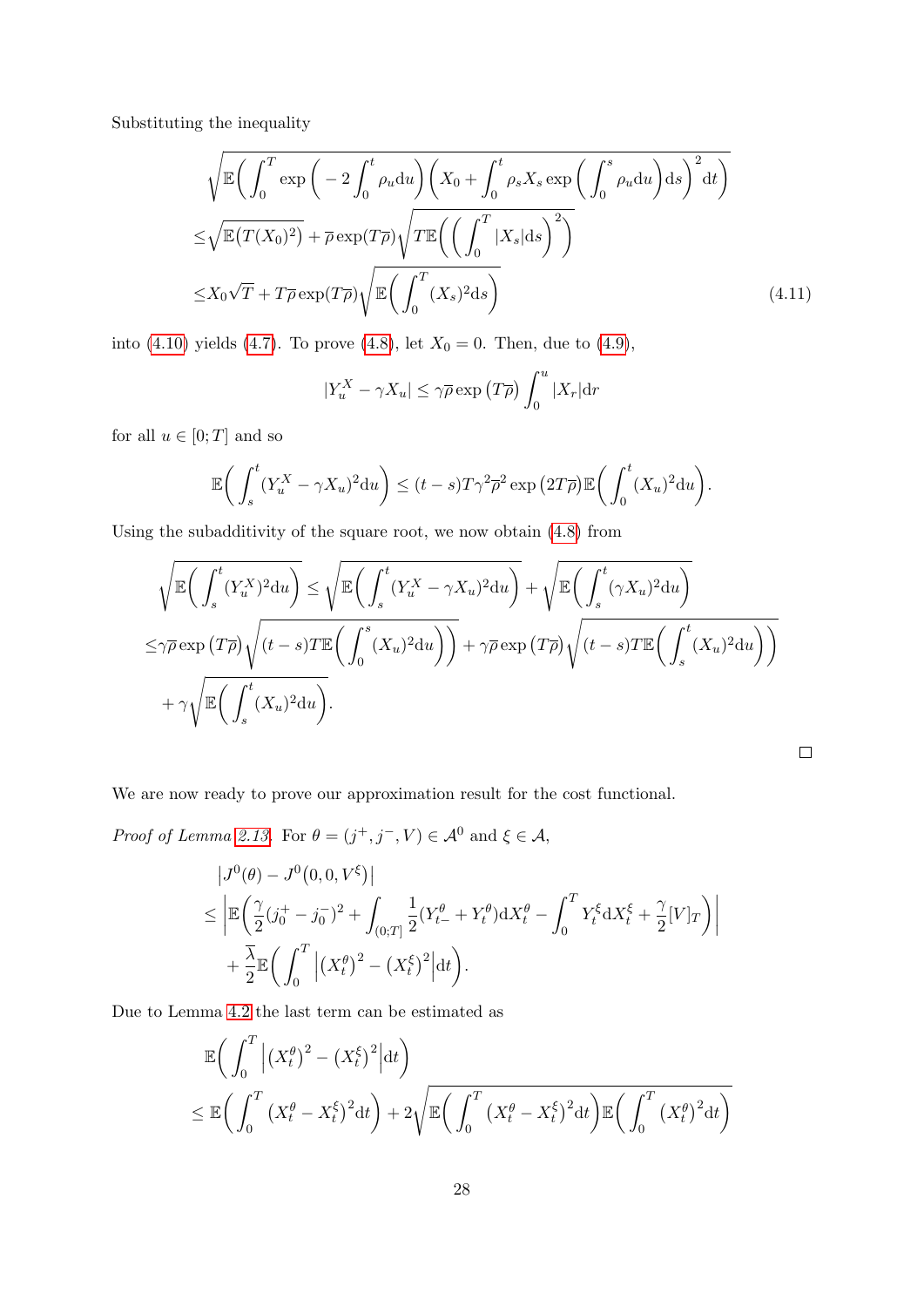Moreover, using first Lemma [3.10,](#page-20-2) and then Lemma [4.3](#page-26-7) and Lemma [4.2,](#page-26-6) we obtain

$$
\begin{split}\n&= \left| \mathbb{E} \left( \frac{\gamma}{2} (j_0^+ - j_0^-)^2 + \int_{(0,T]} \frac{1}{2} (Y_{t-}^{\theta} + Y_t^{\theta}) dX_t^{\theta} - \int_0^T Y_t^{\xi} dX_t^{\xi} + \frac{\gamma}{2} [V]_T \right) \right| \\
&= \left| \mathbb{E} \left( \frac{\gamma}{2} (j_0^+ - j_0^-)^2 + \frac{1}{2\gamma} (Y_T^{\theta})^2 - \frac{\gamma}{2} (j_0^+ - j_0^-)^2 - \frac{\gamma}{2} [V]_T + \frac{1}{\gamma} \int_0^T \rho_t (Y_t^{\theta})^2 dt - \frac{1}{2\gamma} (Y_T^{\xi})^2 - \frac{1}{\gamma} \int_0^T \rho_t (Y_t^{\xi})^2 dt + \frac{\gamma}{2} [V]_T \right) \right| \\
& \leq \frac{1}{2\gamma} \mathbb{E} \left( \left| (Y_T^{\theta})^2 - (Y_T^{\xi})^2 \right| \right) + \frac{\overline{\rho}}{\gamma} \mathbb{E} \left( \int_0^T \left| (Y_t^{\theta})^2 - (Y_t^{\xi})^2 \right| dt \right) \\
& \leq \left( \frac{1}{2} T \gamma \overline{\rho}^2 e^{2T\overline{\rho}} + \overline{\rho} \gamma (1 + T\overline{\rho} e^{T\overline{\rho}})^2 \right) \mathbb{E} \left( \int_0^T (X_t^{\theta} - X_t^{\xi})^2 dt \right) \\
&+ \sqrt{T} \gamma \overline{\rho} e^{T\overline{\rho}} \sqrt{\mathbb{E} \left( \int_0^T (X_t^{\theta} - X_t^{\xi})^2 dt \right)} \left( x_0 + \overline{\rho} e^{T\overline{\rho}} \sqrt{T \mathbb{E} \left( \int_0^T (X_t^{\theta})^2 dt \right)} \right) \\
&+ 2\overline{\rho} (1 + T\overline{\rho} e^{T\overline{\rho}}) \sqrt{\mathbb{E} \left( \int_0^T (X_t^{\theta} - X_t^{\xi})^2 dt \right)} \\
& \left( \gamma x_0 \sqrt{T} + \gamma (1 + T\overline{\rho} e^{T\overline{\rho}}) \sqrt{\mathbb{E} \left( \int_0^T (X_t
$$

The assertion now follows from the fact that  $\mathbb{E}(\int_0^T (X_t^{\theta})^2 dt) < \infty$ .

## $\Box$

# <span id="page-28-0"></span>A Regularity properties of Itô processes and BSDEs

In this appendix, we introduce some regularity properties of stochastic processes, which we later use to prove various convergence results for stochastic processes.

We consider a continuous, adapted,  $\mathbb{R}^d$ -valued stochastic process  $Y = \{Y_t\}_{t \in I}$  on some interval I and introduce the following continuity conditions.

<span id="page-28-1"></span>Condition (C.1). For all  $\varepsilon \in (0, \infty)$ , there exists  $\delta \in (0, \infty)$  such that, for all  $s \in I$ , all  $\mathcal{F}_s$ -measurable and integrable  $V: \Omega \to \mathbb{R}$  and all stopping times  $\tau: \Omega \to [s; s + \delta] \cap I$ ,

 $\|\mathbb{E}\big(V(Y_\tau - Y_s)\big)\|_\infty \leq \varepsilon \mathbb{E}\big(|V|\big).$ 

<span id="page-28-2"></span>**Condition** (C.2). For all  $\varepsilon \in (0, \infty)$ , there exists  $\delta \in (0, \infty)$  such that, for all  $s \in I$ ,

$$
\mathbb{E}\bigg(\sup_{t\in[s;s+\delta]\cap I}||Y_t-Y_s||_{\infty}\,\bigg|\,\mathcal{F}_s\bigg)\leq\varepsilon.
$$

Definition A.1. A family of stochastic processes is said to uniformly satisfy Condition [C.1](#page-28-1) or [C.2](#page-28-2) on I if all processes satisfy the respective property and  $\delta$  can be chosen uniformly for all processes.

In what follows, we list some auxiliary results that will be useful later.

<span id="page-28-3"></span>**Lemma A.2.** An  $\mathbb{R}^d$ -valued stochastic process  $Y = \{(Y_t^1, \ldots, Y_t^d)\}_{t \in I}$  satisfies Condition [C.1](#page-28-1) (Condition [C.2\)](#page-28-2) if and only if all components  $Y^i$  satisfy Condition [C.1](#page-28-1) (Condition C.2).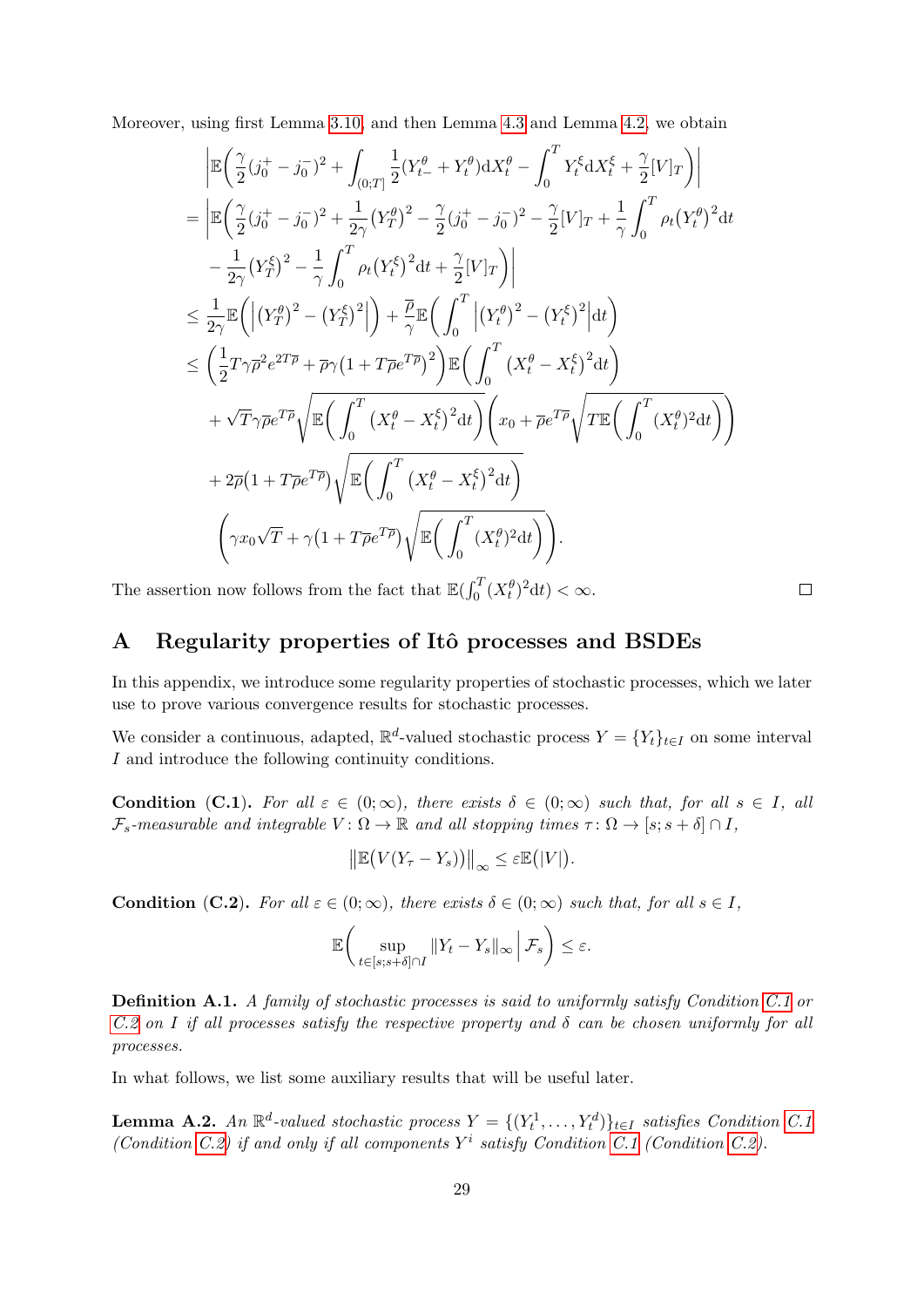## <span id="page-29-5"></span>Lemma A.3. Condition [C.2](#page-28-2) implies Condition [C.1.](#page-28-1)[6](#page-29-1)

*Proof.* Due to Lemma [A.2,](#page-28-3) it is enough to consider a real-valued Y. The following calculation shows that Y satisfies Condition [C.1](#page-28-1) under the assumption that it satisfies Condition [C.2:](#page-28-2)

$$
\left| \mathbb{E}\big(V(Y_{\tau}-Y_s)\big)\right| = \left| \mathbb{E}\big(V\cdot\mathbb{E}(Y_{\tau}-Y_s\,|\,\mathcal{F}_s)\big)\right| \leq \mathbb{E}\big(|V|\cdot\mathbb{E}(|Y_{\tau}-Y_s|_{\infty}\,|\,\mathcal{F}_s)\big) \leq \mathbb{E}(|V|)\varepsilon.
$$

<span id="page-29-0"></span>**Lemma A.4.** Let  $X = \{X_t\}_{t\in I}$  and  $Y = \{Y_t\}_{t\in I}$  be continuous, adapted, real-valued processes, which satisfy Condition [C.1](#page-28-1) (Condition [C.2\)](#page-28-2). Then  $X + Y$  satisfies Condition C.1 (Condition [C.2\)](#page-28-2).

<span id="page-29-6"></span>**Theorem A.5.** Let  $X = \{X_t\}_{t \in I}$  and  $Y = \{Y_t\}_{t \in I}$  be continuous, adapted, essentially bounded, real-valued processes.

- If X satisfies Condition [C.2](#page-28-2) and Y satisfies Condition [C.1,](#page-28-1) then X · Y satisfies Condition [C.1.](#page-28-1)
- If X and Y both satisfy Condition [C.2,](#page-28-2) then  $X \cdot Y$  also satisfies Condition [C.2.](#page-28-2)

Proof. The second part of the statement can be proven straightforward using the decomposition

$$
|X_tY_t - X_sY_s| \le |X_t||Y_t - Y_s| + |Y_s||X_t - X_s|.
$$

The first part of the statement follows from

$$
\left|\mathbb{E}\big(V(X_{\tau}Y_{\tau}-X_{s}Y_{s})\big)\right|\leq\left|\mathbb{E}\big(VY_{\tau}(X_{\tau}-X_{s})\big)\right|+\left|\mathbb{E}\big(VX_{s}(Y_{\tau}-Y_{s})\big)\right|.
$$

Next, we prove some properties of the concave envelope of the modulus of continuity of a uniformly continuous function. We use these results to show that a uniformly continuous function of an Itô process with bounded coefficients satisfies Condition [C.2.](#page-28-2)

<span id="page-29-4"></span>**Lemma A.6.** Let  $(X, \|\cdot\|_X)$  be a normed space with a non-empty and convex subset D, let  $(Y, d_Y)$  be a metric space, let  $f: D \to Y$  and, for every  $t \in [0, \infty)$  let

$$
\tilde{\omega}_f(t) := \sup_{x_1, x_2 \in D, ||x_1 - x_2||_X \le t} d_Y(f(x_1), f(x_2)),
$$
  

$$
\omega_f(t) := \inf \{ \psi(t) \mid \psi \colon [0; \infty) \to [0; \infty) \text{ concave and } \psi \ge \tilde{\omega}_f \}.
$$

Then  $\tilde{\omega}_f : [0; \infty) \to [0; \infty]$ ,  $\tilde{\omega}_f$  is non-decreasing,  $\tilde{\omega}_f(0) = 0$ , and for all  $s, t \in [0; \infty)$  with  $s > 0$ ,

<span id="page-29-2"></span>
$$
\tilde{\omega}_f(t) \le \frac{t+s}{s} \tilde{\omega}_f(s). \tag{A.1}
$$

If  $\tilde{\omega}_f$  is finite, then  $\omega_f$  takes values in  $[0; \infty)$ , is concave, non-decreasing and, for all  $x_1, x_2 \in D$ ,

<span id="page-29-3"></span>
$$
d_Y(f(x_1), f(x_2)) \le \omega_f(\|x_1 - x_2\|_X). \tag{A.2}
$$

If f is uniformly continuous, then  $\tilde{\omega}_f$  is finite,  $\tilde{\omega}_f$  and  $\omega_f$  are continuous in 0 and  $\omega_f(0) = 0$ .

<span id="page-29-1"></span><sup>&</sup>lt;sup>6</sup>If we want to bound a term of the form  $\|\mathbb{E}(1_N(Y_\tau - Y_s))\|_{\infty}$  for some  $N \subseteq M \in \mathcal{F}_s$  with  $N \notin \mathcal{F}_s$ , then Condition [C.1](#page-28-1) is not enough; in this case, we need the stronger Condition [C.2.](#page-28-2)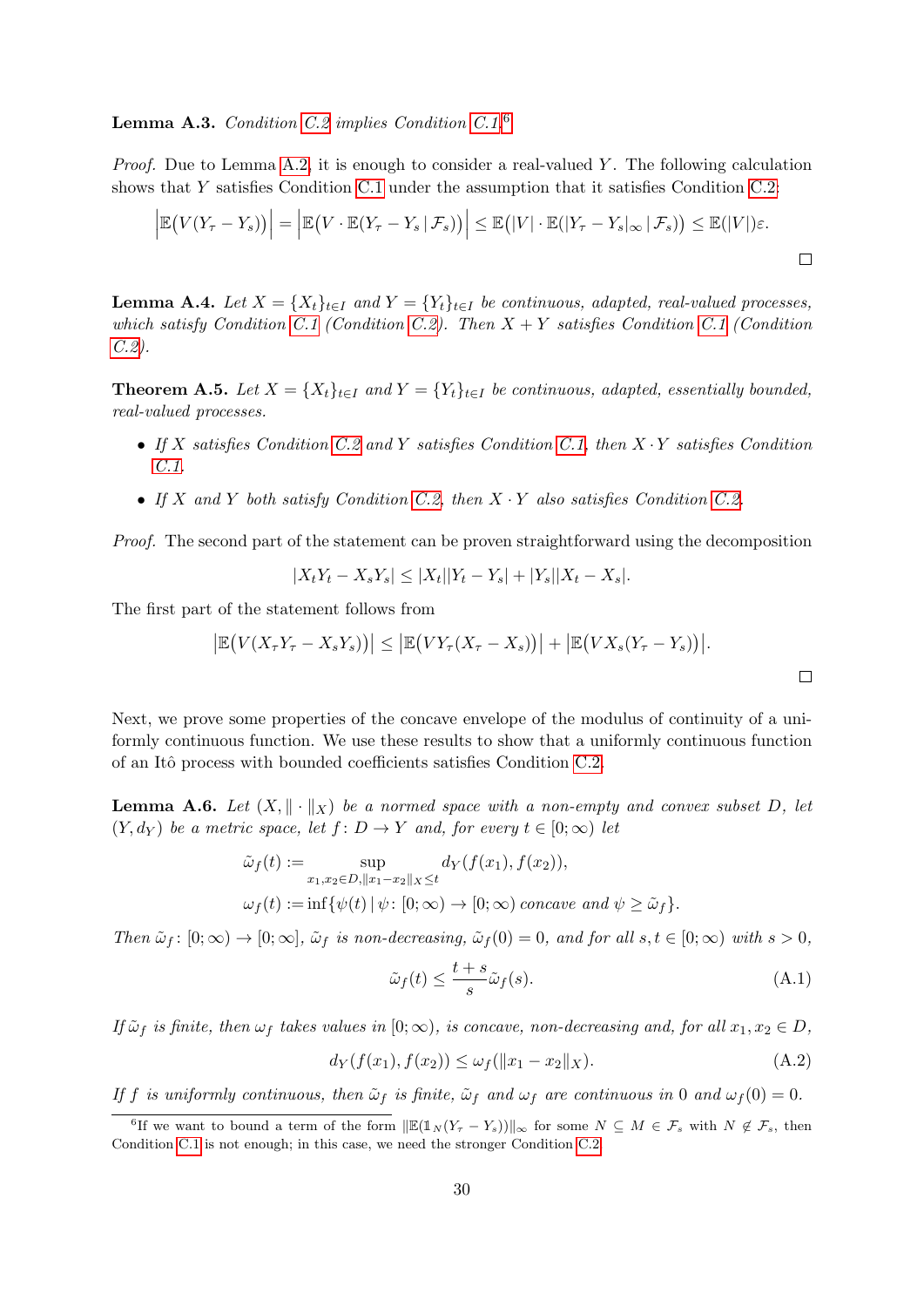*Proof.* By definition,  $\tilde{\omega}_f$  is non-decreasing and  $\tilde{\omega}_f(0) = 0$ . To prove  $(A.1)$ , let  $s, t \in [0, \infty)$  with s > 0 and  $x_1, x_2 \in D$  with  $||x_1 - x_2||_X \le t$ . Let  $N := [t/s]$  and let

$$
x^{k} := \frac{k}{N}x_{1} + \frac{N-k}{N}x_{2} \quad (k = 0, ..., N).
$$

Then  $x^k \in D$  because D is convex and  $||x^k - x^{k+1}||_X = \frac{1}{N}$  $\frac{1}{N}$ || $x_1 - x_2$ || $\vert_X \leq s$ . Hence

$$
d_Y(f(x_1), f(x_2)) \le \sum_{k=0}^{N-1} d_Y(f(x^k), f(x^{k+1})) \le N \max_k \tilde{\omega}_f(|x^k - x^{k+1}||_X) \le (t+s) \frac{\tilde{\omega}_f(s)}{s}.
$$

Having established [\(A.1\)](#page-29-2), we know that, if  $\tilde{\omega}_f$  is finite, then it is bounded above by an affine (hence concave) function. In particular, the concave envelope is well-defined and satisfies [\(A.2\)](#page-29-3).

Concavity and monotonicity of  $\omega_f$  are clear.

Uniform continuity of f implies that  $\tilde{\omega}_f$  is finite and continuous in 0. In order to see  $\omega_f(0) = 0$ and continuity in 0, let  $\varepsilon > 0$  be arbitrary and let  $\delta > 0$  be such that  $\tilde{\omega}_f(\delta) \leq \varepsilon/2$ . Due to  $(A.1)$ ,  $\tilde{\omega}_f$  and hence  $\omega_f$  is bounded above by the affine and hence concave function  $t \mapsto ((t+\delta)/\delta)\cdot (\varepsilon/2)$ . In particular, for all  $t \leq \delta$ , we obtain  $\omega_f(t) \leq \varepsilon$ .  $\Box$ 

<span id="page-30-1"></span>**Lemma A.7.** Let  $X = \{X_t\}_{t \in I}$  be a continuous, adapted,  $\mathbb{R}^d$ -valued process which satisfies Condition [C.2](#page-28-2) and let  $f: [0; T] \times \mathbb{R}^d \to \mathbb{R}$  be uniformly continuous. Then  $\{f(t, X_t)\}_{t \in [0; T]}$  also satisfies Condition [C.2.](#page-28-2)

*Proof.* There exists a function  $\omega_f$  with the properties listed by Lemma [A.6](#page-29-4) (with the  $\|\cdot\|_{\infty}$  norm on  $[0; T] \times \mathbb{R}^d$ ). Now let  $\delta > 0$  be arbitrary. Using [\(A.2\)](#page-29-3) and the concavity and monotonicity of  $\omega_f$ , we obtain that

$$
\mathbb{E}\left(\max_{s\leq t\leq T\wedge(s+\delta)}|f(t,X_t)-f(s,X_s)|\Big|\mathcal{F}_s\right)
$$
  
\n
$$
\leq \mathbb{E}\left(\max_{s\leq t\leq T\wedge(s+\delta)}\omega_f(|t-s|\vee||X_t-X_s||_{\infty})\Big|\mathcal{F}_s\right)
$$
  
\n
$$
\leq \mathbb{E}\left(\omega_f\left(\delta\vee \max_{s\leq t\leq T\wedge(s+\delta)}||X_t-X_s||_{\infty}\right)\Big|\mathcal{F}_s\right)
$$
  
\n
$$
\leq \omega_f\left(\delta+\mathbb{E}\left(\max_{s\leq t\leq T\wedge(s+\delta)}||X_t-X_s||_{\infty}\Big|\mathcal{F}_s\right)\right).
$$

Since  $\omega_f$  is continuous in 0 and since X satisfies Condition [C.2,](#page-28-2) we can choose  $\delta > 0$  small enough such that this term is not greater than  $\varepsilon$ .  $\Box$ 

<span id="page-30-0"></span>**Lemma A.8.** Let  $\{\tilde{\sigma}_t\}_{t\in[0;T]} \in \mathcal{L}_{\mathcal{P}}^{\infty}(\Omega \times [0;T]; \mathbb{R}^m)$ . Then  $\{\int_0^t \tilde{\sigma}_u dW_u\}_{t\in[0;T]}$  satisfies Condition [C.2.](#page-28-2)

*Proof.* Let  $\bar{\sigma} > 0$  be a component-wise bound on  $\tilde{\sigma}$ . Using the Jensen inequality, a variation of Doob's maximal inequality for conditional expectations<sup>[7](#page-30-2)</sup> and the Itô isometry for conditional

<span id="page-30-2"></span><sup>&</sup>lt;sup>7</sup>In order to prove that the conditional expectation w.r.t.  $\mathcal{F}_s$  of the running maximum of a submartingale is bounded, we apply the classical Doob's maximal inequality concerning the conditional measures w.r.t. all sets  $A \in \mathcal{F}_s$  with positive probability.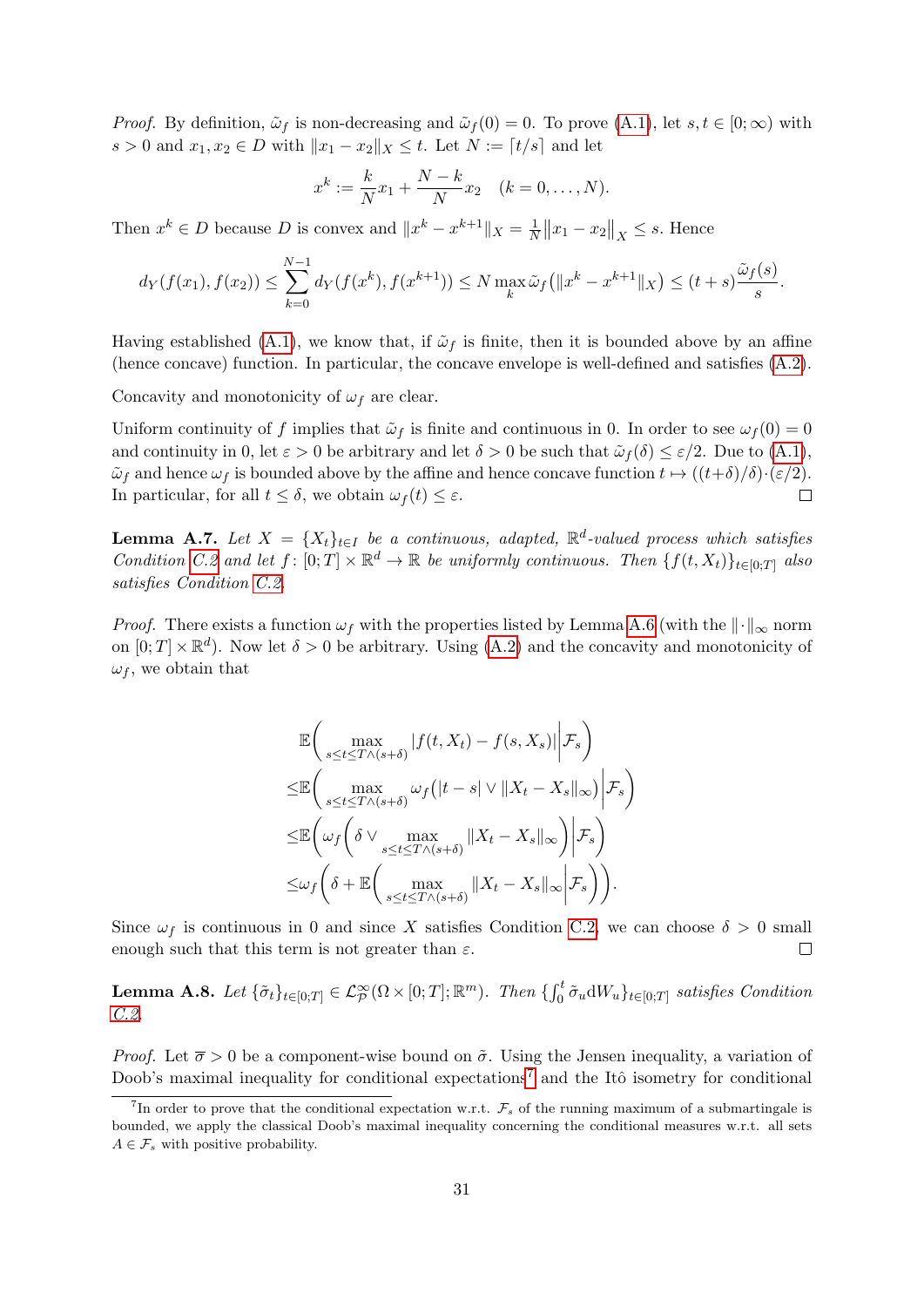expectations, we obtain

$$
\mathbb{E}\left(\max_{s\leq t\leq T\wedge(s+\delta)}\left|\int_{s}^{t}\tilde{\sigma}_{u}\mathrm{d}W_{u}\right| \left|\mathcal{F}_{s}\right) \leq \sqrt{\mathbb{E}\left(\max_{s\leq t\leq T\wedge(s+\delta)}\left|\int_{s}^{t}\tilde{\sigma}_{u}\mathrm{d}W_{u}\right|^{2} \left|\mathcal{F}_{s}\right.\right)} \leq 2\sqrt{\mathbb{E}\left(\left|\int_{s}^{T\wedge(s+\delta)}\tilde{\sigma}_{u}\mathrm{d}W_{u}\right|^{2} \left|\mathcal{F}_{s}\right.\right)} \leq 2\sqrt{m\mathbb{E}\left(\int_{s}^{T\wedge(s+\delta)}m\overline{\sigma}^{2}\mathrm{d}u\right)\mathcal{F}_{s}\right)} \leq 2m\overline{\sigma}\sqrt{\delta}.
$$

Remark A.9. Obviously, we have the same result for a drift part of an Itô process, i.e. if  $\tilde{\mu} \in \mathcal{L}^{\infty}_{\text{Prog}}(\Omega \times [0; T]; \mathbb{R}^m)$ , then  $\{ \int_0^t \tilde{\mu}_u du \}_{t \in [0; T]}$  satisfies Condition [C.2.](#page-28-2) However, we cannot expect even the weaker Condition [C.1](#page-28-1) under weaker intregrability assumptions, as the following example shows. Let  $T = 2$ ,  $\tilde{\mu}_u := \mathbb{1}_{[1,2]}(u) \cdot |W_1|$ ,  $\varepsilon := 1$ , let  $\delta \in (0,1)$  be arbitrary and let  $s := 1$ ,  $\tau := 1 + \delta$  and  $V := \mathbb{1}_{\{\delta|W_1|>1\}}$ . Then

$$
\frac{|\mathbb{E}(V \int_1^{1+\delta} \tilde{\mu}_u \mathrm{d}u)|}{\mathbb{E}(|V|)} = \frac{\mathbb{E}(\mathbb{1}_{\{\delta|W_1|>1\}} \cdot \delta|W_1|)|}{\mathbb{E}(\mathbb{1}_{\{\delta|W_1|\leq 1\}})} > 1.
$$

Finally, we prove that the strong Condition [C.2](#page-28-2) holds for a certain class of BSDEs driven by forward SDEs. Specifically, we prove that the solution to the BSDE can be expressed as a uniformly continuous function of the forward process and then we apply Lemma [A.7.](#page-30-1) The representation of the solution in terms of a continuous function has been proven in [\[12\]](#page-41-16) already.

For all  $(t, x) \in [0; T] \times \mathbb{R}^n$ , we consider the following SDE on  $[t; T]$ ,

$$
dX_s^{t,x} = \tilde{\mu}(s, X_s^{t,x})ds + \tilde{\sigma}(s, X_s^{t,x})dW_s, \quad X_t^{t,x} = x,
$$

where  $\tilde{\mu}, \tilde{\sigma} \colon [0; T] \times \mathbb{R}^n \to \mathbb{R}^n \times \mathbb{R}^{n \times m}$  are measurable and bounded and satisfy the Lipschitz condition

$$
\|(\tilde{\mu},\tilde{\sigma})(t,x_1)-(\tilde{\mu},\tilde{\sigma})(t,x_2)\|_{\infty}\leq L\|x_1-x_2\|_{\infty}.
$$

By the previous results, we obtain that  $X^{t,x}$  satisfies Condition [C.2.](#page-28-2)

Standard computations show that there exists a constant  $C \in (0, \infty)$  such that, for all  $t \in [0, T]$ and  $x_1, x_2 \in \mathbb{R}^n$ ,

<span id="page-31-1"></span>
$$
\mathbb{E}\left(\sup_{s\in[t;T]}\|X_s^{t,x_1} - X_s^{t,x_2}\|_{\infty}^2\right) \le C\|x_1 - x_2\|_{\infty}^2.
$$
\n(A.3)

<span id="page-31-0"></span>**Theorem A.10.** Let  $\Psi: \mathbb{R}^n \to \mathbb{R}$  be bounded,  $\psi: [0; T] \times \mathbb{R}^n \times \mathbb{R} \to \mathbb{R}$  be continuous and bounded and let both function satisfy the Lipschitz condition

$$
|\Psi(x_1)-\Psi(x_2)|+|\psi(t,x_1,y_1)-\psi(t,x_2,y_2)|\leq L\big(\|x_1-x_2\|_{\infty}+|y_1-y_2|\big).
$$

For  $(t, x) \in [0; T] \times \mathbb{R}^n$ , let  $(Y^{t, x}, Z^{t, x}) \in \mathcal{L}_{\mathcal{P}}^2(\Omega \times [0; T]; \mathbb{R} \times \mathbb{R}^m)$  be the unique solution to the BSDE on  $[t;T]$ ,

$$
-dY_s^{t,x} = \psi(s, X_s^{t,x}, Y_s^{t,x})ds - Z_s^{t,x}dW_s, \quad Y_T^{t,x} = \Psi(X_T^{t,x})
$$
 (A.4)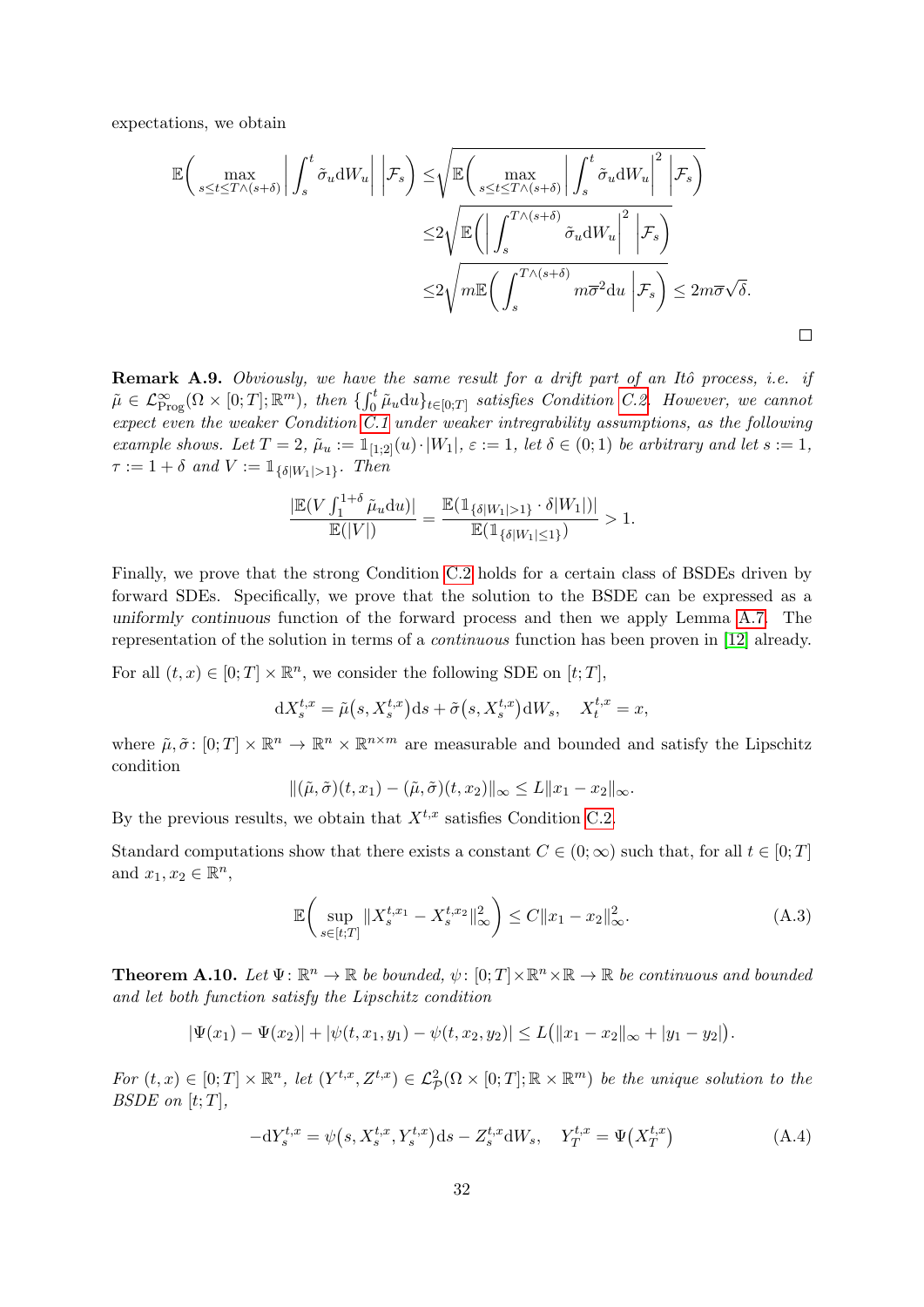driven by the forward process  $X^{t,x}$ , which exists due to Theorem 2.1 in [\[12\]](#page-41-16). Then there exists a uniformly continuous function  $h: [0, T] \times \mathbb{R}^n \to \mathbb{R}$ , which does not depend on  $(t, x)$ , such that

<span id="page-32-0"></span>
$$
\mathbb{P}\Big[h\big(s, X_s^{t,x}\big) = Y_s^{t,x} \text{ for all } s \in [t;T]\Big] = 1. \tag{A.5}
$$

In particular, the process  $Y^{t,x}$  satisfies Condition [C.2](#page-28-2) on [t; T].

*Proof.* By Theorem 3.4 in [\[12\]](#page-41-16) and the remark following it, there exists a function h:  $[0;T] \times$  $\mathbb{R}^n \to \mathbb{R}$  that is 1/2-Hölder continuous in t and locally Lipschitz continuous in x such that  $(A.5)$ holds. It therefore remains to prove the uniform continuity of  $h$ . Since

$$
h(t,x) = \mathbb{E}\bigg(\Psi\big(X_T^{t,x}\big) + \int_t^T \psi\Big(u, X_u^{t,x}, h\big(u, X_u^{t,x}\big)\Big) du\bigg),\tag{A.6}
$$

we see that h is bounded, say  $|h| \leq \overline{h}$ . Then

$$
\tilde{\omega}_h(s, \delta) := \sup_{\|x_1 - x_2\|_{\infty} \le \delta} |h(s, x_1) - h(s, x_2)|
$$

is finite, and Lemma [A.6](#page-29-4) allows us to define its concave envelope  $\omega_h(s, \cdot) : [0, \infty) \to [0, \infty)$ . Using the Lipschitz continuity of  $\psi$ , we obtain, for all  $x_1, x_2 \in \mathbb{R}^n$  and  $t \in [0; T]$  that

$$
\begin{split} \left| h(t, x_1) - h(t, x_2) \right| \\ &\le L \mathbb{E}(\|X_T^{t, x_1} - X_T^{t, x_2}\|_{\infty}) \\ &+ L \int_t^T \left( \mathbb{E}\left( \left\|X_u^{t, x_1} - X_u^{t, x_2}\right\|_{\infty} \right) + \mathbb{E}\left(\tilde{\omega}_h\left(u, \left\|X_u^{t, x_1} - X_u^{t, x_2}\right\|_{\infty}\right) \right) \right) du. \end{split} \tag{A.7}
$$

Using [\(A.3\)](#page-31-1) along with Lemma [A.6,](#page-29-4) if  $||x_1 - x_2||_{\infty} \leq \delta$ , then

$$
\mathbb{E}\left(\left\|X_T^{t,x_1} - X_T^{t,x_2}\right\|_{\infty}\right) \le C\delta\tag{A.8}
$$

and

$$
\mathbb{E}\Big(\tilde{\omega}_h\big(u,\big\|X_u^{t,x_1}-X_u^{t,x_2}\big\|_{\infty}\big)\Big)\leq \omega_h\Big(u,\mathbb{E}\big(\big\|X_u^{t,x_1}-X_u^{t,x_2}\big\|_{\infty}\big)\Big)\leq \omega_h(u,C\delta),\tag{A.9}
$$

for some constant  $C \in (0, \infty)$  that depends only on  $\tilde{\mu}$ ,  $\tilde{\sigma}$  and L. In view of  $(A.1)$ ,

$$
\omega_h(u, C\delta) \le (C+1)\tilde{\omega}_h(u, \delta). \tag{A.10}
$$

This shows that

$$
\tilde{\omega}_h(t,\delta) \le LC\delta + L \int_t^T \left( C\delta + (C+1)\tilde{\omega}_h(u,\delta) \right) du
$$
  
=  $LC\delta(1+T-t) + L(C+1) \int_t^T \tilde{\omega}_h(u,\delta) du.$ 

Hence the Gronwall inequality implies that  $h$  is uniformly Lipschitz continuous in the second variable. Since h is uniformly  $1/2$ -Hölder continuous in the first variable, this proves the assertion.  $\Box$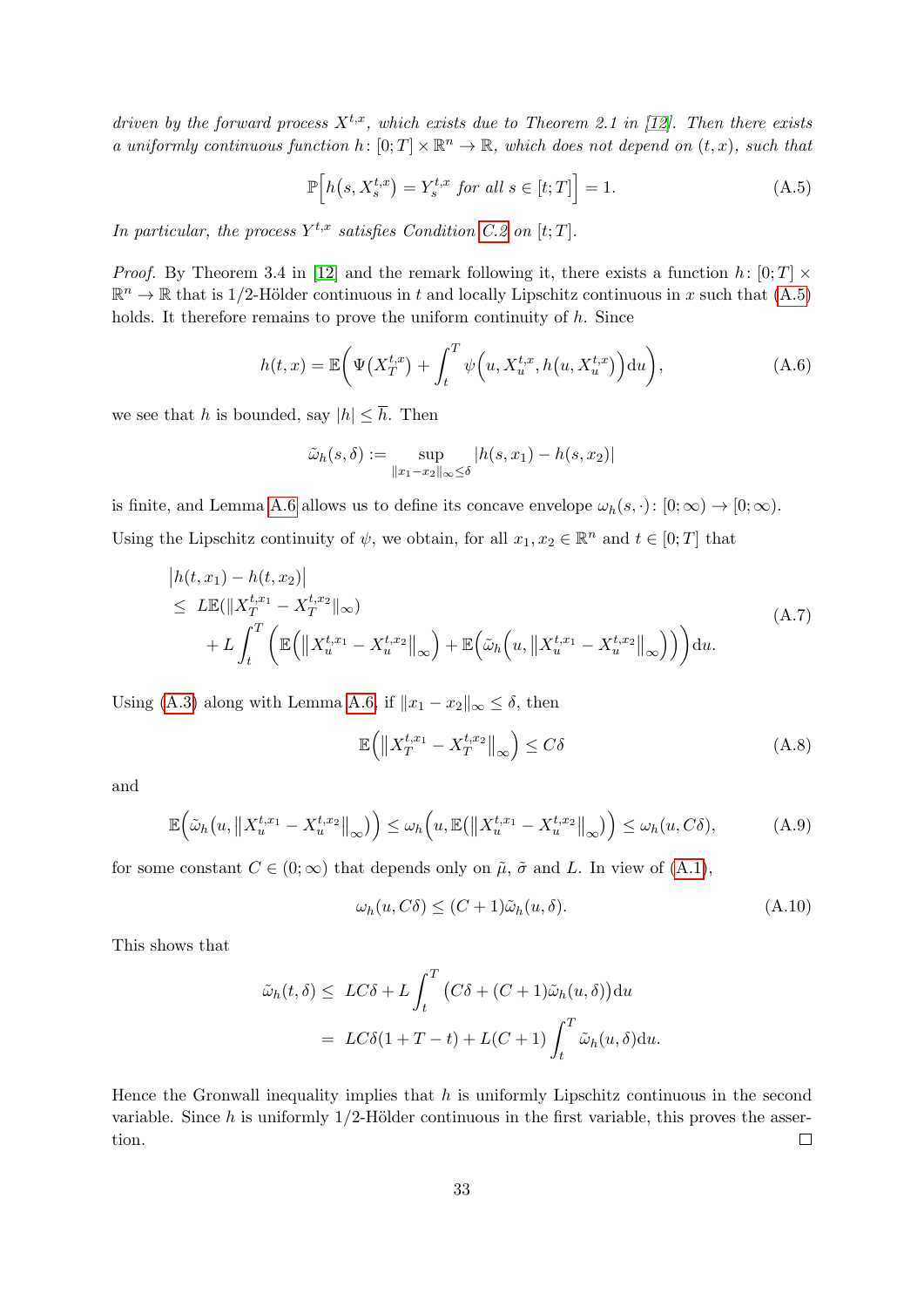# <span id="page-33-0"></span>B Convergence results for SDEs and random ODEs

In this appendix, we establish three convergence results for stochastic integral equations that are useful to establish the convergence of our coefficient and state processes. In Subsection [B.1,](#page-33-2) we consider sequences of SDEs parametrized by  $\eta \to 0$  with "positive feedback", i.e. sequences of equations that are driven away from their limits. In Subsection [B.2,](#page-37-0) we consider sequences of random ODE systems parametrized by  $\eta \to 0$  with "negative feedback", which are driven towards their limit.

For equations with positive feedback, we require a priori information about the terminal value and the increments of the coefficient processes to be bounded independently of their past (see Condition [C.1](#page-28-1) and Condition [C.2\)](#page-28-2). These bounds prevent the stochastic process from reaching its terminal value if a large difference between the limit and the pre-limit occurs at some time  $s \in (0, T)$ . This will imply a.s. uniform convergence. An almost sure statement under negative feedback cannot be expected. Instead, we follow a pathwise approach and establish uniform convergence in probability.

#### <span id="page-33-2"></span>B.1 SDEs with positive feedback

## B.1.1 An equation without scaling

Let us consider a family of real-valued, adapted, continuous stochastic processes  $b^{\eta} = \{b_t^{\eta}\}$  $\{t_t^{\eta}\}_{t\in(0;T)}$ that satisfy the integral equation

$$
db_t^{\eta} = \left( a(t, b_t^{\eta}) + q_t^{\eta} \right) dt + \overline{Z}_t^{\eta} dW_t \quad \text{on } (0; T)
$$
 (B.1)

where  $a: \Omega \times (0; T) \times \mathbb{R} \to \mathbb{R}$  is adapted and continuous and  $\{q_t^{\eta}$  $\{t_t^{\eta}\}_{t\in(0;T)}$  is an adapted, real-valued, continuous stochastic process and

<span id="page-33-3"></span>
$$
\{\overline{Z}_t^{\eta}\}_{t \in (0,T)} \in \mathcal{L}^2_{\text{Prog}}(\Omega \times (0;T-]; \mathbb{R}^m).
$$

Our goal is to prove that the processes  $\{b_t^n\}$  $t_0^{\eta} t_{t \in (0;T)}$  with terminal conditions  $b_T^{\eta} = 0$  converge to 0 as  $\eta \to 0$  uniformly on  $(0; T)$  if the process  $q^{\eta}$  does and if the mapping a is such that  $b^{\eta}$ is driven away from 0. Intuitively, the last condition makes it impossible for  $b<sup>η</sup>$  to return to 0 at the terminal time once it has left a neighbourhood of 0. Specifically, we assume that the following assumption is satisfied.

#### <span id="page-33-1"></span>Assumption B.1.

i) There exists a real constant  $\overline{a} > 0$  such that

$$
\sup_{t \in (0,T)} \sup_{\eta > 0} \left| a(t, b_t^{\eta}) \right| \le \overline{a}.
$$

ii) For all  $\varepsilon > 0$ , there exists a  $\delta > 0$  such that, for all  $\eta > 0$ ,

$$
\mathbb{P}\bigg[\sup_{t\in[T-\delta;T)}|b_t^\eta|\leq\varepsilon\bigg]=1.
$$

iii) There exists a function  $\eta_1: (0; \infty) \to (0; \infty)$  such that, for all  $\varepsilon > 0$  and  $\eta \leq \eta_1(\varepsilon)$ ,

$$
\mathbb{P}\bigg[\sup_{t\in(0;T-\varepsilon]}|q_t^{\eta}|\leq\varepsilon\bigg]=1.
$$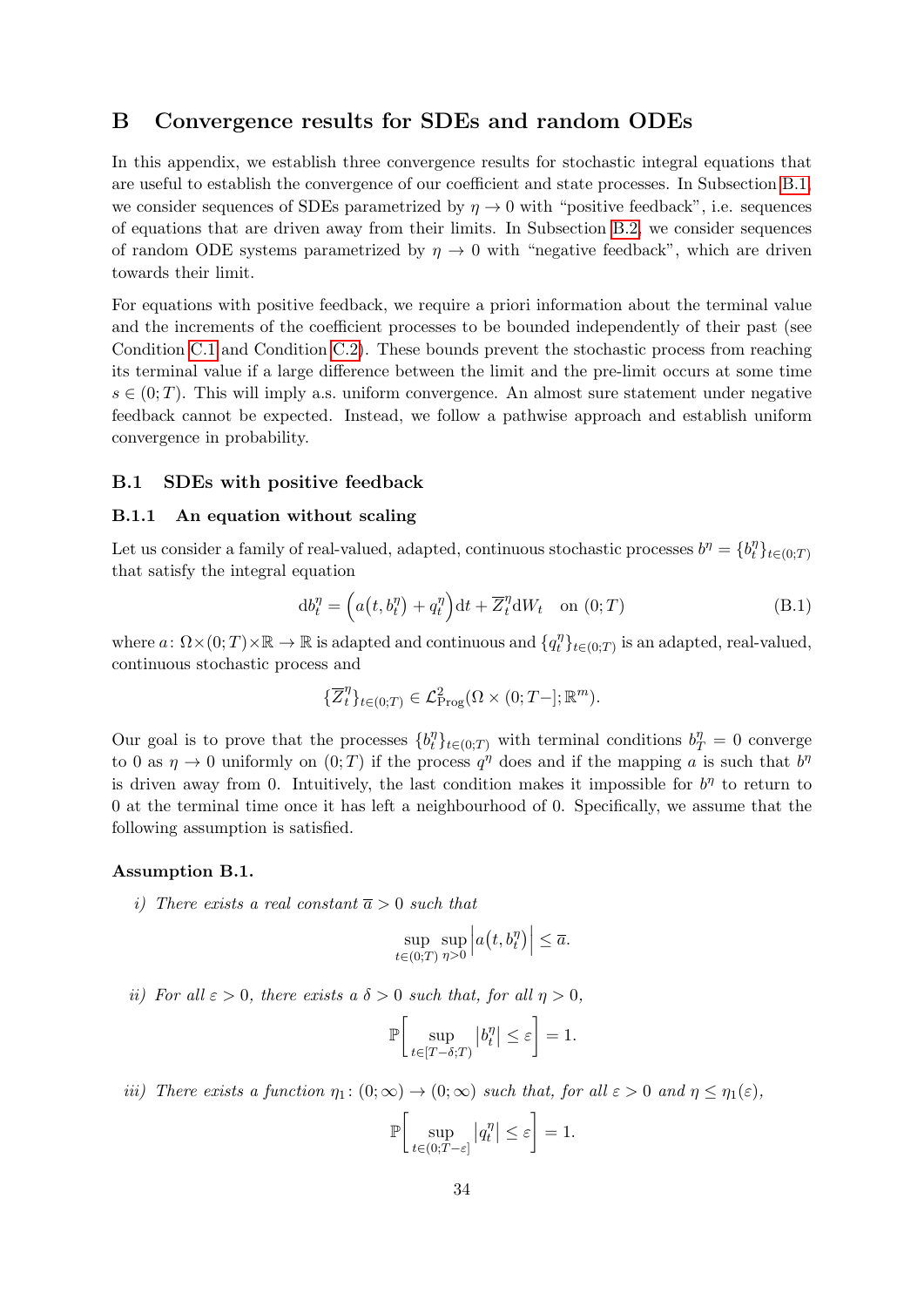iv) There exists an  $\varepsilon_1 > 0$  such that

$$
\inf_{t \in (0,T)} \inf_{b \in [-\varepsilon_1; \varepsilon_1]} b \cdot a(t,b) \ge 0.
$$

<span id="page-34-0"></span>**Lemma B.2.** Under Assumption [B.1,](#page-33-1) there exists a function  $\eta_0: (0; \infty) \to (0; \infty)$ , which depends only on  $\eta_1$  and the mapping  $\varepsilon \mapsto \delta$  introduced in Assumption [B.1](#page-33-1) ii), such that, for all  $\varepsilon > 0$  and all  $\eta \in (0; \eta_0(\varepsilon))$ ,

$$
\mathbb{P}\bigg[\sup_{s\in(0;T)}|b_s^{\eta}|\leq\varepsilon\bigg]=1.
$$

*Proof.* Let  $\varepsilon \in (0, \varepsilon_1]$ . In a first step, we show that there exists an  $\eta_0(\varepsilon) > 0$  such that

$$
\sigma^{\varepsilon,\eta}:=\inf\{t\in(0;T)\,|\,\mathbb{P}[b_s^\eta<-\varepsilon]=0\text{ for all }s\in[t;T)\}
$$

satisfies  $\sigma^{\varepsilon,\eta} = 0$  for all  $\eta \in (0;\eta_0(\varepsilon)]$ . Since  $b^{\eta}$  is continuous, this will imply that, for all  $\eta \in (0; \eta_0(\varepsilon)],$ 

$$
\mathbb{P}\bigg[\inf_{s\in(0,T)} b_s^{\eta} \geq -\varepsilon\bigg] = 1.
$$

The other direction of the statement can be proven analogously.

We now assume to the contrary that  $0 < \sigma^{\epsilon, \eta}$  and prove that this leads to a contradiction if  $\eta$ is small enough. For all  $s \in (0, T)$  and  $\eta \in (0, \infty)$ , we can define the stopping time

$$
\tau^s := \tau^{s,\varepsilon,\eta} := \inf \{ u \in [s;T) \, | \, b_u^\eta = -\varepsilon/2 \}.
$$

By Assumption [B.1](#page-33-1) *ii*), there exists a small enough  $\delta > 0$  such that, for all  $s \in (0, T)$  and  $\eta \in (0; \infty),$ 

<span id="page-34-1"></span>
$$
\mathbb{P}[b_s^\eta < -\varepsilon, \tau^s > T - \delta] = 0. \tag{B.2}
$$

Since  $\tau^s$  is a stopping time, due to the square-integrability of  $\overline{Z}^{\eta}$ , by the optional sampling theorem (cf. Theorem 1.3.22 in [\[23\]](#page-42-14)) and Assumption [B.1](#page-33-1) i), iv),  $(B.1)$  and  $(B.2)$ , we obtain that, for all  $s \in (0; \sigma^{\varepsilon, \eta})$  and  $\eta \in (0; \infty)$ ,

$$
\mathbb{P}[b_s^\eta < -\varepsilon] \frac{\varepsilon}{2} \le \mathbb{E}\left(\mathbb{1}_{\{b_s^\eta < -\varepsilon\}}(b_{\tau^s}^\eta - b_s^\eta)\right)
$$
\n
$$
= \mathbb{E}\left(\mathbb{1}_{\{b_s^\eta < -\varepsilon\}}\left(\int_s^{\tau^s \wedge \sigma^{\varepsilon,\eta}} a(t, b_t^\eta) dt + \int_{\tau^s \wedge \sigma^{\varepsilon,\eta}}^{\tau^s} a(t, \underbrace{b_t^\eta}_{\in [-\varepsilon; -\varepsilon/2] \text{ if } \sigma^{\varepsilon,\eta} < \tau^s}\right) dt + \int_s^{\tau^s} q_t^\eta dt\right)\right)
$$
\n
$$
\le \mathbb{P}\left[b_s^\eta < -\varepsilon\right] \left((\sigma^{\varepsilon,\eta} - s)\overline{a} + T \sup_{t \in [0;T-\delta]} |q_t^\eta|\right).
$$
\n(B.3)

The assumption  $0 < \sigma^{\epsilon, \eta}$  implies that for any  $\alpha > 0$ , we can find

<span id="page-34-2"></span>
$$
\sigma^{\varepsilon,\eta}-\alpha\leq s\leq \sigma^{\varepsilon,\eta}
$$

with  $\mathbb{P}[b_s^{\eta} < -\varepsilon] > 0$ . However, due to Assumption [B.1](#page-33-1) *ii*) and *iii*), we can choose  $\alpha \leq \varepsilon/(5\overline{a})$ ,  $\delta \leq \varepsilon/(5T)$  and  $\eta_0(\varepsilon) < \eta_1(\delta)$  such that [\(B.3\)](#page-34-2) leads to a contradiction because  $\mathbb{P}[b_s \leq -\varepsilon] > 0$ . This implies  $0 = \sigma^{\varepsilon, \eta}$ .  $\Box$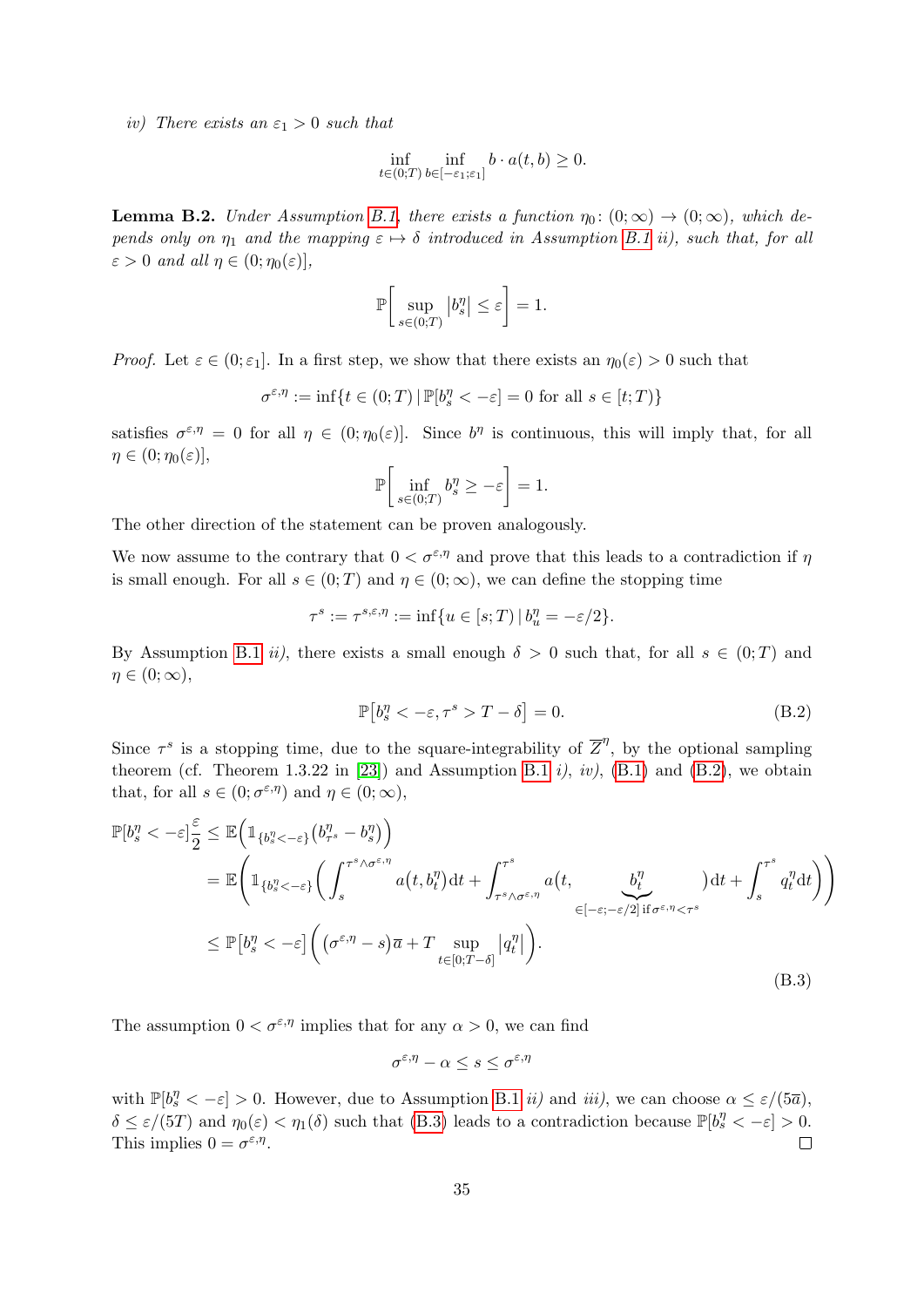#### <span id="page-35-0"></span>B.1.2 An equation with scaling

In this section, we establish an abstract convergence result for stochastic processes  $\{P_t^{\eta}$  $\{t^{\eta}\}_{t\in(0;T)}$ indexed by some parameter  $\eta > 0$  that satisfy the integral equation

$$
d(\psi P^{\eta})_t = \sqrt{\eta^{-1}} \Big( a(P_t^{\eta}, P_t^0) + q_t^{\eta} \Big) dt + dL_t^{\eta} + \overline{Z}_t^{\eta} dW_t \quad \text{on } (0; T)
$$
 (B.4)

where  $a : \mathbb{R}^2 \to \mathbb{R}$  is a measurable mapping,  $\{\psi_t\}_{t \in (0,T)}$ ,  $\{P_t^{\eta}$  $\{P_t^{\eta}\}_{t\in(0;T)}, \; \{P_t^0\}_{t\in(0;T)}, \; \{q_t^{\eta}\}$  $\{t^{\eta}_t\}_{t\in(0;T)}$  $\{L_t^{\eta}$  $_{t}^{\eta}$ <sub>t</sub><sub> $t \in (0,T)$ </sub> and are adapted, real-valued, continuous stochastic processes and

<span id="page-35-2"></span>
$$
\{\overline{Z}_t^{\eta}\}_{t \in (0,T)} \in \mathcal{L}^2_{\text{Prog}}(\Omega \times (0;T-]; \mathbb{R}^m).
$$

Our goal is to prove that the processes  $\{P_t^n\}$  $t^{\eta}$ <sub>t</sub><sub>t</sub> $(t)$ <sub>t∈(0;*T*)</sub> converge to  $P^0$  as  $\eta \to 0$  uniformly on compact subintervals of  $(0; T)$  if the mapping  $a(\cdot, \cdot)$  is such that  $P^{\eta}$  is driven away from  $P^0$  and if the boundary condition  $\lim_{t\to T} (P_t^{\eta} - P_t^0) \ge 0$  holds. If the integral equation [\(B.4\)](#page-35-2) holds on the whole interval  $(0;T]$ , then it is enough to assume that  $P_T^{\eta} \ge P_T^0$ . When applying the abstract convergence result to the BSDEs [\(3.3\)](#page-15-1) and [\(3.4\)](#page-15-2), the former condition holds if  $N = +\infty$  while the latter holds if  $N$  is finite.

#### <span id="page-35-1"></span>Assumption B.3.

i) There exist positive constants  $\psi, \overline{\psi}, \overline{P}$  such that  $\psi \leq \psi \leq \overline{\psi}$ ,  $|P^0| \leq \overline{P}$  and  $P^{\eta} \geq -\overline{P}$ . Moreover, there exists a function  $\eta_1: (0, \infty) \to (0, \infty)$  such that

$$
P^{\eta}|_{\Omega \times (0;T-\varepsilon]} \leq \overline{P}
$$
 for all  $\varepsilon > 0$  and  $\eta \leq \eta_1(\varepsilon)$ .

- ii) One of the following two "boundary conditions" holds:
	- a) For all  $\eta > 0$ , there exists a  $T_{\eta} < T$  such that

$$
\mathbb{P}\bigg[\inf_{T_{\eta}\leq t
$$

b) The integral equation [\(B.4\)](#page-35-2) holds on the whole interval  $(0;T]$ .<sup>[8](#page-35-3)</sup> and  $P_T^n \geq P_T^0$ .

iii) There exists a function  $\eta_2: (0; \infty) \to (0; \infty)$  such that, for all  $\varepsilon > 0$  and all  $\eta \in (0; \eta_2(\varepsilon))$ ,

$$
\mathbb{P}\bigg[\inf_{t\in(0;T-\varepsilon]}q_t^{\eta}\geq-\varepsilon,\sup_{t\in(0;T)}q_t^{\eta}\leq\varepsilon\bigg]=1.
$$

iv) The function  $a: \mathbb{R}^2 \to \mathbb{R}$  is non-decreasing and differentiable in the first variable and  $a(P_t^0(\omega), P_t^0(\omega)) \equiv 0$ . Moreover, there exist  $\overline{\epsilon}, \beta > 0$  such that

$$
\frac{\partial}{\partial x}a(x, P_t^0(\omega)) \ge \beta \quad \text{for all } |x - P_t^0(\omega)| \le \overline{\varepsilon}.
$$

v) The processes  $\psi$  and  $P^0$  satisfy Condition [C.2](#page-28-2) and the processes  $L^{\eta}$  ( $\eta > 0$ ) satisfy Con-dition [C.1](#page-28-1) uniformly in  $\eta > 0$ .

<span id="page-35-3"></span><sup>&</sup>lt;sup>8</sup>In particular, we assume that  $\psi$ ,  $P^{\eta}$ ,  $P^0$ ,  $q^{\eta}$  and  $L^{\eta}$  are continuous on  $(0; T]$  and  $\overline{Z}^{\eta} \in \mathcal{L}^2_{\text{Prog}}(\Omega \times (0; T]; \mathbb{R}^m)$ .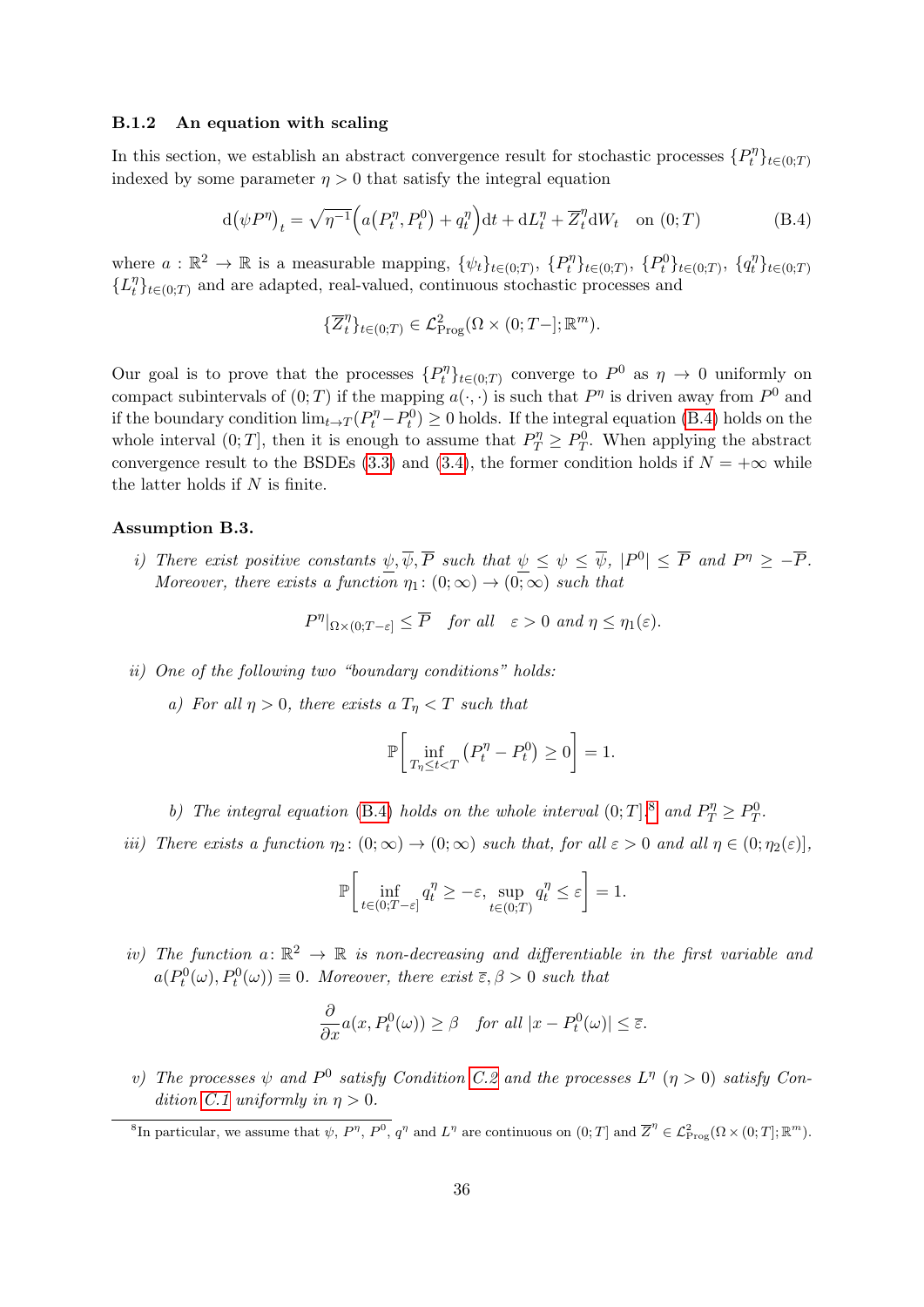<span id="page-36-0"></span>**Lemma B.4.** Let  $p^n := P^n - P^0$ . Under Assumption [B.3,](#page-35-1) there exists a function  $\eta_0: (0; \infty) \to$  $(0;\infty)$ , which depends only on  $\psi$ ,  $\overline{P}$ ,  $\eta_1$ ,  $\eta_2$ ,  $P^0$ ,  $\overline{\varepsilon}$ ,  $\beta$  and the mapping  $\varepsilon \mapsto \delta$  corresponding to the uniform satisfaction of Condition [C.1](#page-28-1) by  $\{L^{\eta}\}_{\eta}$ , such that, for all  $\varepsilon > 0$  and  $\eta \in (0; \eta_0(\varepsilon)]$ ,

$$
\mathbb{P}\bigg[\sup_{s\in(0;T-\varepsilon]}p_s^{\eta}\leq\varepsilon,\inf_{s\in(0;T)}p_s^{\eta}\geq-\varepsilon\bigg]=1.
$$

*Proof.* Let us fix  $\varepsilon \in (0;\bar{\varepsilon}]$ . We first show that there exists  $\eta_0(\varepsilon) > 0$  such that

$$
\sup_{\eta \le \eta_0(\varepsilon)} \sup_{s \in (0;T-\varepsilon]} \mathbb{P}[p_s^\eta > \varepsilon] = 0. \tag{B.5}
$$

Since  $p^{\eta}$  is continuous, this proves that, for all  $\eta \leq \eta_0(\varepsilon)$ ,

$$
\mathbb{P}\bigg[\sup_{s\in(0;T-\varepsilon]}p_s^{\eta}\leq\varepsilon\bigg]=1.
$$

To this end, we fix  $\delta \leq \varepsilon/2$  and  $s \in (0, T - \varepsilon]$ . For all  $\eta > 0$ , we can define the stopping time

$$
\tau^{\eta} := (s + \delta) \wedge \inf \{ u \in [s;T) \mid |p_u^{\eta}| = \varepsilon/2 \} \leq T - \delta.
$$

Due to the  $L^2$ -integrability of  $\overline{Z}^{\eta}$  on  $[s; T-\delta]$  and by the optional sampling theorem (cf. Theorem 1.3.22 in [\[23\]](#page-42-14)), we obtain

$$
0 = \mathbb{E}\bigg(\mathbb{1}_{\{p_s^{\eta} > \varepsilon\}}\bigg(\sqrt{\eta^{-1}} \int_s^{\tau^{\eta}} \Big(a(P_u^{\eta}, P_u^0) + q_u^{\eta}\Big)du + L_{\tau^{\eta}}^{\eta} - L_s^{\eta} + \psi_s P_s^0 - \psi_{\tau^{\eta}} P_{\tau^{\eta}}^0 + \psi_s p_s^{\eta} - \psi_{\tau^{\eta}} p_{\tau^{\eta}}^{\eta}\bigg)\bigg).
$$
 (B.6)

<span id="page-36-1"></span>We now analyze the various terms in [\(B.6\)](#page-36-1) separately to deduce that  $\mathbb{P}[p_s^n > \varepsilon] = 0$  if

$$
\eta \leq \eta_0(\varepsilon) := \min(\eta_1(\varepsilon), \eta_2(\min(\delta, \beta \varepsilon/4))).
$$

• We first consider the term

$$
\mathbb{E}\bigg(\mathbb{1}_{\{p_s^{\eta} > \varepsilon\}}\sqrt{\eta^{-1}} \int_s^{\tau^{\eta}} \Big(a(P_u^{\eta}, P_u^0) + q_u^{\eta}\Big) \mathrm{d}u\bigg).
$$

On  $\{p_s^{\eta} > \varepsilon\}$ , we have that  $p_u^{\eta} \geq \varepsilon/2$  for all  $u \in [s; \tau^{\eta}]$  and hence

$$
a(P_u^{\eta}, P_u^0) = a(P_u^0 + p_u^{\eta}, P_u^0) \ge a(P_u^0 + \varepsilon/2, P_u^0) \ge \frac{\beta \varepsilon}{2}.
$$

Together with our assumption on the process  $q^{\eta}$  and our choice of  $\eta$ , this implies that

$$
\mathbb{E}\left(\mathbb{1}_{\{p_s^{\eta} > \varepsilon\}}\sqrt{\eta^{-1}} \int_s^{\tau^{\eta}} \left(\underbrace{a(P_u^{\eta}, P_u^0)}_{\geq \beta\varepsilon/2} + \underbrace{q_u^{\eta}}_{\geq -\beta\varepsilon/4}\right) du\right)
$$
\n
$$
\geq \mathbb{E}\left(\mathbb{1}_{\{p_s^{\eta} > \varepsilon\}}\sqrt{\eta^{-1}}(\tau^{\eta} - s)\frac{\beta\varepsilon}{4}\right)
$$
\n
$$
\geq \delta\sqrt{\eta^{-1}}\frac{\beta\varepsilon}{4} \mathbb{P}\left[p_s^{\eta} > \varepsilon \text{ and } \tau^{\eta} = s + \delta\right].
$$
\n(B.7)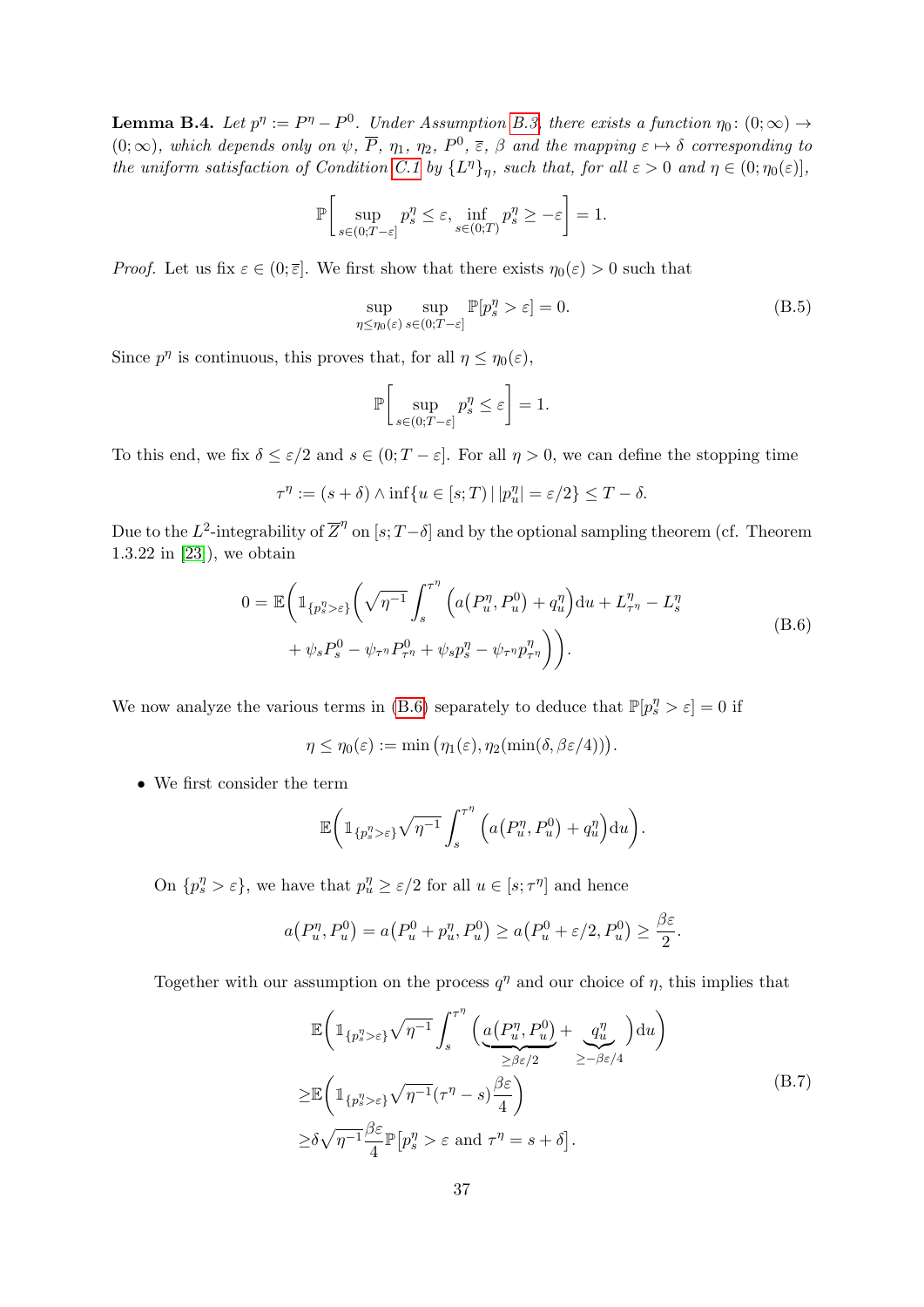• By Assumption [B.3](#page-35-1) v), Lemma [A.3](#page-29-5) and Theorem [A.5,](#page-29-6) we can choose for any  $\varepsilon_0 > 0$  some  $\delta > 0$ , which does not depend on  $\eta$ , such that

<span id="page-37-2"></span>
$$
\left| \mathbb{E} \Big( \mathbb{1}_{\{p_s^{\eta} > \varepsilon\}} (Y_{\tau^{\eta}} - Y_s) \Big) \right| \leq \varepsilon_0 \mathbb{P}[p_s^{\eta} > \varepsilon], \quad \text{for } Y = \psi P^0, L^{\eta}.
$$
 (B.8)

and

$$
\mathbb{E}(|\psi_{\tau^{\eta}} - \psi_s| | \mathcal{F}_s) \le \varepsilon_0 \tag{B.9}
$$

• Using [\(B.8\)](#page-37-2), along with the fact that  $P^{\eta}|_{\Omega\times(0;T-\varepsilon)} \leq \overline{P}$  due to Assumption [B.3](#page-35-1) *i*), yields

$$
\mathbb{E}\Big(\mathbbm{1}_{\{p_s^{\eta} > \varepsilon\}}\big(\psi_s p_s^{\eta} - \psi_{\tau^{\eta}} p_{\tau^{\eta}}^{\eta}\big)\Big) \n\geq \mathbb{E}\Big(\mathbbm{1}_{\{p_s^{\eta} > \varepsilon \text{ and } \tau^{\eta} < s + \delta\}}\big(\psi_s \varepsilon/2 + (\psi_s - \psi_{\tau^{\eta}}) \varepsilon/2\big)\Big) \n+ \mathbb{E}\Big(\mathbbm{1}_{\{p_s^{\eta} > \varepsilon \text{ and } \tau^{\eta} = s + \delta\}}\big(\psi_s \varepsilon - \psi_{\tau^{\eta}} \frac{p_{\tau^{\eta}}^{\eta}}{\varepsilon^{\eta}}\big)\Big) \n\geq \frac{\varepsilon}{2} \underline{\psi} \mathbb{P}\big[p_s^{\eta} > \varepsilon \text{ and } \tau^{\eta} < s + \delta\big] - \frac{\varepsilon \varepsilon_0}{2} \mathbb{P}\big[p_s^{\eta} > \varepsilon\big] \n+ \big(\varepsilon \underline{\psi} - 2\overline{\psi} \overline{P}\big) \mathbb{P}\big[p_s^{\eta} > \varepsilon \text{ and } \tau^{\eta} = s + \delta\big].
$$
\n(B.10)

Altogether this yields

$$
0 \ge \mathbb{P}\left[p_s^{\eta} > \varepsilon \text{ and } \tau^{\eta} = s + \delta\right] \left(\delta\sqrt{\eta_0(\varepsilon)^{-1}} \frac{\beta \varepsilon}{4} - 2\varepsilon_0 - \frac{\varepsilon \varepsilon_0}{2} + \varepsilon \underline{\psi} - 2\overline{\psi P}\right) + \mathbb{P}\left[p_s^{\eta} > \varepsilon \text{ and } \tau^{\eta} < s + \delta\right] \left(-2\varepsilon_0 + \frac{\varepsilon}{2}\underline{\psi} - \frac{\varepsilon \varepsilon_0}{2}\right).
$$

Now, if we choose first  $\varepsilon_0$  and then  $\eta_0(\varepsilon)$  small enough, the coefficients that multiply the probabilities become positive. Hence both probabilities must be equal to zero and so  $\mathbb{P}[p_s^n >$  $\varepsilon$  = 0 if  $\eta \leq \eta_0(\varepsilon)$ . Analogously, we can prove that  $\mathbb{P}[p_s^{\eta} < -\varepsilon] = 0$  for all  $s \in (0, T)$ . The main difference is that  $\tau^{\eta} < T - \delta$  does not hold on the set  $\{p_s^{\eta} < -\varepsilon\}$ . Instead, we only obtain  $\tau^{\eta} < T$  (if Assumption [B.3](#page-35-1) *ii*) *b*) holds) or  $\tau^{\eta} < T_{\eta}$  (if Assumption B.3 *ii*) *a*) holds).  $\Box$ 

#### <span id="page-37-0"></span>B.2 ODE systems with negative feedback

In this section, we establish a convergence result for ODEs with random coefficients and "nearly singular" driver. Specifically, we consider pairs of continuously differentiable stochastic processes  $(X^{\eta}, Z^{\eta})$ , which satisfy the ODE system

$$
\dot{X}_t^{\eta} = -A_t^{\eta} (X_t^{\eta} + B_t^{\eta} Z_t^{\eta}), \quad X_0^{\eta} = x_0,
$$
  
\n
$$
\dot{Z}_t^{\eta} = C_t X_t^{\eta} + D_t Z_t^{\eta}, \quad Z_0^{\eta} = z_0
$$
\n(B.11)

on some time interval [0; S] for all  $\eta > 0$ , where  $A^{\eta}$ ,  $B^{\eta}$ , C and D are continuous, adapted, real-valued stochastic processes. We assume that the process  $A<sup>η</sup>$  converges in probability to infinity as  $\eta \to 0$ , that the process  $B^{\eta}$  converges to a process  $B^0$  in probability and that the processes  $(X^{\eta}, Z^{\eta})$  are uniformly bounded in probability.

<span id="page-37-3"></span>**Assumption B.5.** There exists a continuous adapted process  $B^0$ , such that for all  $\varepsilon, \delta \in (0, \infty)$ , there exists some  $\eta_0 = \eta_0(\varepsilon, \delta) > 0$  such that, for all  $\eta \in (0; \eta_0]$ ,

<span id="page-37-1"></span>
$$
\mathbb{P}\left[\inf_{t\in[0;S]} A_t^{\eta} \ge \frac{1}{\varepsilon}, \sup_{t\in[0;S]} |B_t^{\eta} - B_t^0| \le \varepsilon\right] \ge 1 - \delta. \tag{B.12}
$$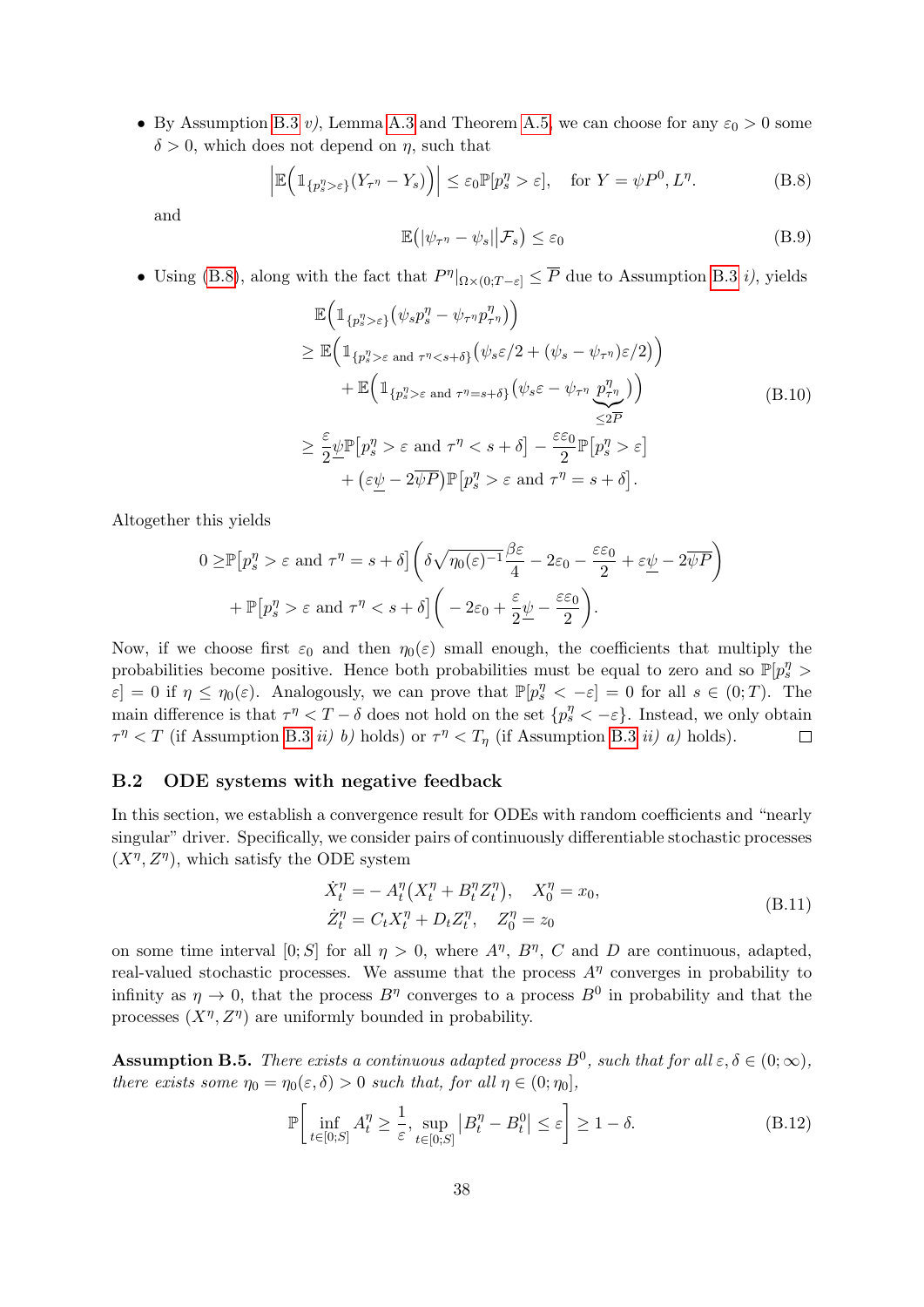Moreover, for all  $\delta \in (0,1)$ , there exists an  $L > 0$  such that, for all  $\eta > 0$ ,

<span id="page-38-0"></span>
$$
\mathbb{P}\bigg[\sup_{t\in[0;S]}\left(|X_t^{\eta}|+|Z_t^{\eta}|\right)\leq L\bigg]\geq 1-\delta.\tag{B.13}
$$

In terms of the process  $B^0$ , we define

$$
X_t^0 := -B_t^0 Z_t^0,
$$
  
\n
$$
Z_t^0 := z_0 \exp\left(\int_0^t \left(-C_s B_s^0 + D_s\right) ds\right).
$$
\n(B.14)

Our goal is to prove that  $(X^{\eta}, Z^{\eta}) \to (X^0, Z^0)$  as  $\eta \to 0$  in a suitable sense. Since the initial condition of the processes  $X^{\eta}$  does not vary with  $\eta$  and since  $A_0^{\eta}$  $\begin{array}{c} \eta \\ 0 \end{array}$   $\uparrow \infty$ , we cannot expect convergence in  $t = 0$ . Instead, we first prove that  $\frac{\dot{X}^{\eta}}{A^{\eta}}$  converges to 0 on any compact subinterval of  $(0; S]$  with lower, respectively upper convergence near the origin.

<span id="page-38-2"></span>**Lemma B.6.** If Assumption [B.5](#page-37-3) holds and if  $x_0 + B_0^0 z_0 > 0$ , then for all  $\varepsilon, \delta \in (0, \infty)$ , there exists  $\eta_1 = \eta_1(\varepsilon, \delta) > 0$  such that, for all  $\eta \in (0; \eta_1],$ 

$$
\mathbb{P}\bigg[\sup_{t\in[0;S]}\frac{\dot{X}^\eta_t}{A^\eta_t}\leq\varepsilon,\inf_{t\in[\varepsilon;S]}\frac{\dot{X}^\eta_t}{A^\eta_t}\geq-\varepsilon\bigg]\geq 1-\delta.
$$

If  $x_0 + B_0^0 z_0 < 0$ , then the intervals  $[0; S]$  and  $[\varepsilon; S]$  in the above statement are to be swapped.

The mapping  $\eta_1$  depends only on  $B^0$ , C, D,  $x_0$ ,  $z_0$ , and the mappings  $(\varepsilon, \delta) \mapsto \eta_0(\varepsilon, \delta)$  and  $\delta \mapsto L$  introduced in Assumption [B.5.](#page-37-3)

*Proof.* Let  $y_0 := x_0 + B_0^0 z_0$ . We assume w.l.o.g. that  $y_0 > 0$ . Then there exists  $\alpha_0 > 0$  s.t.

$$
y_0 - \alpha |z_0| > 0
$$
 for all  $\alpha \le \alpha_0$ .

Let us now put

$$
M^{L,\eta} := \left\{ \sup_{t \in [0;S]} \left( |B_t^0| + |C_t| + |D_t| + |X_t^{\eta}| + |Z_t^{\eta}| \right) \le L \right\},\
$$
  

$$
M^{\alpha,\eta} := \left\{ \inf_{t \in [0;S]} A^{\eta} \ge \frac{1}{\alpha}, \sup_{t \in [0;S]} |B_t^{\eta} - B_t^0| \le \alpha \right\},\
$$
  

$$
M^{\beta,\nu} := \left\{ \sup_{s,t \in [0;S], |s-t| \le \nu} |B_s^0 - B_t^0| \le \beta \right\}.
$$

Due to Assumption [B.5](#page-37-3) and Lemma [3.9,](#page-17-1) for all  $\delta > 0$ ,  $\beta > 0$  and  $\alpha \leq \alpha_0$ , there exist constants  $L_0(\delta)$ ,  $\eta_0(\alpha, \delta)$  and  $\nu_0(\beta, \delta)$  such that

$$
\inf_{L \ge L_0} \inf_{\eta} \mathbb{P}[M^{L,\eta}] \ge 1 - \frac{\delta}{6}, \quad \inf_{\eta \le \eta_0} \mathbb{P}[M^{\alpha,\eta}] \ge 1 - \frac{\delta}{6}, \quad \inf_{\nu \le \nu_0} \mathbb{P}[M^{\beta,\nu}] \ge 1 - \frac{\delta}{6}.
$$

Moreover, for all  $\alpha \leq \alpha_0$  and P-a.a.  $\omega \in M^{\alpha,\eta}$ ,

<span id="page-38-1"></span>
$$
\dot{X}_0^{\eta}(\omega) \le -A_0^{\eta}(\omega) \big( y_0 - \left| B_0^{\eta}(\omega) - B_0^0(\omega) \right| |z_0| \big) \le -\frac{1}{\alpha} \big( y_0 - \alpha |z_0| \big) < 0. \tag{B.15}
$$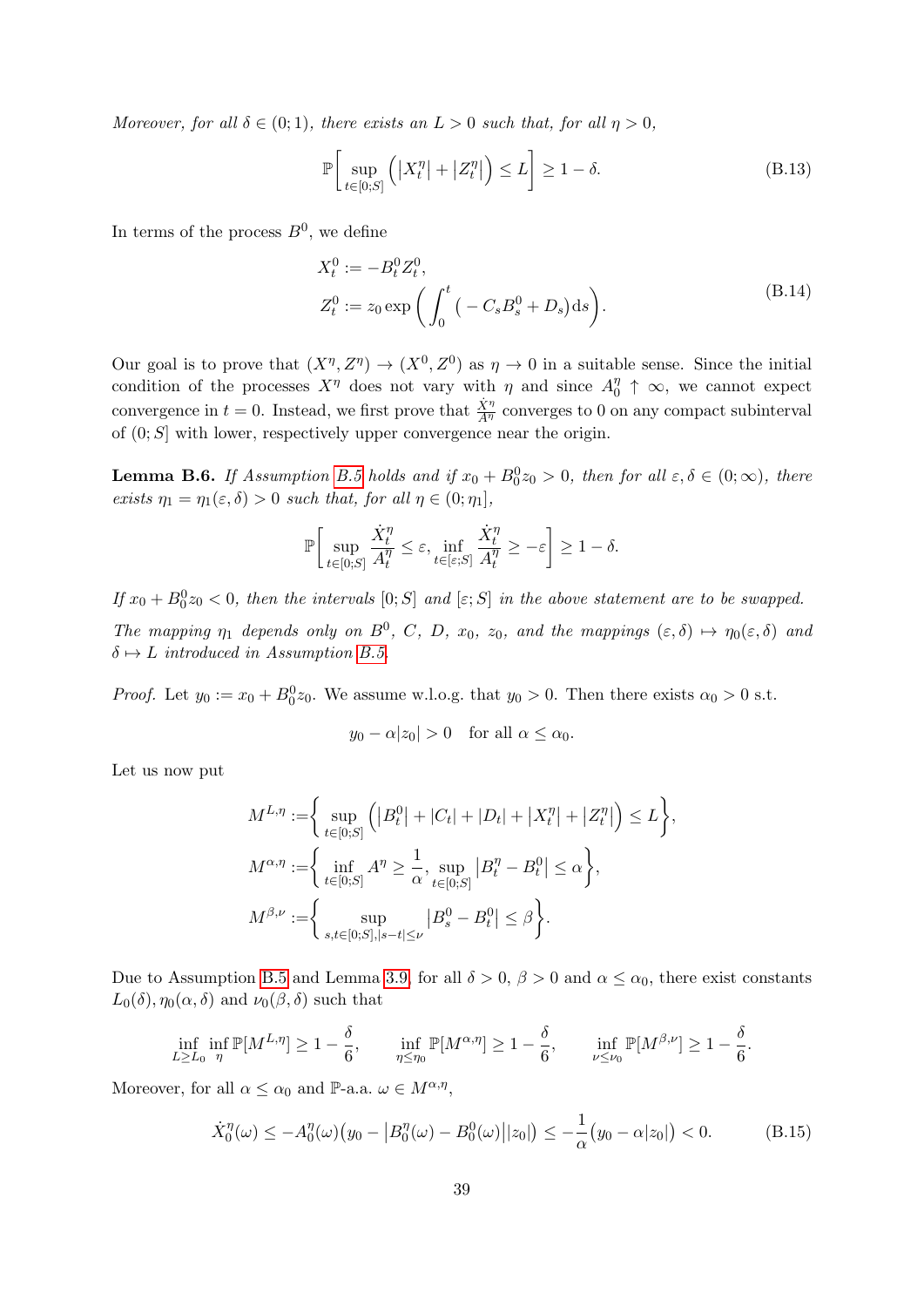We are now ready to prove that, for all  $\varepsilon, \delta > 0$ , there exists  $\eta_1 > 0$  such that, for all  $\eta \leq \eta_1$ ,

$$
\mathbb{P}\left[\sup_{t\in[0,S]}\frac{\dot{X}_t^{\eta}}{A_t^{\eta}}\leq\varepsilon\right]\geq 1-\frac{\delta}{2}.
$$

To this end, we take an  $\omega \in M^{L,\eta} \cap M^{\alpha,\eta} \cap M^{\beta,\nu}$  where [\(B.15\)](#page-38-1) holds and assume that there exists some  $t \in [0; S]$  such that  $\frac{\dot{X}_t^{\eta}(\omega)}{A^{\eta}(\omega)}$  $\frac{\Lambda_t(\omega)}{\Lambda_t^{\eta}(\omega)} \geq \varepsilon$ . It is enough to show that such a t cannot exist for L large and  $\alpha, \beta, \nu, \eta$  small enough. Since  $\frac{\dot{X}^{\eta}(\omega)}{A^{\eta}(\omega)}$  is continuous and  $\frac{\dot{X}^{\eta}_{0}(\omega)}{A^{\eta}(\omega)}$  $\frac{\Lambda_0(\omega)}{\Lambda_0''(\omega)} < 0$  if  $\alpha \leq \alpha_0$ , we can choose a minimal  $t \in [0; S]$  with the property that  $\frac{\dot{X}_t^{\eta}(\omega)}{A^{\eta}(\omega)}$  $\frac{X_t^{\gamma}(\omega)}{A_t^{\eta}(\omega)} = \varepsilon$ . Let  $s := \sup \{ u \in (0; t) \mid$  $\dot{X}_u^{\eta}(\omega)$  $\frac{X_u(\omega)}{A_u^{\eta}(\omega)}=\varepsilon/2\bigr\}.$ Then,  $\frac{\dot{X}_s^{\eta}(\omega)}{\Lambda^{\eta}(\omega)}$  $\frac{X_{s}^{\prime \prime }(\omega )}{A_{s}^{\eta }(\omega )}=\frac{\varepsilon }{2}% \sum_{s}\left( \frac{\varepsilon _{s\left( s\right) }}{\left[ s\right] }\right) ^{s}\left( s\right) ^{s}\left( s\right)$  $rac{\varepsilon}{2}$  and  $\frac{\dot{X}_{u}^{\eta}(\omega)}{A_{u}^{\eta}(\omega)}$  $\frac{X_u^{\prime\prime}(\omega)}{A_u^{\eta}(\omega)} > \frac{\varepsilon}{2}$  $\frac{\varepsilon}{2}$  for all  $u \in (s; t]$ . We now distinguish two cases.

• Case 1:  $t - s \geq \nu$ . Then, the fact that  $\omega \in M^{L,\eta} \cap M^{\alpha,\eta}$  yields

<span id="page-39-0"></span>
$$
2L \ge X_t^{\eta}(\omega) - X_s^{\eta}(\omega) = \int_s^t \frac{\dot{X}_u^{\eta}(\omega)}{A_u^{\eta}(\omega)} A_u^{\eta}(\omega) \mathrm{d}u \ge \frac{\nu \varepsilon}{2\alpha}.
$$
 (B.16)

• Case 2:  $t - s < \nu$ . In this case, we have

$$
\frac{\varepsilon}{2} = \frac{\dot{X}_t^{\eta}(\omega)}{A_t^{\eta}(\omega)} - \frac{\dot{X}_s^{\eta}(\omega)}{A_s^{\eta}(\omega)}
$$
\n
$$
= -X_t^{\eta}(\omega) - B_t^{\eta}(\omega)Z_t^{\eta}(\omega) + X_s^{\eta}(\omega) + B_s^{\eta}(\omega)Z_s^{\eta}(\omega).
$$
\n(B.17)

Using that  $\omega \in M^{\alpha,\eta}$  yields  $-X_t^{\eta}$  $t^{\eta}(\omega) + X_s^{\eta}(\omega) = -\int_s^t$  $\dot{X}_u^{\eta}(\omega)$  $\frac{X_u^{\eta}( \omega)}{A_u^{\eta}( \omega)} A_u^{\eta}( \omega) \, \mathrm{d} u < 0.$  Using that  $\omega \in M^{L,\eta} \cap M^{\beta,\nu}$  yields

<span id="page-39-1"></span>
$$
\frac{\varepsilon}{2} \leq -B_t^{\eta}(\omega) \int_s^t \dot{Z}_u^{\eta}(\omega) du - Z_s^{\eta}(\omega) \left( B_t^{\eta}(\omega) - B_s^{\eta}(\omega) \right) \n\leq 2L^2 \nu \left( \left| B_t^0(\omega) \right| + \left| B_t^{\eta}(\omega) - B_t^0(\omega) \right| \right) \n+ L \left( \left| B_t^{\eta}(\omega) - B_t^0(\omega) \right| + \left| B_t^0(\omega) - B_s^0(\omega) \right| + \left| B_s^0(\omega) - B_s^{\eta}(\omega) \right| \right) \n\leq 2L^2 \nu (L + \alpha) + L(2\alpha + \beta).
$$
\n(B.18)

Now, we first choose  $L \ge L_0(\delta)$ , then  $\beta > 0$  such that  $3L\beta < \frac{\varepsilon}{4}$ , then  $\nu \le \nu_0(\beta, \delta)$  such that  $2L^2\nu(L+\alpha_0)<\frac{\varepsilon}{4}$  $\frac{\varepsilon}{4}$ , then  $\alpha \leq \alpha_0$  such that  $\frac{\nu \varepsilon}{2\alpha} > 2L$  and  $\alpha \leq \beta$  and finally  $\eta_1(\varepsilon, \delta) \leq \eta_0(\alpha, \delta)$ . Then both [\(B.16\)](#page-39-0) and [\(B.18\)](#page-39-1) are violated. As a result,

$$
M^{L,\eta}\cap M^{\alpha,\eta}\cap M^{\beta,\nu}\subseteq \bigg\{\sup_{t\in[0;S]}\frac{\dot{X}^\eta_t}{A^\eta_t}\leq\varepsilon\bigg\}
$$

and hence

<span id="page-39-2"></span>
$$
\mathbb{P}\left[\sup_{t\in[0;S]}\frac{\dot{X}_t^{\eta}}{A_t^{\eta}} \leq \varepsilon\right] \geq 1 - \frac{\delta}{2}.\tag{B.19}
$$

It remains to prove that, for suitably chosen parameters

$$
M^{L,\eta} \cap M^{\alpha,\eta} \cap M^{\beta,\nu} \subseteq \left\{ \inf_{t \in [\varepsilon;S]} \frac{\dot{X}_t^{\eta}}{A_t^{\eta}} \ge -\varepsilon \right\}.
$$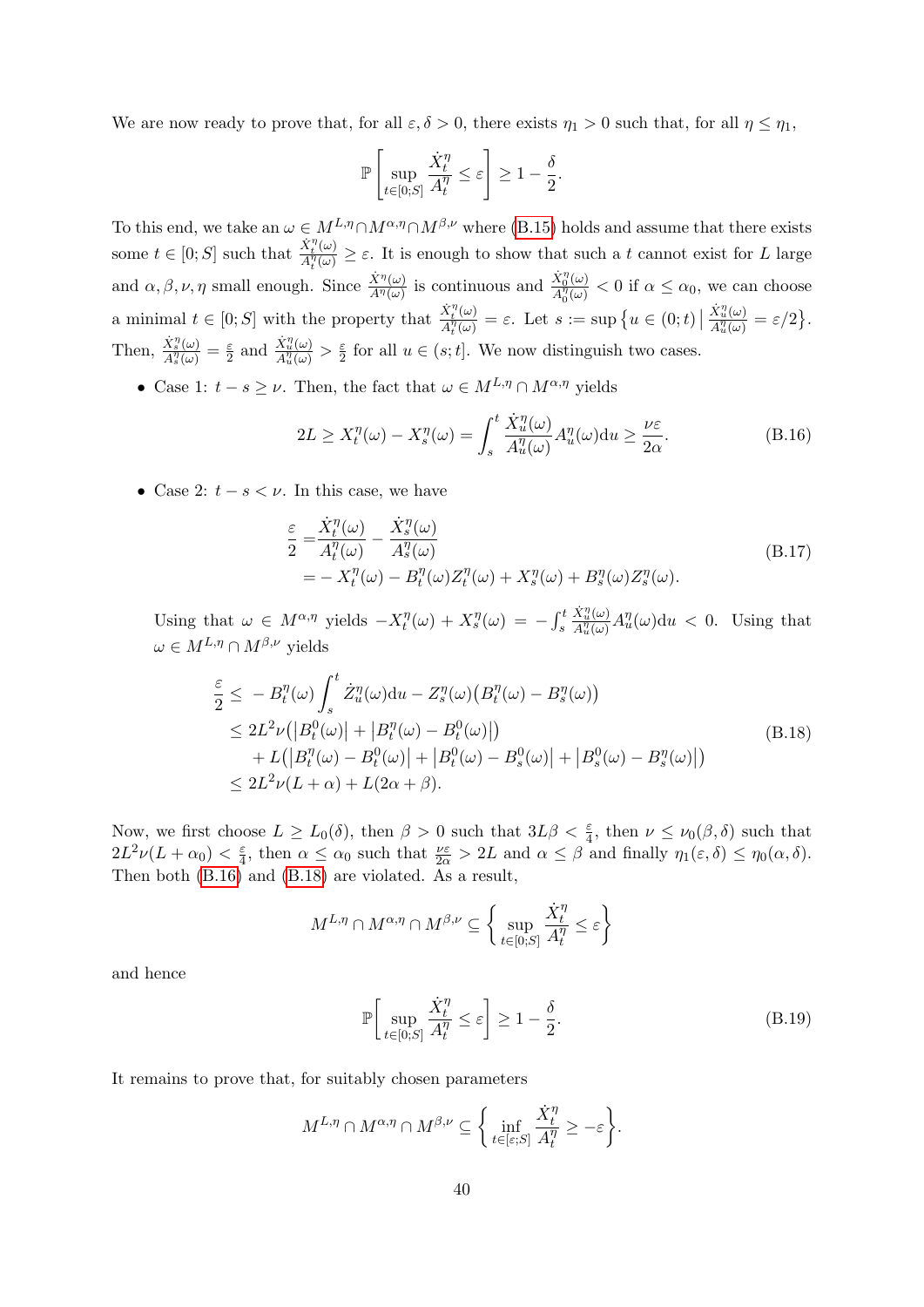To this end, we fix  $\omega \in M^{L,\eta} \cap M^{\alpha,\eta} \cap M^{\beta,\nu}$  and assume that there exists a minimal  $t \in [\varepsilon, S]$ such that  $\frac{\dot{X}^\eta_t(\omega)}{A^\eta(t)}$  $\frac{\lambda_t^2(\omega)}{A_t^{\eta}(\omega)} \leq -\varepsilon$ . Using that  $\omega \in M^{L,\eta} \cap M^{\alpha,\eta}$ , it is straightforward to show that, for all sufficiently small  $\alpha$ , there exists an  $r \in [0; \varepsilon]$  such that  $\frac{\dot{X}_r^{\eta}(\omega)}{A^{\eta}(L_1)}$  $\frac{A_{\vec{r}}(\omega)}{A_{\vec{r}}^{\eta}(\omega)} \geq -\varepsilon/2$ . Hence, we can define

$$
s := \sup \left\{ u \in [0; t) \, \Big| \, \frac{\dot{X}_u^{\eta}(\omega)}{A_u^{\eta}(\omega)} = -\varepsilon/2 \right\}.
$$

Then  $0 \leq s < t$  and  $\frac{\dot{X}_{u}^{\eta}(\omega)}{\Lambda^{\eta}(\omega)}$  $\frac{\Lambda_u(u)}{\Lambda_u^{\eta}(u)} \in [-\varepsilon, -\varepsilon/2]$  for all  $u \in [s; t]$ . We can now use the same arguments as in the first step to conclude that

$$
\mathbb{P}\left[\inf_{t\in[\varepsilon;S]}\frac{\dot{X}_t^{\eta}}{A_t^{\eta}}\geq -\varepsilon\right] \geq 1-\frac{\delta}{2}.\tag{B.20}
$$

Combining [\(B.19\)](#page-39-2) and [\(B.20\)](#page-40-1) yields the desired result.

<span id="page-40-2"></span>**Lemma B.7.** Let Assumption [B.5](#page-37-3) be satisfied and let  $x_0 + B_0^0 z_0 \neq 0$ . Then for all  $\varepsilon, \delta \in (0, \infty)$ , there exists  $\eta_2 = \eta_2(\varepsilon, \delta) > 0$  such that, for all  $\eta \in (0; \eta_2]$ ,

$$
\mathbb{P}\bigg[\sup_{t\in[0;S]}|Z_t^{\eta}-Z_t^0|\leq\varepsilon\bigg]\geq 1-\delta.
$$

The mapping  $\eta_2$  depends only on  $B^0$ , C, D,  $x_0$ ,  $z_0$ , and the mappings  $(\varepsilon, \delta) \mapsto \eta_0(\varepsilon, \delta)$  and  $\delta \mapsto L$  introduced in Assumption [B.5.](#page-37-3)

Proof. Since

$$
Z_t^{\eta} - Z_t^0 = \exp\left(\int_0^t \left(D_u - B_u^{\eta} C_u\right) du\right) \int_0^t \exp\left(-\int_0^s \left(D_u - B_u^{\eta} C_u\right) du\right) \cdot \left(\left(B_s^0 - B_s^{\eta}\right) C_s Z_s^0 - C_s \cdot \frac{\dot{X}_s^{\eta}}{A_s^{\eta}}\right) ds,
$$

the assertion follows from Assumption [B.5](#page-37-3) and Lemma [B.6.](#page-38-2)

$$
\Box
$$

The next theorem follows by Assumption [B.5,](#page-37-3) Lemma [B.6](#page-38-2) and Lemma [B.7.](#page-40-2)

<span id="page-40-0"></span>**Theorem B.8.** If Assumption [B.5](#page-37-3) holds and  $x_0 + B_0^0 z_0 > 0$ , then for all  $\varepsilon, \delta \in (0, \infty)$ , there exists  $\eta_3 = \eta_3(\varepsilon, \delta) > 0$  such that, for all  $\eta \in (0; \eta_3]$ ,

$$
\mathbb{P}\bigg[\sup_{t\in[0;S]}\max\left(|Z_t^0 - Z_t^{\eta}|, X_t^0 - X_t^{\eta}\right) \leq \varepsilon, \inf_{t\in[\varepsilon;S]}\left(X_t^0 - X_t^{\eta}\right) \geq -\varepsilon\bigg] \geq 1-\delta.
$$

If  $x_0 + B_0^0 z_0 < 0$ , then the intervals  $[0; S]$  and  $[\varepsilon; S]$  in the statement are to be swapped.

The mapping  $\eta_3$  depends only on  $B^0$ , C, D,  $x_0$ ,  $z_0$ , and the mappings  $(\varepsilon, \delta) \mapsto \eta_0(\varepsilon, \delta)$  and  $\delta \mapsto L$  introduced in Assumption [B.5.](#page-37-3)

<span id="page-40-1"></span> $\Box$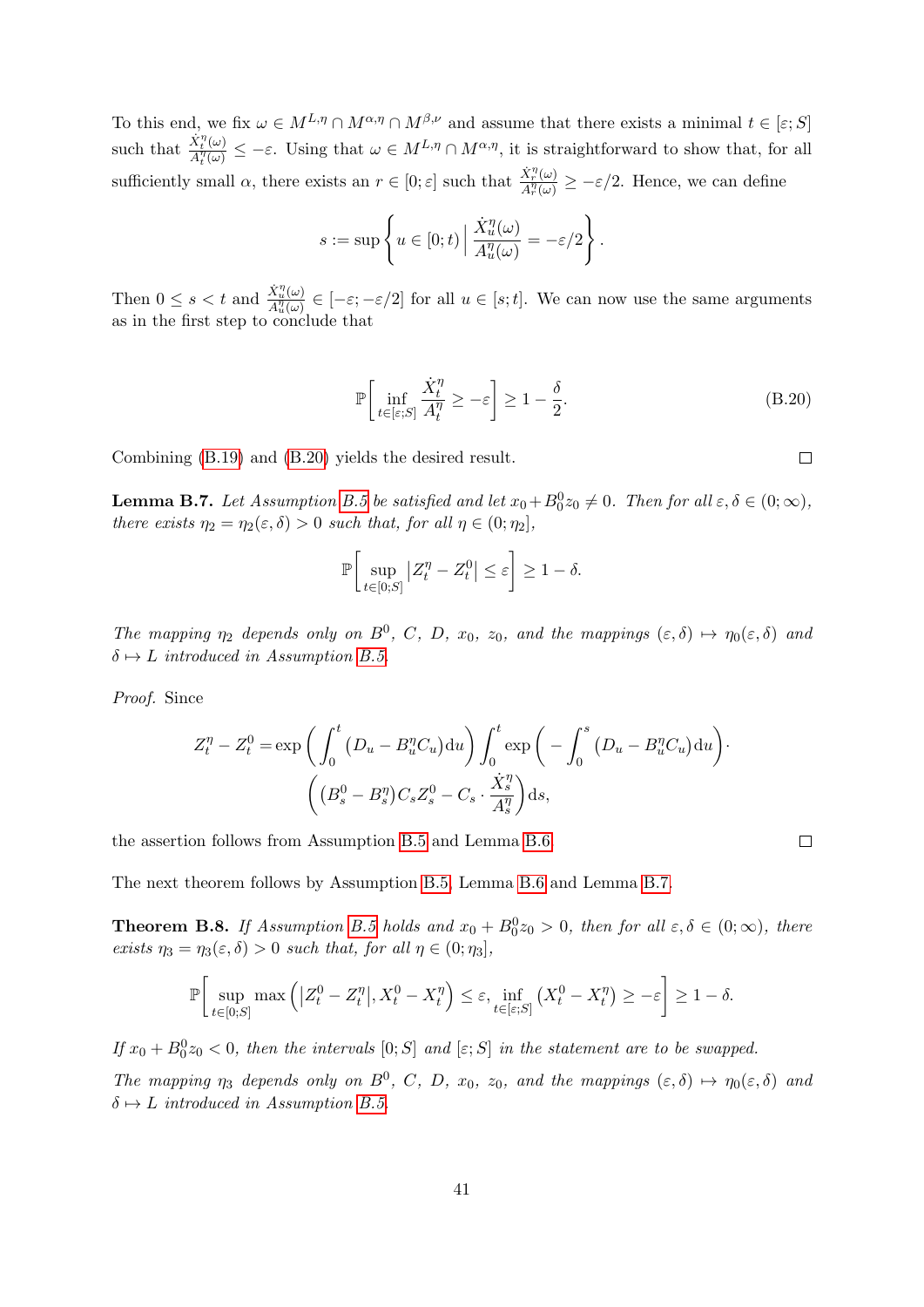# <span id="page-41-13"></span>References

- [1] J. ACKERMANN, T. KRUSE, AND M. URUSOV, *Càdlàg semimartingale strategies for op*timal trade execution in stochastic order book models, Finance and Stochastics, 25 (2021), pp. 757–810.
- <span id="page-41-6"></span>[2] A. Alfonsi, A. Fruth, and A. Schied, Optimal execution strategies in limit order books with general shape functions, Quantitative Finance, 10 (2010), pp. 143–157.
- <span id="page-41-1"></span>[3] R. ALMGREN AND N. CHRISS, *Optimal execution of portfolio transactions*, Journal of Risk, 3 (2001), pp. 5–40.
- <span id="page-41-2"></span>[4] S. Ankirchner, M. Jeanblanc, and T. Kruse, Bsdes with singular terminal condition and a control problem with constraints, SIAM Journal on Control and Optimization, 52 (2014), pp. 893–913.
- <span id="page-41-11"></span>[5] D. BECHERER, T. BILAREV, AND P. FRENTRUP, Stability for gains from large investors' strategies in  $m1/j1$  topologies, Bernoulli, 25 (2019), pp. 1105–1140.
- <span id="page-41-0"></span>[6] D. Bertsimas and A. W. Lo, Optimal control of execution costs, Journal of Financial Markets, 1 (1998), pp. 1–50.
- <span id="page-41-12"></span>[7] B. Bouchard, G. Loeper, and Y. Zou, Almost-sure hedging with permanent price impact, Finance and Stochastics, 20 (2016), pp. 741–771.
- <span id="page-41-14"></span>[8] R. CARMONA AND K. WEBSTER, The self-financing equation in limit order book markets, Finance and Stochastics, 23 (2019), pp. 729–759.
- <span id="page-41-15"></span>[9] A. Cartea and S. Jaimungal, Incorporating order-flow into optimal execution, Mathematics and Financial Economics, 10 (2016), pp. 339–364.
- <span id="page-41-7"></span><span id="page-41-3"></span> $[10]$  —, Portfolio liquidation and ambiguity aversion, SSRN,  $(2017)$ .
- [11] N. Chen, S. Kou, and C. Wang, A partitioning algorithm for markov decision processes with applications to market microstructure, Management Science, 64 (2018), pp. 784–803.
- <span id="page-41-16"></span>[12] N. El Karoui and L. Mazliak, Backward stochastic differential equations, vol. 364, CRC Press, 1997.
- <span id="page-41-8"></span>[13] A. FRUTH, T. SCHÖNEBORN, AND M. URUSOV, *Optimal trade execution in order books* with stochastic liquidity, Mathematical Finance, 29 (2019), pp. 507–541.
- <span id="page-41-4"></span>[14] G. Fu, P. GRAEWE, U. HORST, AND A. POPIER, A mean field game of optimal portfolio liquidation, Mathematics of Operations Research, 46 (2021), pp. 1250–1281.
- <span id="page-41-9"></span>[15] J. Gatheral, No-dynamic-arbitrage and market impact, Quantitative Finance, 10 (2010), pp. 749–759.
- <span id="page-41-5"></span>[16] J. Gatheral and A. Schied, Optimal trade execution under geometric Brownian motion in the Almgren and Chriss framework, International Journal of Theoretical and Applied Finance, 14 (2011), pp. 353–368.
- <span id="page-41-10"></span>[17] P. Graewe and U. Horst, Optimal trade execution with instantaneous price impact and stochastic resilience, SIAM Journal on Control and Optimization, 55 (2017), pp. 3707–3725.